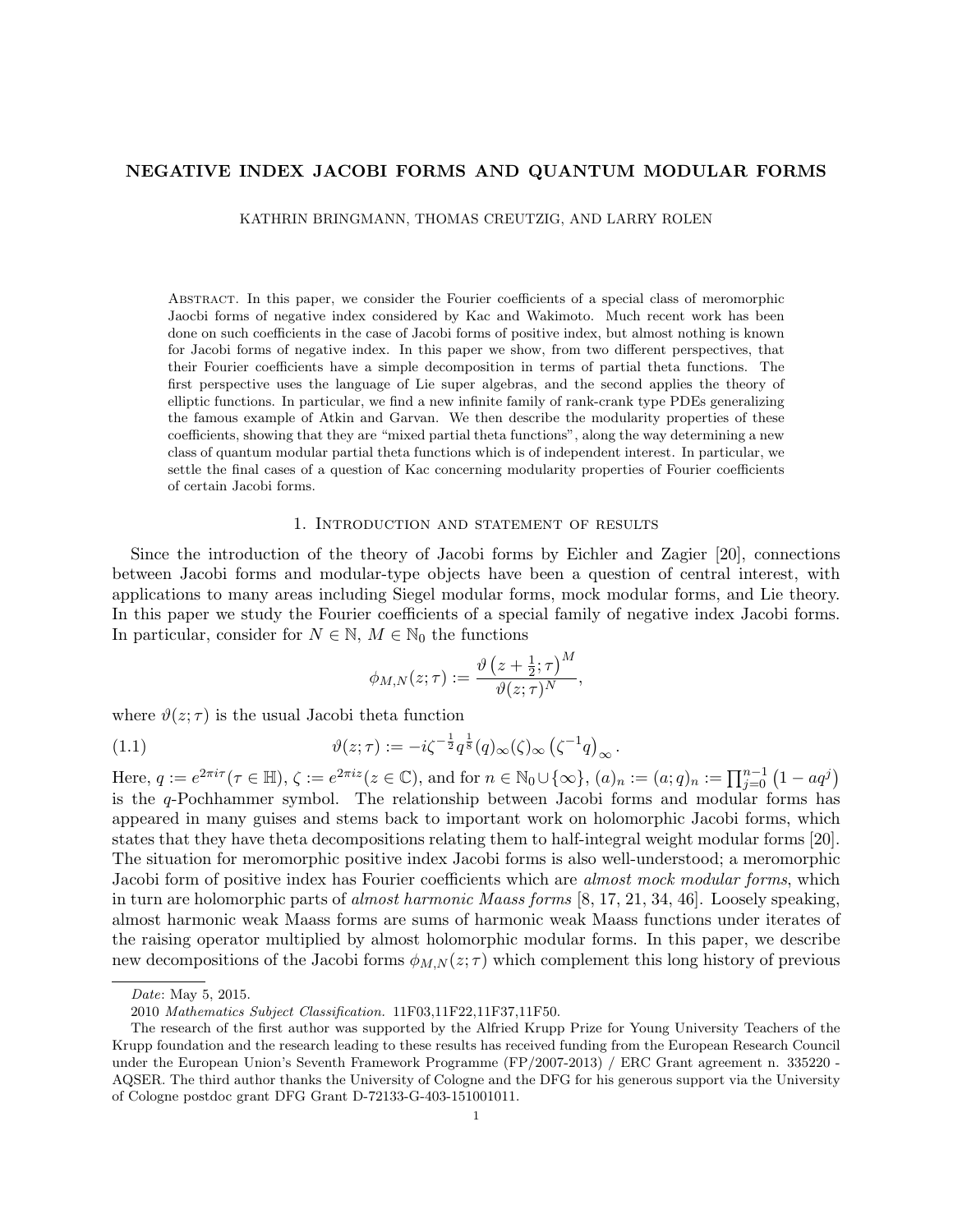work on positive index Jacobi forms in the much more mysterious case of negative index. In addition to being of interest in the subject of general Jacobi forms, here we give further applications of such decompositions, focusing on the special subfamily  $\phi_N(\tau) := \phi_{0,N}(\tau)$  as they are of great interest in various areas such as number theory, representation theory, combinatorics, and physics. Here we outline just a few such occurrences.

Firstly, for various choices of N, the functions  $\phi_N$  are of combinatorial interest. In particular, the function  $\phi_1$  is related to the famous Andrews-Dyson-Garvan crank generating function (see (1.7) and (1.8)), which was used by Andrews and Garvan to provide a combinatorial explanation for the Ramanujan congruences for the partition function [4], as postulated by Dyson [18]. In this paper we describe relations between powers of the crank generating function with certain Appell-Lerch series, giving a new family of PDEs generalizing the "rank-crank PDE" of Atkin and Garvan [6] (see Theorem 1.3). This beautiful identity of Atkin and Garvan gives a surprising connection between the rank and crank generating functions which can be used to show various congruences relating ranks and cranks, as well as useful relations between the rank and crank moments [6]. We also note the other examples of similar PDEs related to combinatorics have shown up in, for example Section 3.2 of [9], where the function  $\phi_{1,3}(z;\tau)$  is studied in relation to overpartitions.

Secondly, the functions  $\phi_N$  contain information about certain affine vertex algebras and their associated affine Lie algebras studied by Kac and Wakimoto [24]. More precisely, let  $\mathcal{S}(1)$  be the graded vector space

$$
\mathcal{S}(1) := \operatorname{Sym} \bigoplus_{n=0}^{\infty} \left( q^{n + \frac{1}{2}} \left( \zeta \mathbb{C} \oplus \zeta^{-1} \mathbb{C} \right) \right),
$$

and  $S(N) = S(1)^{\otimes N}$ . The vector space  $S(N)$  can be given the structure of a vertex algebra, the bosonic  $\beta\gamma$ -ghost vertex algebra of rank N and central charge  $-N$ . The graded character of this vertex algebra has a nice product form in the domain  $|q|^{\frac{1}{2}} < |\zeta_n| < |q|^{-\frac{1}{2}}$ , where  $\zeta_n := e^{2\pi i z_n}$ ,

$$
(1.2) \qquad \text{ch}[\mathcal{S}(N)](z_1,\ldots,z_N;\tau) = \prod_{n=1}^N q^{\frac{1}{24}} \text{ch}[\mathcal{S}(1)](z_n;\tau) = q^{\frac{N}{24}} \prod_{n=1}^N \frac{1}{\left(\zeta_n^{-1} q^{\frac{1}{2}}\right)_{\infty} \left(\zeta_n q^{\frac{1}{2}}\right)_{\infty}}.
$$

It specializes to  $\phi_N(z;\tau)$  for the following choices:

$$
i^N \zeta^{\frac{N}{2}} q^{-\frac{N}{6}} (q)_{\infty}^{-N} \operatorname{ch}[\mathcal{S}(N)] \left(z - \frac{\tau}{2}, \ldots, z - \frac{\tau}{2}; \tau\right) = \phi_N(z; \tau).
$$

The algebra  $\mathcal{S}(N)$  contains as commuting subalgebras the rank one Heisenberg vertex algebra  $\mathcal{H}(1)$ and the simple affine vertex algebra of  $s\ell(N)$  at level minus one,  $L_{-1}(s\ell(N))$ . Note that minus one is not an admissible level in the case of  $N = 2$  and that these algebras do not form a mutually commuting pair inside  $\mathcal{S}(2)$ . However for  $N > 2$  it was shown in [1] that  $L_{-1}(s\ell(N))$  and  $\mathcal{H}(1)$ form such a mutually commuting pair inside  $\mathcal{S}(N)$ . The character of the highest-weight module  $\mathcal{F}_{\mu}, \mu \in \mathbb{R}$ , of  $\mathcal{H}(1)$  takes the form

(1.3) 
$$
\operatorname{ch} \left[\mathcal{F}_{\mu}(z;\tau)\right] = \frac{\zeta^{\sqrt{N}\mu}q^{-\frac{\mu^{2}}{2}}}{q^{\frac{1}{24}}(q)_{\infty}},
$$

so that the Fourier coefficients in  $\zeta$  of  $\phi_N(z;\tau)$  immediately allow one to compute the multiplicity with which the character of  $\mathcal{F}_{r/\sqrt{N}}$  appears. In physics language, such a multiplicity is called the branching function of the coset  $\mathcal{S}(N)/\mathcal{H}(1)$ .

This leads to the second conformal field theory and vertex algebra importance of decomposing a meromorphic Jacobi form. One of the most interesting classes of vertex algebras is given by  $V_k(\mathfrak{g})$ , the universal affine vertex algebra of the simple Lie algebra  $\mathfrak g$  at level  $k \in \mathbb C$ . For certain rational admissible levels,  $V_k(\mathfrak{g})$  is not simple and one instead prefers to study its simple quotient  $L_k(\mathfrak{g})$ . The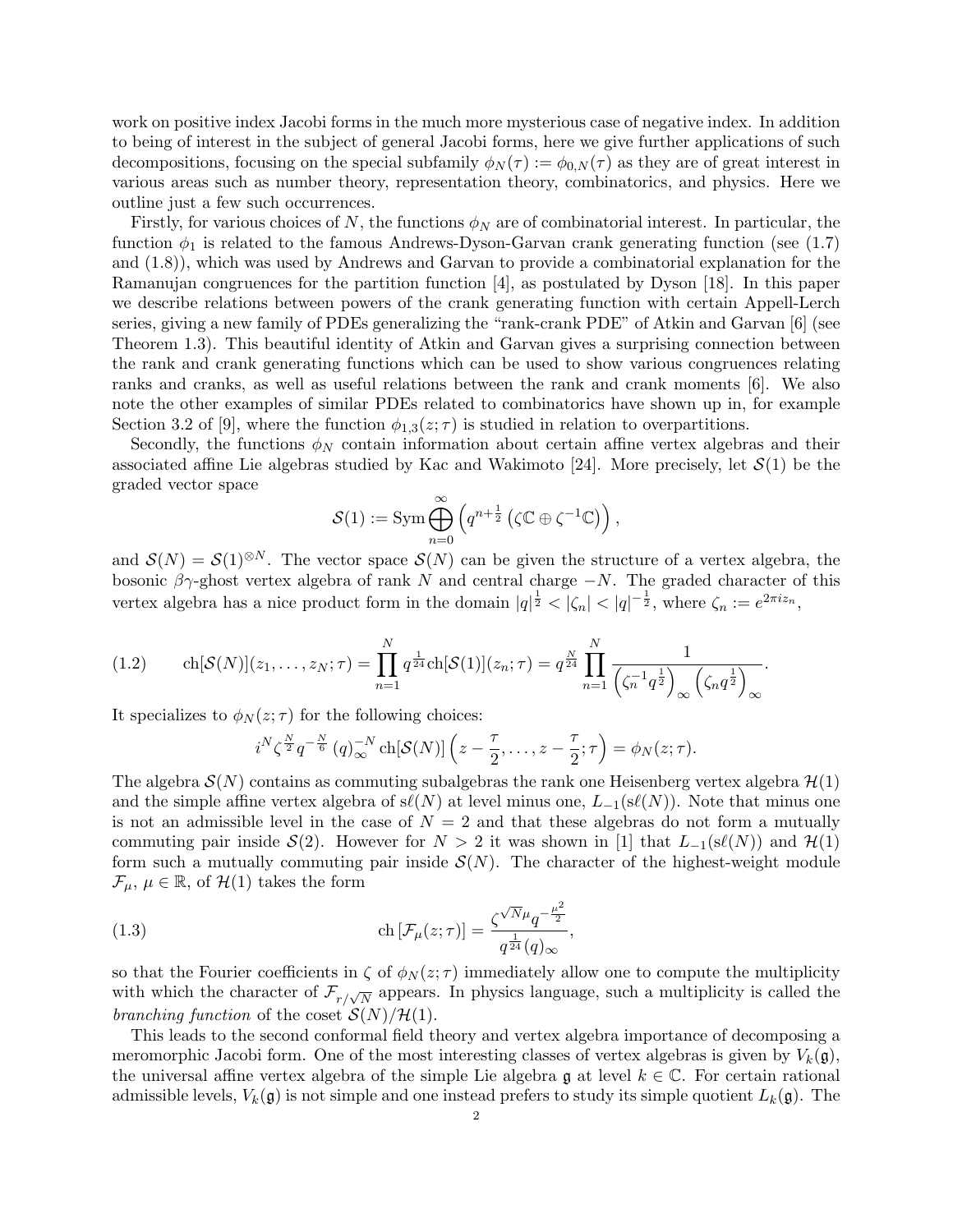characters of irreducible highest-weight modules at admissible level  $L_k(\mathfrak{g})$  are the sum expansions in special domains of meromorphic Jacobi forms [26]. Understanding these sum expansions is crucial in studying the modular data of the corresponding conformal field theory [14, 15].

Fourthly, the functions  $\phi_N$  appear in the denominator identities of affine Lie super algebras [27]. In [14, 15] the denominator identity of  $\hat{\mathfrak{sl}}(2|1)$  was an essential ingredient to study the relations between characters of admissible level  $L_k(s\ell(2))$ , while we use the identities for the family  $s\ell(N|1)$ to prove one of our central theorems.

Finally, the functions  $\phi_N$  also occur in string theory; we only expound upon one example. The reciprocal of the Igusa cusp form  $\Phi_{10}(Z)$  ( $Z \in \mathbb{H}_2$ , the Siegel upper half plane of genus 2) arises as the partition function of quarter-BPS dyons in the type II compactification on the product of a  $K_3$ surface and an elliptic curve. Write

(1.4) 
$$
\frac{1}{\Phi_{10}(Z)} = \sum_{m=-1}^{\infty} \psi_m(z;\tau)\rho^m \qquad \left(Z = \begin{pmatrix} \tau & z \\ z & w \end{pmatrix}, \ \rho = e^{2\pi i w} \right).
$$

For  $m > 0$ , the Fourier coefficients of the functions  $\psi_m$  are the degeneracies of single-centered black holes and two-centered black holes with total magnetic charge invariant equal to  $m$ . This case is studied in pathbreaking work of Dabholkar, Murthy, and Zagier [17] (see also [32] for the appearance of mock modular forms in the context of quantum gravity partition functions and AdS3/CFT2, as well as [31] for a relation between multi-centered black holes and mock Siegel-Narain theta functions). The coefficient of  $m = -1$  equals

$$
\frac{-1}{\eta^{18}(\tau)\vartheta(z;\tau)^2}
$$

(note that our theta function  $\vartheta(z;\tau)$  differs from the theta function  $\theta_1(z;\tau)$  in the notation of [17] by a factor of  $i$ ). Analogously to the case of Jacobi forms of positive index, one may view Theorem 1.3 below as a decomposition giving a "polar part" but no "finite part" as described in [8, 17] and stated in more detail in (3.6). This is consistent with a string theoretic interpretation of  $\psi_{-1}$  in (1.4) in that there are no single-centered black holes and the degeneracies are all interpreted as accounting for two-centered black holes (see [16, 36]). In contrast, in the case  $m > 0$ , the mock part of  $\psi_m$  corresponds to single-centered black holes and the Appel Lerch sum corresponds to two-centered black hole bound states [17].

Returning to the problem of studying  $\phi_{M,N}$ , we define its Fourier coefficients by

$$
\phi_{M,N}(z;\tau)=:\sum_{r\in\frac{M-N}{2}+\mathbb{Z}}\chi(M,N,r;\tau)\zeta^r
$$

and in particular we set  $\chi(N, r; \tau) := \chi(0, N, r; \tau)$ . Note that wallcrossing occurs; the coefficients  $\chi(M, N, r; \tau)$  are only well-defined if we fix a range for z. We show that the Fourier coefficients  $\chi(M, N, r; \tau)$  can be described using partial theta functions (i.e., sums over half a lattice which when summed over a full lattices becomes a theta function), whose modularity properties near the real line we also describe using quantum modular forms. Quantum modular forms were recently defined by Zagier in [44] (see also [10, 12, 22, 30]). Although the definition is not rigorous, Zagier gave a number of motivating examples. Roughly speaking, a weight k quantum modular form is a function  $f: \mathcal{Q} \to \mathbb{C}$  for some subset  $\mathcal{Q} \subseteq \mathbb{P}_1(\mathbb{Q})$  such that for any  $\gamma$  in a congruence subgroup  $\Gamma$ , the cocycle  $f|_k(1-\gamma)$  extends to an open set of R and is "nice" (e.g. continuously differentiable, smooth, etc). In fact, our study of the modularity of the partial theta functions shows that they are what Zagier refers to as strong quantum modular forms, namely that they have a near-modular property for asymptotic expansions defined at every point in a subset of  $\mathbb{P}_1(\mathbb{Q})$ . Moreover, this behavior comes from the "leaking" of modularity properties of a non-holomorphic Eichler integral defined on the lower half plane (see (6.7)).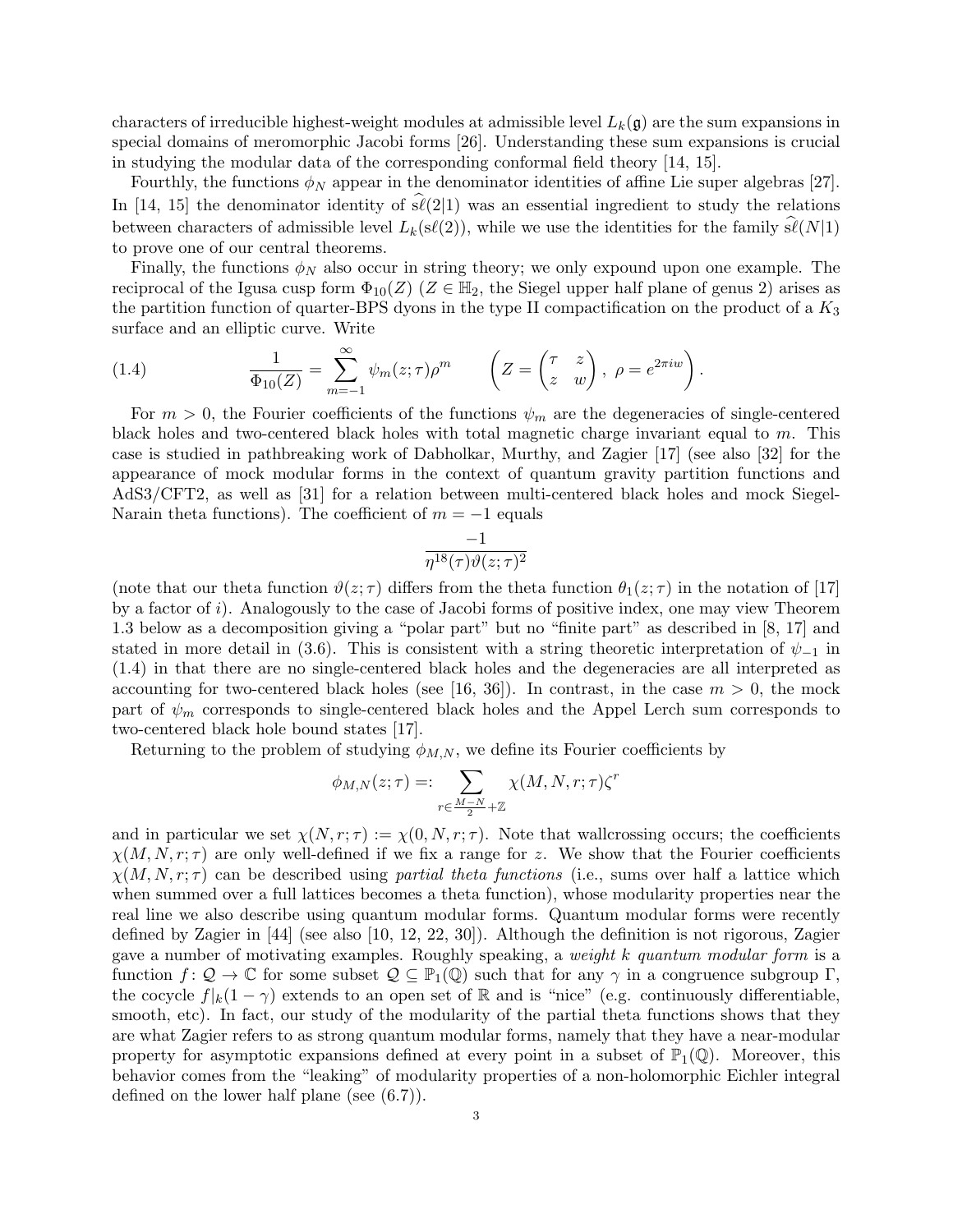Returning to the Fourier coefficients of  $\phi_{M,N}$ , we define a *mixed partial theta function* to be a linear combination of quasi-modular forms multiplied with partial theta functions. These functions have known connections to many interesting combinatorial functions, such as concave and convex compositions [3], unimodal sequences [25, 38], and stacks [42]. Throughout, we abuse notation to say that any function is a modular form, partial theta function, mixed partial theta function, etc. if it is equal to such a function up to multiplication by a rational power of  $q$ . Our main result is the following.

**Theorem 1.1.** For any  $N \in \mathbb{N}$ ,  $M \in 2\mathbb{N}_0$  and  $r \in \mathbb{Z}$  with  $M \leq N$ , the functions  $\chi(M, N, r; \tau)$  are mixed partial theta functions.

Remarks. 1. The quasi-modular forms appearing in the decomposition of the mixed partial theta functions are canonically determined by the Laurent expansion of the Jacobi form  $\phi_{M,N}$  (see Theorem 1.4).

2. Using the techniques of this paper it is easy to relax the condition on M to allow any natural number less than N, however we restrict to even M for notational convenience. Together with 1.1, and the works of  $[8, 17, 34]$ , this settles the final cases of modularity of Kac-Wakimoto characters raised in [24].

We first consider the case of  $\phi_N(z;\tau)$ , which we study from two perspectives. Our first viewpoint describes the Fourier coefficients as derivatives of partial theta functions of a rescaled version of the root lattice

$$
A_{N-1} := \mathbb{Z} \alpha_1 \oplus \cdots \oplus \mathbb{Z} \alpha_{N-1}
$$

of s $\ell(N)$ . Here, the  $\alpha_n$  are the simple roots of s $\ell(N)$ , which are linear functionals on the Cartan subalgebra  $\mathfrak{h} \cong \mathbb{C}^{N-1}$  of s $\ell(N)$ . The Gram matrix of  $A_{N-1}$  is the Cartan matrix of s $\ell(N)$ . We denote the bilinear form by  $( \vert \cdot )$  and abbreviate  $t^2 := (t \vert t)$  for t in  $A_{N-1}$ . For r in  $\mathbb{Z}$ , we define the subset of  $\frac{1}{N}A_{N-1}$ 

$$
(1.5) \ T_r := \left\{ \sum_{n=1}^{N-1} a_n \alpha_n \Big| a_n = \frac{(N-n)n}{2} - \frac{rn}{N} + (N-1)m_n, m_n \in \mathbb{Z}, \left( m_{N-1} - \frac{1}{2} \right) \left( r - \frac{1}{2} \right) \ge 0 \right\}
$$

and its partial theta function

$$
P_r(\tau) := \sum_{t \in T_r} e^t q^{\frac{t^2}{2(N-1)}}.
$$

The  $e^t$  are functions on the Cartan subalgebra  $\mathfrak h$  defined by  $e^t : u \mapsto e^{t(u)}$  for u in  $\mathfrak h$ . Its evaluation for  $u \in \mathfrak{h}$  is then denoted by  $P_r(u; \tau)$ . We call  $P_r$  a partial theta function, because the theta function obtained by summing over the complete lattice  $\frac{1}{N}A_{N-1}$ ,

$$
\theta_N(\tau) := \sum_{t \in \frac{1}{N} A_{N-1}} e^{t(0)} q^{\frac{t^2}{2(N-1)}},
$$

is a modular form of weight  $(N-1)/2$  for  $\Gamma(M)$  with  $M = N^2(N-1)/2$ . This statement is true, since  $\theta_N$  is the theta function of the lattice  $\frac{1}{\sqrt{2}}$  $\frac{1}{2M}A_{N-1}$ . The level of this lattice is M, and the modularity of theta functions of lattices is discussed for example in [19].

Further let  $\partial$  be the differential operator

(1.6) 
$$
\partial_{\alpha} e^{\lambda} := (\lambda | \alpha) e^{\lambda} \text{ and } \partial := \prod_{\alpha \in \Delta_0^+} \partial_{\alpha},
$$

where  $\Delta_0^+$  is the set of positive roots of s $\ell(N)$ . Finally, set  $d_N := \prod_{j=1}^N j!$  and let sign $(r) = 1$  if  $r≥0$  and  $-1$  otherwise. Then we have the following.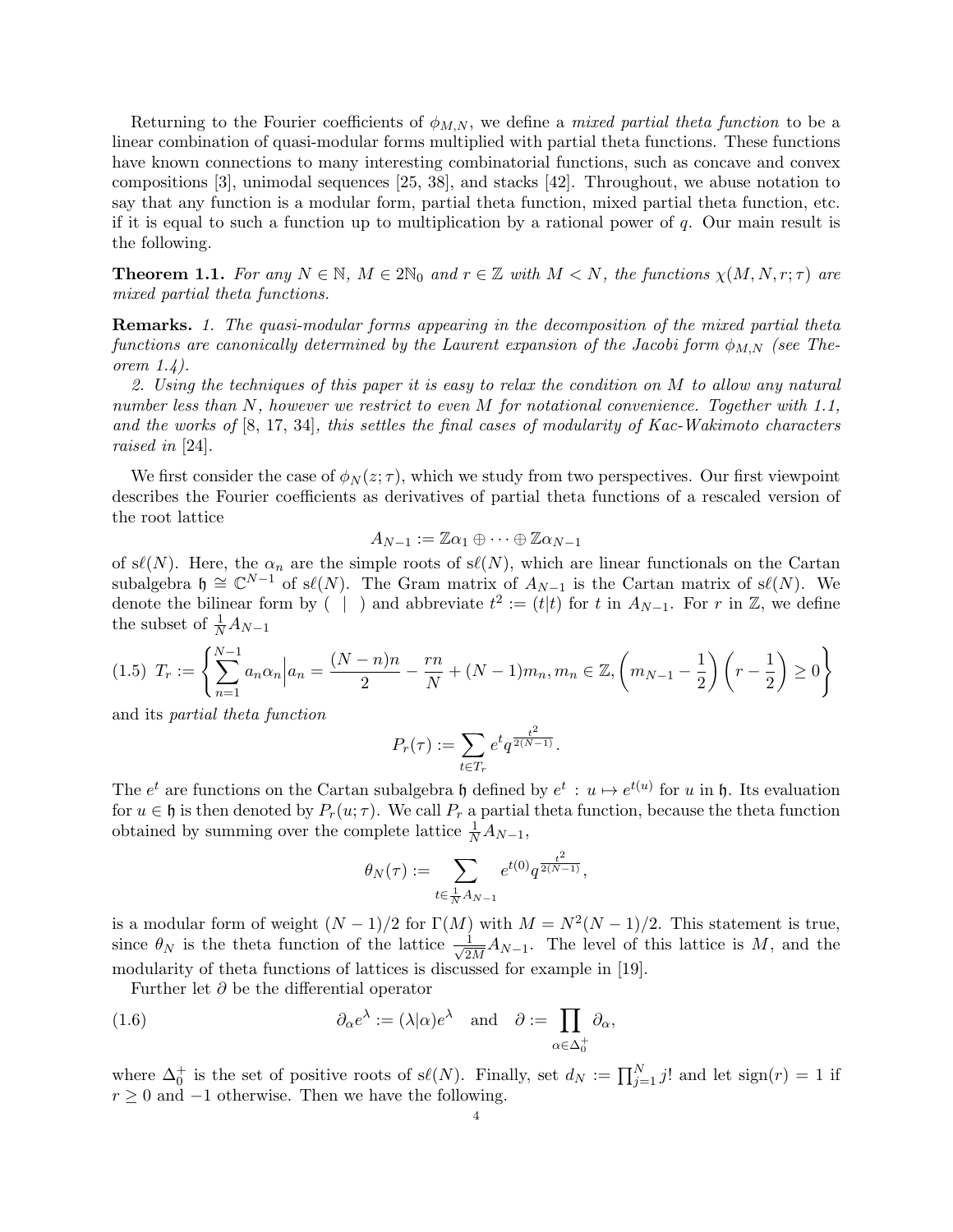**Theorem 1.2.** For  $N \geq 2$ , the r-th Fourier coefficient of  $\phi_N(z;\tau)$  is given by

$$
\chi(N,r;\tau) = \frac{i^N \text{sign}\left(r - \frac{N}{2}\right) q^{\frac{-r^2}{2N}}}{\eta(\tau)^{N(N+1)} d_{N-1}} \sum_{t \in T_{r - \frac{N}{2}}} \prod_{\alpha \in \Delta_0^+} (t|\alpha) q^{\frac{t^2}{2(N-1)}}
$$

$$
= \frac{i^N \text{sign}\left(r - \frac{N}{2}\right) q^{\frac{-r^2}{2N}}}{\eta(\tau)^{N(N+1)} d_{N-1}} \partial P_{r - \frac{N}{2}}(\tau) \Big|_{\left\{e^t = 1\middle|t \in \frac{1}{N} A_{N-1}\right\}}.
$$

Remarks. 1. Using (1.2) and (1.3), Theorem 1.2 implies the character decomposition

$$
ch[\mathcal{S}(N)](z,\ldots,z;\tau)=\sum_{r\in\mathbb{Z}}ch\left[\mathcal{F}_{\frac{r}{\sqrt{N}}}(z;\tau)\right]ch[\mathcal{B}_r](\tau),
$$

where

$$
ch[\mathcal{B}_r](\tau) := \frac{\text{sign}(r)}{\eta(\tau)^{N^2 - 1} d_{N - 1}} \sum_{t \in T_r} \prod_{\alpha \in \Delta_0^+} (t|\alpha) q^{\frac{t^2}{2(N - 1)}}.
$$

The ch $[\mathcal{B}_r](\tau)$  are then characters of  $L_{-1}(s\ell(N))$ .

2. The proof of the theorem uses the denominator identity of both  $s\ell(N|1)$  and  $\widehat{s\ell}(N|1)$  as well as Weyl's character formula for  $s\ell(N)$ .

3. The case  $N = 1$  follows from the denominator identity of  $\hat{gl}(1|1)$  (see Example 4.4). In this case, the Fourier coefficients relate to the characters of a well-known logarithmic conformal field theory, the W(2,3)-algebra of central charge  $-2$ . The modularity of the coefficients has been studied from a different perspective in [13].

The second approach is based on a generalization of a deep identity of Atkin and Garvan. To state it, we first recall the rank and crank generating functions (whose combinatorial meanings are not needed in this paper), which arise in many contexts and in particular give combinatorial explanations of Ramanujan's congruences (for example see  $[4, 7, 18]$ ). Specifically, the generating functions are given as follows:

,

(1.7) 
$$
\mathcal{R}(\zeta;q) := \frac{(1-z)}{(q)_{\infty}} \sum_{n \in \mathbb{Z}} \frac{(-1)^n q^{\frac{n}{2}(3n+1)}}{1 - \zeta q^n}
$$

$$
\mathcal{C}(\zeta;q) := \frac{(q)_{\infty}}{(\zeta q)_{\infty}(\zeta^{-1}q)_{\infty}}.
$$

We also need the normalized versions

$$
\mathcal{R}^*(\zeta;q):=\frac{\zeta^{\frac{1}{2}}q^{-\frac{1}{24}}\mathcal{R}(\zeta;q)}{1-\zeta},\qquad \qquad \mathcal{C}^*(\zeta;q):=\frac{\zeta^{\frac{1}{2}}q^{-\frac{1}{24}}\mathcal{C}(\zeta;q)}{1-\zeta}.
$$

Note that  $\phi_N$  is essentially the N-th power of  $\mathcal{C}^*$  as for  $N \in \mathbb{N}$  we have

(1.8) 
$$
\phi_N(z;\tau) = i^N \eta(\tau)^{-2N} \mathcal{C}^*(\zeta;q)^N.
$$

The simplest case of our decomposition relies on the fact that  $\mathcal{C}^*$ , and thus  $\phi_1$ , is essentially an Appell-Lerch sum thanks to the following classical partial fraction expansion (for example, see Theorem 1.4 of [47]).

(1.9) 
$$
\mathcal{C}^*(\zeta;q) = \frac{\zeta^{\frac{1}{2}}}{\eta(\tau)} \sum_{n \in \mathbb{Z}} \frac{(-1)^n q^{\frac{n(n+1)}{2}}}{1 - \zeta q^n}.
$$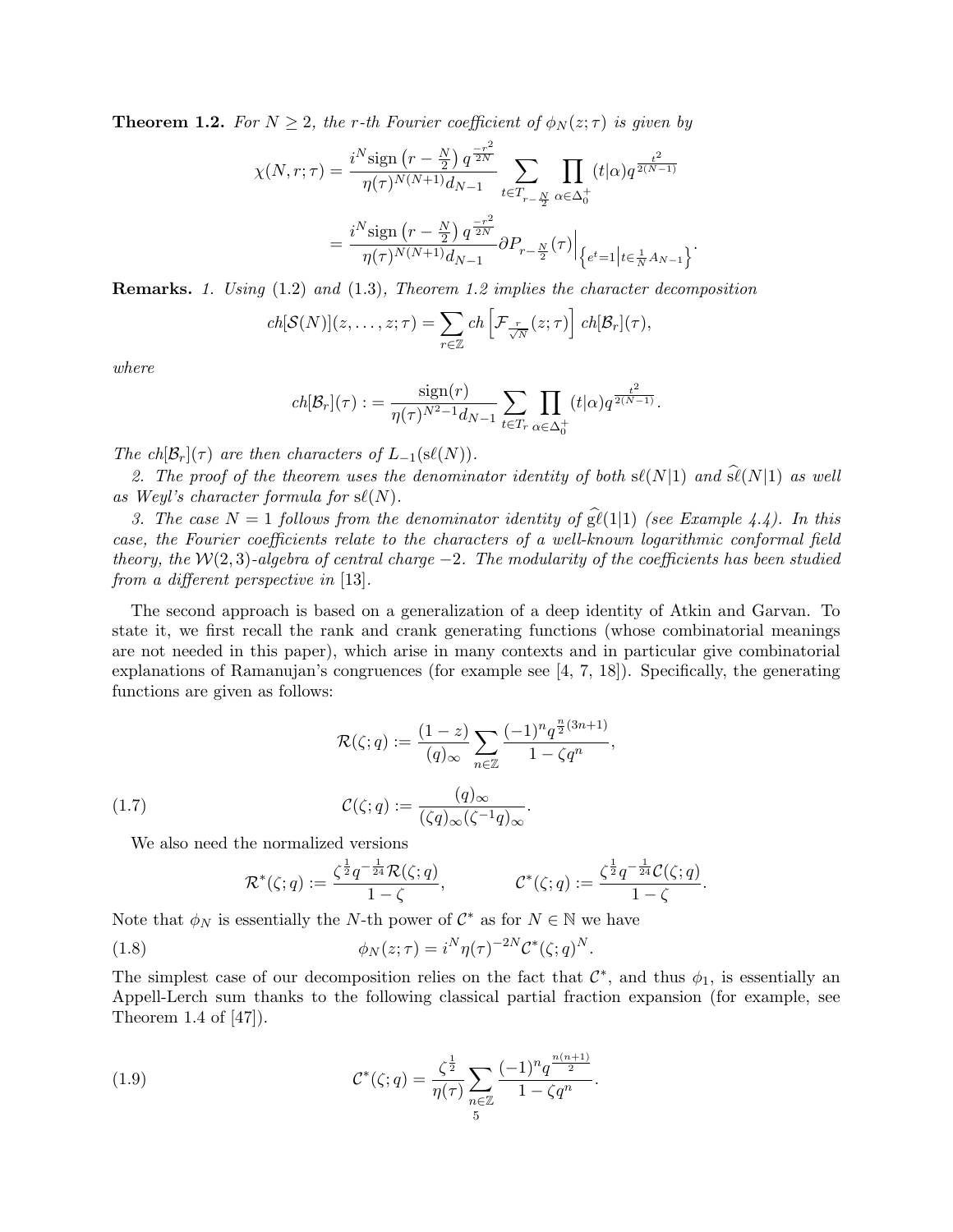For the cube of the crank generating function, Atkin and Garvan [6] proved the following rankcrank PDE which is very useful in establishing congruences and relations between the moments of the rank and crank generating functions:

(1.10) 
$$
2\eta(\tau)^2 \mathcal{C}^*(\zeta;q)^3 = \left(6\mathcal{D}_q + \mathcal{D}_\zeta^2\right) \mathcal{R}^*(\zeta;q).
$$

Here and throughout  $\mathcal{D}_x := x \frac{\partial}{\partial x}$ . Note that this gives a description of  $\phi_3$  in terms of Appell-Lerch sums by  $(1.8)$ .

Zwegers [47] nicely generalized (1.10) for arbitrary odd powers of the crank generating function using the theory of elliptic forms. For similar results using another clever proof, see also the paper of Chan, Dixit, and Garvan [11].

In this paper, we prove a new family of analogous PDEs which are of independent interest. Moreover, we package Zwegers' family of PDEs in a way which illuminates their structure coming from negative index Jacobi forms. To describe this, we need the Appell-Lerch sums

(1.11) 
$$
F_N(z, u; \tau) := \zeta^{\frac{N}{2}} w^{\frac{N}{2}} \sum_{n \in \mathbb{Z}} \frac{(-w)^{Nn} q^{\frac{N}{2} n(n+1)}}{1 - \zeta w q^n},
$$

where  $w := e^{2\pi i u}$ . We note that these Appell-Lerch sums are similar to the functions  $f_z(u;\tau)$ considered in Chapter 3 of  $[46]$ , which transform as a Jacobi form in u and as a "mock Jacobi form" in z. We also require the Laurent coefficients of  $\phi_{M,N}(z;\tau)$  at  $z=0$ :

(1.12) 
$$
\phi_{M,N}(z;\tau) = \frac{D_N(\tau)}{(2\pi i z)^N} + \frac{D_{N-2}(\tau)}{(2\pi i z)^{N-2}} + \ldots + O(1).
$$

Note that only even or odd Laurent coefficients occur, depending on the parity of  $N$ , since  $\vartheta(-z;\tau) = -\vartheta(z;\tau)$ . It is not hard to see that the coefficients  $D_i$  are quasimodular forms. Explicitly, they can be computed quickly in terms of the usual Eisenstein series

$$
G_k(\tau) := -\frac{B_k}{2k} + \sum_{n \ge 1} \sigma_{k-1}(n) q^n,
$$

where  $\sigma_k(n) := \sum_{d|n} d^k$  and  $B_k$  is the usual k-th Bernoulli number. Specifically, it easily follows from the Jacobi triple product formula that

$$
\vartheta(z;\tau) = -2\pi z \eta^{3}(\tau) \exp\left(-2\sum_{k\geq 1} G_{2k}(\tau) \frac{(2\pi i z)^{2k}}{(2k)!}\right).
$$

The following result puts Zwegers family of PDEs as well as our new family of PDEs into a common framework. Setting

$$
\delta_e := \begin{cases} 0 & \text{if } N \in 2\mathbb{N} - 1, \\ 1 & \text{if } N \in 2\mathbb{N}, \end{cases}
$$

we find:

**Theorem 1.3.** For any  $N \in \mathbb{N}$ ,  $M \in \mathbb{N}_0$ , we have

$$
\phi_{2M,N+2M}(z;\tau) = (-1)^{1+\delta_e} \sum_{j=0}^{\frac{N-1-\delta_e}{2}+M} \frac{D_{2j+\delta_e+1}(\tau)}{(2j+\delta_e)!} \mathcal{D}_w^{2j+\delta_e} \left(F_N(z,u;\tau)\right)\Big|_{w=1}.
$$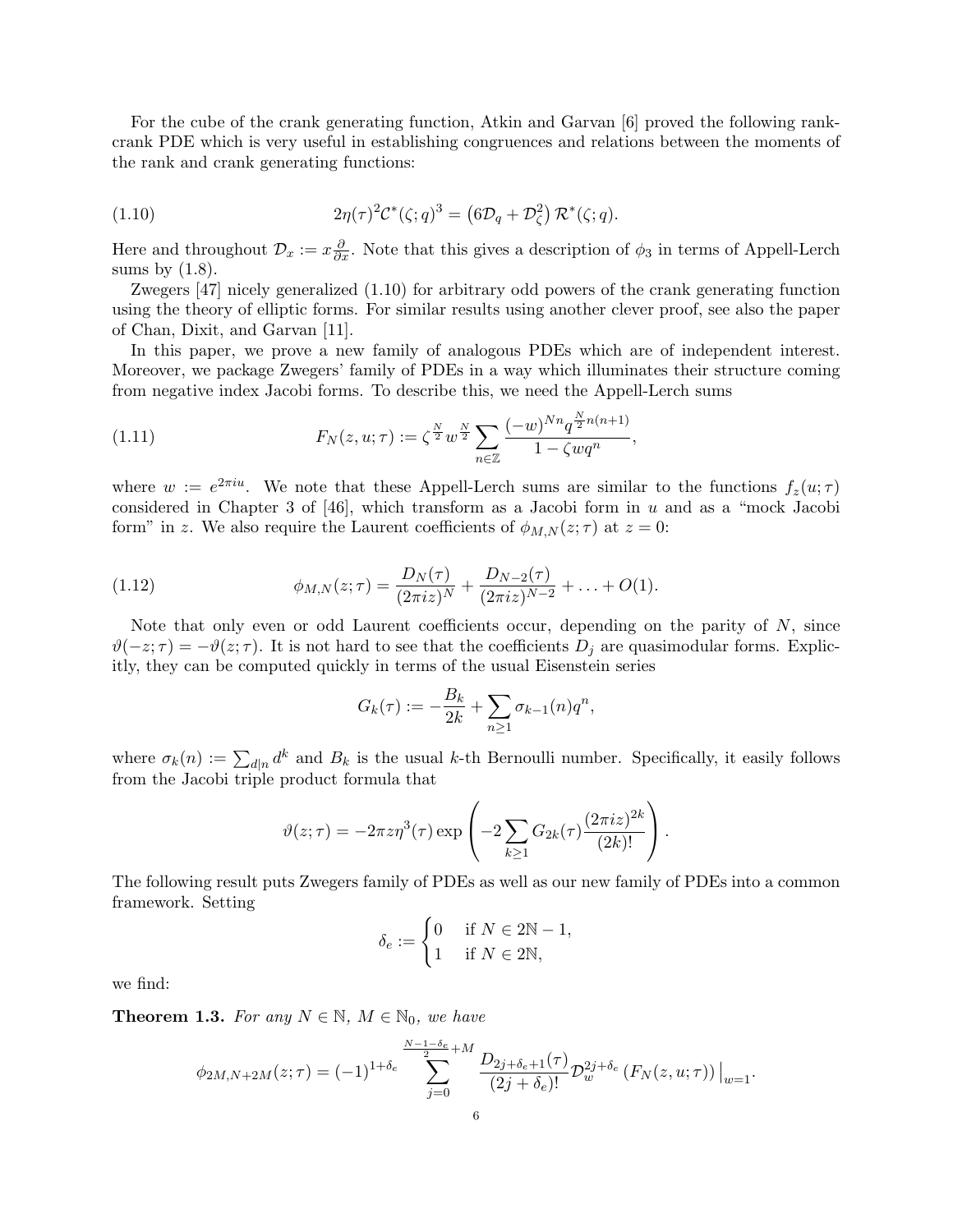Remarks. 1. Note that Theorem 1.3 is more explicit than Zwegers' rank-crank type PDEs as it gives the modular coefficients of the PDEs directly from the structure of the Jacobi form  $\phi_{MN}$ . Chan, Dixit, and Garvan also remarked that it would be interesting to find such an explicit expression for the quasimodular forms in the decomposition in that case.

2. It would be interesting to find a Lie theoretic interpretation of the decomposition in Theorem 1.3.

Armed with the decomposition in Theorem 1.3 into Appell-Lerch sums, we can easily pick off the Fourier coefficients  $\chi(M, N, r; \tau)$  and write them in terms of the Laurent coefficients of  $\phi_{M,N}$ and certain partial theta functions

$$
\Theta_{\frac{1}{2}+\delta_e}(N,r;\tau) := \sum_{n\geq 0} (-1)^{Nn} \left(n + \frac{r}{N}\right)^{\delta_e} q^{\frac{N}{2}\left(n + \frac{r}{N}\right)^2}.
$$

Specifically, if we let

$$
\rho(r) := \begin{cases} r & \text{if } r \ge \frac{N}{2}, \\ N - r & \text{if } r < \frac{N}{2}, \end{cases}
$$

then the Fourier coefficients of  $\phi_{M,N}$  are as follows.

**Theorem 1.4.** For any  $N \in \mathbb{N}$ ,  $M \in \mathbb{N}_0$ ,  $r \in \frac{N}{2} + \mathbb{Z}$ ,  $0 \leq \text{Im}(z) < \text{Im}(\tau)$ , we have

$$
\chi(2M, N+2M, r; \tau) = (-1)^{1+\delta_e} q^{-\frac{r^2}{2N}} \sum_{j=0}^{\frac{N-1-\delta_e}{2}} \frac{D_{2j+\delta_e+1}(\tau)}{(2j+\delta_e)!} N^{j+\delta_e} 2^j \mathcal{D}_q^j \left(\Theta_{\frac{1}{2}+\delta_e}(N, \rho(r); \tau)\right).
$$

If  $N > 1$  is odd, these partial theta functions fit into the pioneering work of Folsom, Ono, and Rhoades [22] which gives startling relations between the asymptotic expansions of the rank and crank generating functions, generalizing and proving beautiful formulas of Ramanujan. Their work shows that  $\Theta_1(N,r;\tau)$  is a strong quantum modular form for odd  $N > 1$ . Although their theorem does not directly apply for  $N = 1$ , in this case we essentially obtain an eta quotient which is trivially a quantum modular form at cusps where it vanishes.

For even N, both the hypergeometric representations used to determine quantum sets and the proof of quantum modularity are not applicable. Here we use the innovative approach of Lawrence and Zagier [29] to study quantum modularity properties (see also [45]). A key ingredient in our investigation is a beautiful identity of Warnaar [39] which relates certain partial and false theta functions (see  $(6.4)$ ). Our main result for studying quantum modularity for even N is the following, which gives a new family of quantum modular forms.

**Theorem 1.5.** For any  $N \in 2\mathbb{N}$  and  $r \in \mathbb{Z}$ ,  $\Theta_{\frac{3}{2}}(N,r;\tau)$  is a strong quantum modular form with quantum set  $\widehat{Q}_{N,r}$  (defined in (6.3)) on  $\Gamma_1(2N)$ , multiplier system  $\chi_r$  (defined in (3.5)), and weight 3  $\frac{3}{2}$ .

Remarks. 1. More details about the specific quantum modular properties can be found in the proof of Theorem 1.5 in Section 6.2.

2. More generally, using Proposition 3 of [43], our proof of Theorem 1.5 shows that  $\Theta_{\frac{3}{2}}(N,r;\tau)$ has modularity properties on all of Q. For this, we note that although the function is not defined on all of  $\mathbb Q$ , it has a well-defined asymptotic expansion at all points in  $\mathbb Q$ . This expansion still agrees with the non-holomorphic Eichler integral on the lower half plane (see Section 6), so one could say that  $\Theta_{\frac{3}{2}}(N,r;\tau)$  is a quantum modular form on  $\mathbb Q$  if we allow "poles" at certain points in  $\mathbb Q$ .

The paper is organized as follows. In Sections 2 and 3, we review the necessary notation and basic objects from Lie theory, Jacobi forms, and quantum modular forms. We give our first proof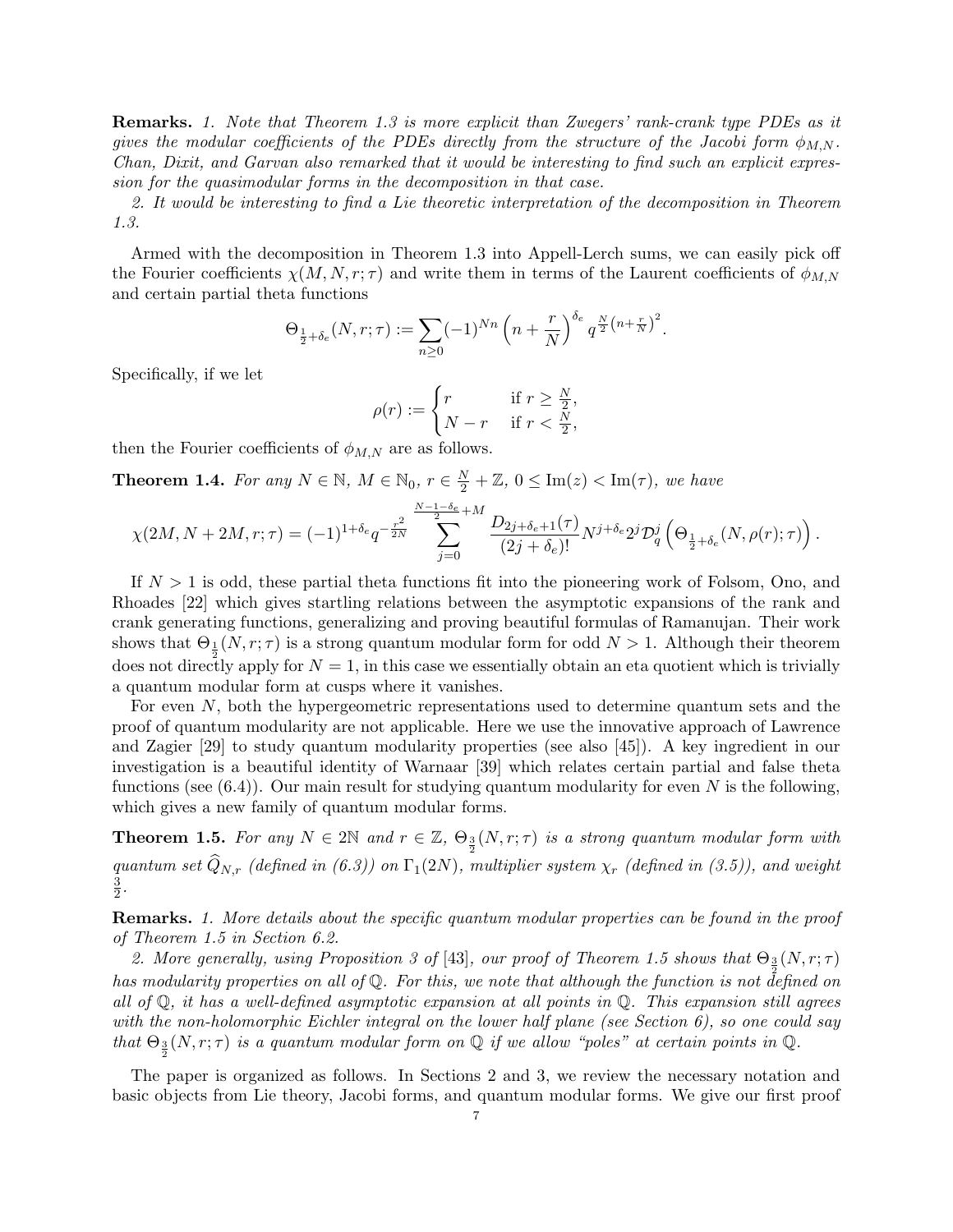of the decomposition using Lie theory in Section 4 and our second proof using an analogue of the rank-crank PDE in Section 5. We conclude by describing the quantum modular properties of  $\Theta_{\frac{1}{2}+\nu}(N,r;\tau)$  in Section 6.

### Acknowledgements

The authors began jointly discussing this work at the Mock Modular forms, Moonshine, and String Theory conference in Stony Brook, August 2013 and are grateful for the well-organized conference and great working environment. The authors would also like to thank Sameer Murthy for pointing out the relation of our work to partition functions arising from physics, as well as Drazen Adamovic, Jan Manschot, Robert Rhoades, Jeffrey Harvey, and Sander Zwegers for helpful conversations.

## 2. Preliminaries on Lie super algebras and character identities

In this section, we recall some known facts of the affine Lie superalgebra  $\hat{\mathfrak{sl}}(N|1)$ , following [27], as well as the finite dimensional Lie algebra  $s\ell(N)$  using [23].

2.1. The Lie super algebra  $s\ell(N + 1|1)$ . In this subsection the Lie super algebra  $s\ell(N + 1|1)$ and its root system are defined.

The even subalgebra of the Lie super algebra  $s\ell(N+1|1)$  is  $g\ell(N+1)$  and the odd part decomposes into the standard representation of the even subalgebra and its conjugate. In order to define the Lie super algebra, it is convenient to first introduce its root system. It lies in the lattice

$$
L_N:=\mathbb{Z}\varepsilon_1\oplus\cdots\oplus\mathbb{Z}\varepsilon_{N+1}\oplus\mathbb{Z}\delta
$$

with bilinear form

$$
(\varepsilon_j|\varepsilon_k) := \delta_{j,k}, \quad (\varepsilon_j|\delta) := 0, \quad (\delta|\delta) := -1.
$$

Thus, its signature is  $(N + 1, 1)$ . The set of roots is  $\Delta = \Delta_0 \cup \Delta_1 \subset L_N$ , where the set of even roots (resp. odd roots) is denoted by  $\Delta_0$  (resp.  $\Delta_1$ ). They are

$$
(2.1) \qquad \Delta_0 := \{\varepsilon_j - \varepsilon_k | 1 \le j, k \le N+1, j \ne k\}, \qquad \Delta_1 := \{\varepsilon_j - \delta, \delta - \varepsilon_j | 1 \le j \le N+1\}.
$$

It is useful to split these sets into positive and negative subroot spaces, where

$$
\Delta_0^+ := \{ \varepsilon_j - \varepsilon_k | 1 \le j < k \le N + 1 \}, \quad \Delta_1^+ := \{ \varepsilon_j - \delta | 1 \le j \le N + 1 \},
$$
\n
$$
\Delta^+ := \Delta_0^+ \cup \Delta_1^+, \qquad \Delta := \Delta^+ \cup \Delta^-.
$$

A distinguished system of simple positive roots is then chosen to be

$$
\Pi := \{ \alpha_j = \varepsilon_j - \varepsilon_{j+1}, \beta = \varepsilon_{N+1} - \delta | 1 \le j \le N \}.
$$

The  $\alpha_j$  are even roots and  $\beta$  is the only distinguished odd simple root. The inner products of simple positive roots are

$$
(\alpha_j|\alpha_k) = \begin{cases} 2 & \text{if } j = k, \\ -1 & \text{if } j = k \pm 1, \\ 0 & \text{otherwise,} \end{cases} \qquad (\beta|\alpha_j) = -\delta_{j,N}, \qquad (\beta|\beta) = 0.
$$

Hence  $\beta$  is an isotropic root. Simple even roots generate the even root lattice

$$
A_N := \mathbb{Z}\alpha_1 \oplus \cdots \oplus \mathbb{Z}\alpha_N.
$$

Its dual lattice is

$$
A'_N := \mathbb{Z}\lambda_1 \oplus \cdots \oplus \mathbb{Z}\lambda_N,
$$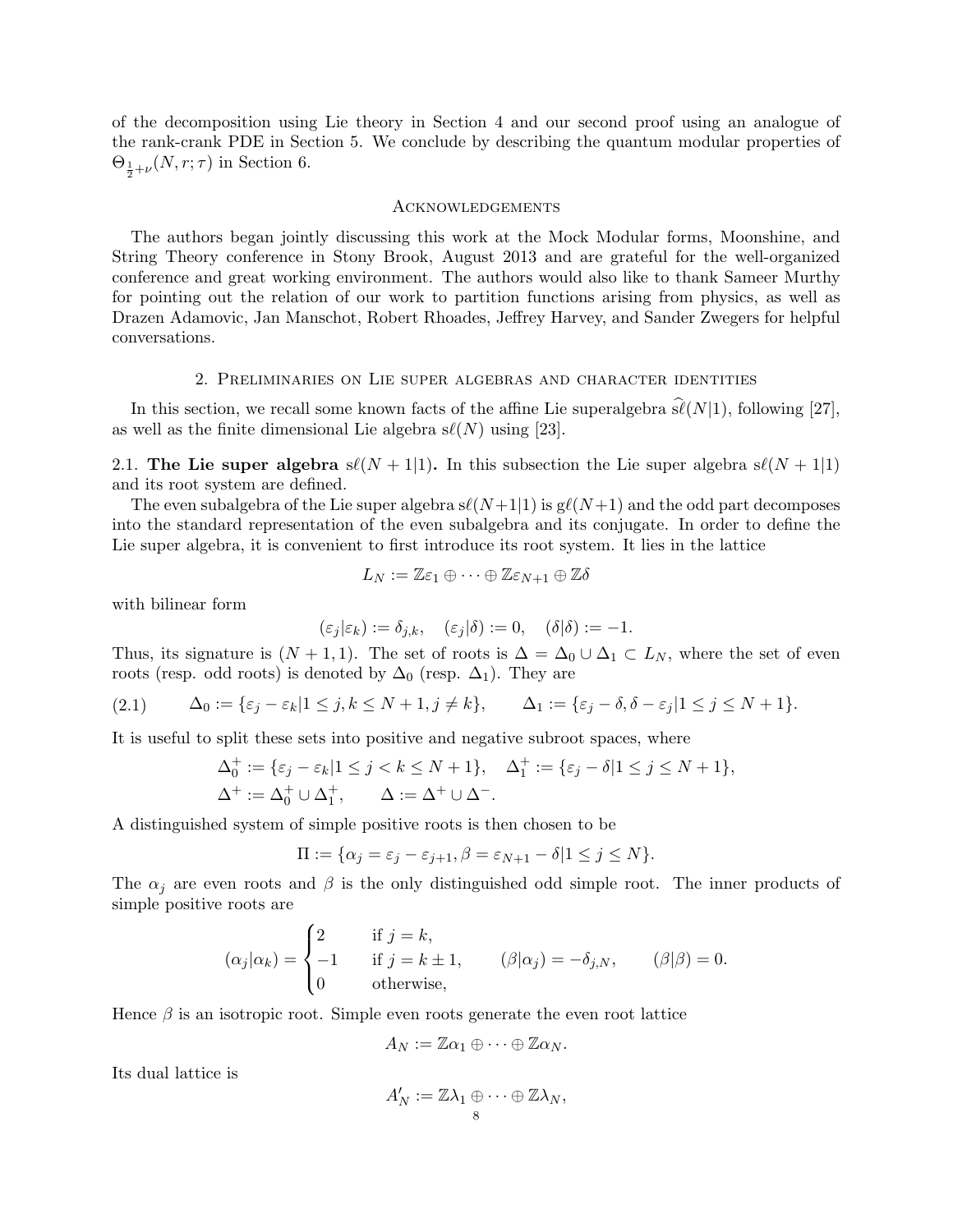where the inner product of the fundamental weights  $\lambda_j$  with simple roots is  $(\lambda_j | \alpha_k) = \delta_{j,k}$  and  $(\lambda_j|\delta) = 0$ . Roots and weights act on the Cartan subalgebra, which is

$$
\mathfrak{h}:=\bigoplus_{\alpha\in\Pi}\mathbb{C} h_\alpha=\mathfrak{h}_0\oplus\mathbb{C} h_\beta,\quad \mathfrak{h}_0:=\mathbb{C} h_{\alpha_1}\oplus\cdots\oplus\mathbb{C} h_{\alpha_N},
$$

with basis  $\{h_{\alpha}\}\$  parameterized by simple positive roots, and  $\mathfrak{h}_0$  the Cartan subalgebra of  $s\ell(N+1)$ . The fundamental weights  $\lambda_j$  are identified with elements of the dual  $\mathfrak{h}_0^*$  of  $\mathfrak{h}_0$  via  $\lambda_j(h_{\alpha_k}) = \delta_{j,k}$ . A bilinear form  $( , )$  on  $\mathfrak h$  is induced from the form on its dual space via

$$
(h_{\alpha}, h_{\alpha'}) := (\alpha | \alpha') .
$$

We remark that the Lie superalgebra  $s\ell(N + 1|1)$  is then the  $\mathbb{Z}/2\mathbb{Z}$ -graded algebra generated by  $\{h_{\alpha}, e_{\alpha}^{\pm} | \alpha \in \Pi\}$  subject to the Serre-Chevalley relations (2.2) and the graded Jacobi identity. The parity of  $h_{\alpha}$  and  $e_{\alpha_j}^{\pm}$  is even, while the  $e_{\beta}^{\pm}$  $\frac{\pm}{\beta}$  are odd. We denote the graded anti-symmetric bracket by  $\left[\begin{array}{c} , \\ \end{array}\right]$ :  $s\ell(N + 1|1) \times s\ell(N + 1|1) \rightarrow s\ell(N + 1|1)$ . Then the Serre-Chevalley relations of the algebra are

$$
(2.2) \qquad [h_{\alpha}, h_{\alpha'}] = 0, \quad [h_{\alpha}, e^{\pm}_{\alpha'}] = \pm (\alpha|\alpha')e^{\pm}_{\alpha}, \quad [e^+_{\alpha}, e^-_{\alpha'}] = \delta_{\alpha,\alpha'}h_{\alpha}, \quad (\text{ad } e^{\pm}_{\alpha})^{1-(\alpha|\alpha')}e^{\pm}_{\alpha'} = 0
$$

for all  $\alpha, \alpha' \in \Pi$  and  $\alpha \neq \alpha'$  in the last equation. The bilinear form  $( , )$  on  $\mathfrak h$  can be extended to an invariant non-degenerate graded symmetric form on  $s\ell(N+1|1)$ , which we also denote by  $( , )$ .

2.2. The even Weyl group and denominator identity of  $s\ell(N + 1|1)$ . We now introduce the even Weyl group and the denominator identity of the Lie super algebra  $s\ell(N + 1|1)$ .

For this, we first need to define the Weyl vector  $\rho$ . It is the difference of the even Weyl vector  $\rho_0$  and the odd one  $\rho_1$ ; namely

$$
\rho_0 := \frac{1}{2} \sum_{\alpha \in \Delta_0^+} \alpha = \frac{1}{2} \sum_{j=1}^{N+1} (N+2-2j)\varepsilon_j, \qquad \rho_1 := \frac{1}{2} \sum_{\alpha \in \Delta_1^+} \alpha = \frac{1}{2} \left( -(N+1)\delta + \sum_{j=1}^{N+1} \varepsilon_j \right),
$$
  

$$
\rho := \rho_0 - \rho_1 = \frac{1}{2} \left( (N+1)\delta + \sum_{j=1}^{N+1} (N+1-2j)\varepsilon_j \right).
$$

The group of even Weyl reflections  $W^{\sharp}$  acts on the dual of the even root lattice,  $A'_{N}$ , and is generated by  $\sigma_j$ ,  $j = 1, ..., N$  defined by

$$
\sigma_j \colon A'_N \to A'_N, \qquad \sigma_j(\lambda) := \lambda - (\alpha_j|\lambda)\alpha_j.
$$

This action naturally extends to the lattice  $L_N$  via  $\sigma_i(\delta) = 0$  and

$$
\sigma_j(\varepsilon_k) := \varepsilon_k - (\varepsilon_k | \alpha_j) \alpha_j = \varepsilon_k - (\delta_{j,k} - \delta_{j+1,k})(\varepsilon_j - \varepsilon_{j+1}) = \begin{cases} \varepsilon_{j+1} & j = k, \\ \varepsilon_j & j = k - 1, \\ \varepsilon_k & \text{otherwise.} \end{cases}
$$

Hence the even Weyl group  $W^{\sharp}$  is just the group  $S_{N+1}$  permuting the  $\varepsilon_j$ . Orthonormality of the  $\varepsilon_j$  implies that the even Weyl group preserves the bilinear form ( | ). Following [27] we define

Definition. A regular exponential function on  $A'_N$  is a finite linear combination of exponentials of the form  $e^{\lambda}$  for  $\lambda \in A'_{N}$ . A **rational exponential function** is the quotient  $A/B$  of two regular exponential functions A and  $B \neq 0$ . The even Weyl group  $W^{\sharp}$  acts on the field of these functions as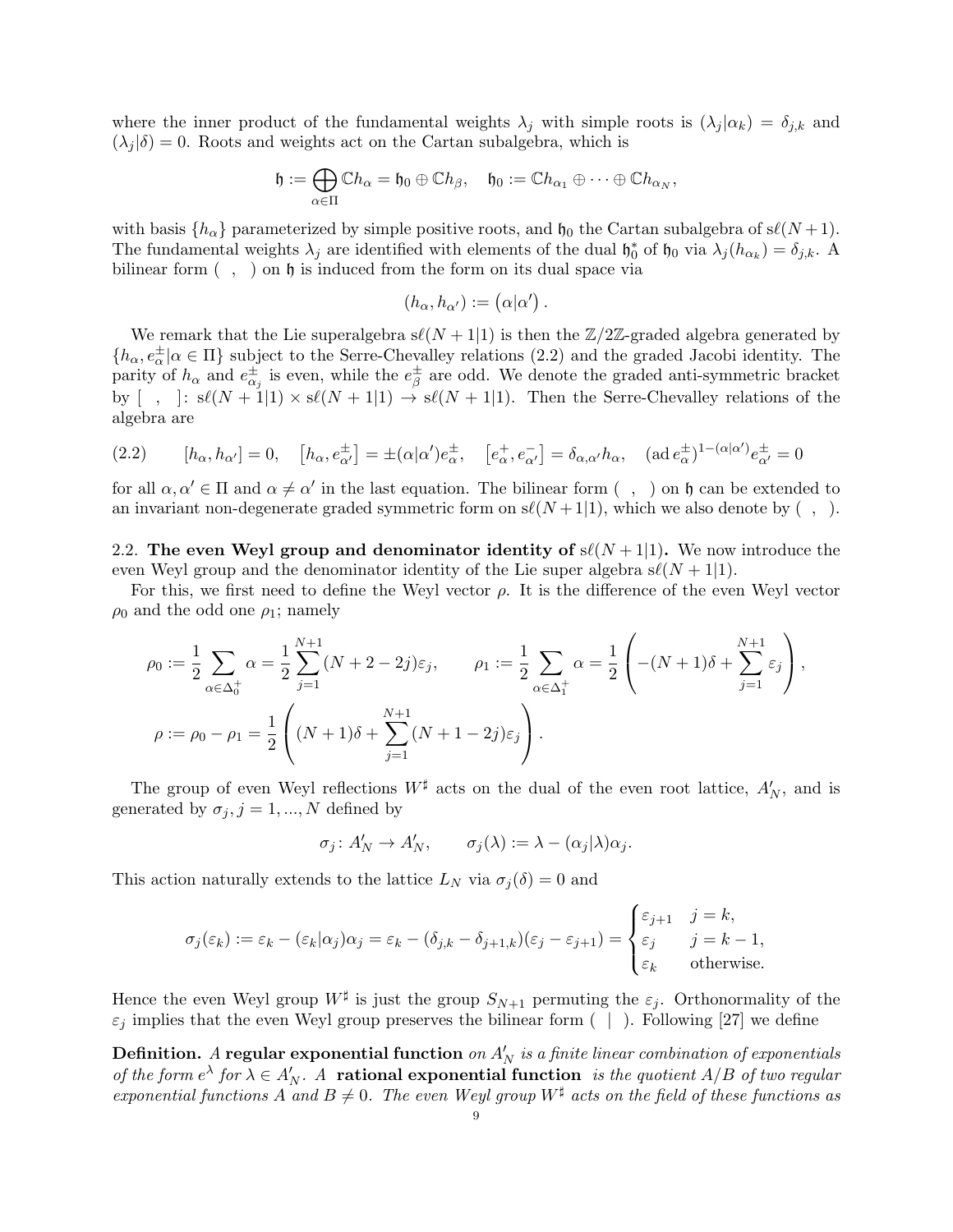$e^{\lambda} \mapsto e^{w(\lambda)}$  for any  $w \in W^{\sharp}$ . The Weyl denominator of  $s\ell(N+1|1)$  is the rational exponential function

$$
R = \frac{\prod_{\alpha \in \Delta_0^+} (1 - e^{-\alpha})}{\prod_{\alpha \in \Delta_1^+} (1 + e^{-\alpha})}.
$$

We saw that the even Weyl group  $W^{\sharp}$  is just  $S_{N+1}$ , the signum of an element w in  $W^{\sharp}$  is  $\sigma(w) := (-1)^n$  if w can be written as a composition of n transpositions. Theorem 2.1 of [27] applied to our situation gives

**Lemma 2.1.** The Weyl denominator of the Lie super algebra  $s\ell(N + 1|1)$  is

$$
e^{\rho}R = \sum_{w \in W^{\sharp}} \sigma(w)w\left(\frac{e^{\rho}}{(1 - e^{\delta - \varepsilon_{N+1}})}\right).
$$

2.3. The denominator identity of the affine Lie super algebra  $\hat{\mathfrak{sl}}(N + 1|1)$ . We turn our focus to the affinization of  $s\ell(N + 1|1)$ , that is

$$
\widehat{\mathfrak{s\ell}}(N+1|1) := \mathbb{C}\left[t, t^{-1}\right] \otimes \mathfrak{s\ell}(N+1|1) \oplus \mathbb{C}C \oplus \mathbb{C}d
$$

with bracket

 $[t^{n} \otimes x, t^{m} \otimes y] := t^{n+m} \otimes [x, y] + n \delta_{n+m,0}(x, y)C, \quad [d, t^{n} \otimes x] := nt^{n} \otimes x, \quad [C, t^{n} \otimes x] := [C, d] := 0$ for all  $x, y \in s\ell(N + 1|1)$  and  $n, m \in \mathbb{Z}$ . The Cartan subalgebra extends to its affine counterpart

$$
\widehat{\mathfrak{h}} := \mathfrak{h} \oplus \mathbb{C}d \oplus \mathbb{C}C
$$

and the bilinear form extends as

 $(t^n \otimes x, t^m \otimes y) := (x, y)\delta_{n+m,0}, \quad (C, d) := 1, \quad (C, C) := (d, d) := (C, t^n \otimes x) := (d, t^n \otimes x) := 0.$ We identify C and d with linear functionals on  $\mathfrak h$  using the bilinear form  $( , )$  and extend  $A'_N$  to

$$
\widehat{A}'_N := A'_N \oplus \mathbb{Z}d \oplus \mathbb{Z}C.
$$

The bilinear form extends as

$$
(C|d) := 1
$$
 and  $(C|C) := (d|d) = (C|\lambda) = (d|\lambda) = 0$   $\forall \lambda \in A'_N$ .

The lattice  $A_N \subset A'_N$  is then also a sublattice of  $\widehat{A}'_N$ . The affine Weyl vector is

$$
\widehat{\rho} := \rho + Nd.
$$

Note that N is the dual Coxeter number of  $s\ell(N + 1|1)$ . For  $\alpha \in A_N$ , we define

(2.3) 
$$
t_{\alpha} \colon \widehat{A}'_{N} \to \widehat{A}'_{N}, \qquad \lambda \mapsto \lambda + (\lambda | C) \alpha - \left( (\lambda | \alpha) + \frac{1}{2} (\alpha | \alpha) (\lambda | C) \right) C.
$$

The group of even Weyl translations is  $\{t_\alpha | \alpha \in A_N\}$ . Conjugation by a Weyl rotation gives for any  $w \in W^{\sharp}, \, \alpha \in A_N$ 

(2.4) 
$$
w \circ t_{\alpha} \circ w^{-1} = t_{w(\alpha)}.
$$

Let

$$
Y := \left\{ h \in \widehat{\mathfrak{h}} | \text{Re}(C(h)) > 0 \right\}
$$

be the domain of all elements in  $\hat{\mathfrak{h}}$  on which the action of C has positive real part. Let  $\hat{\mathcal{F}}$  be the field of meromorphic functions on Y and define  $\mathfrak{q} := e^{-C}$ . Thus  $|\mathfrak{q}(y)| < 1$  for all y in Y. Any element  $\lambda$  of L' extends to a linear function on  $\widehat{\mathfrak{h}}^*$  by defining  $\lambda(C) = \lambda(d) = 0$ . In this way rational exponential functions on  $L'$  embed in  $\widehat{\mathcal{F}}$ .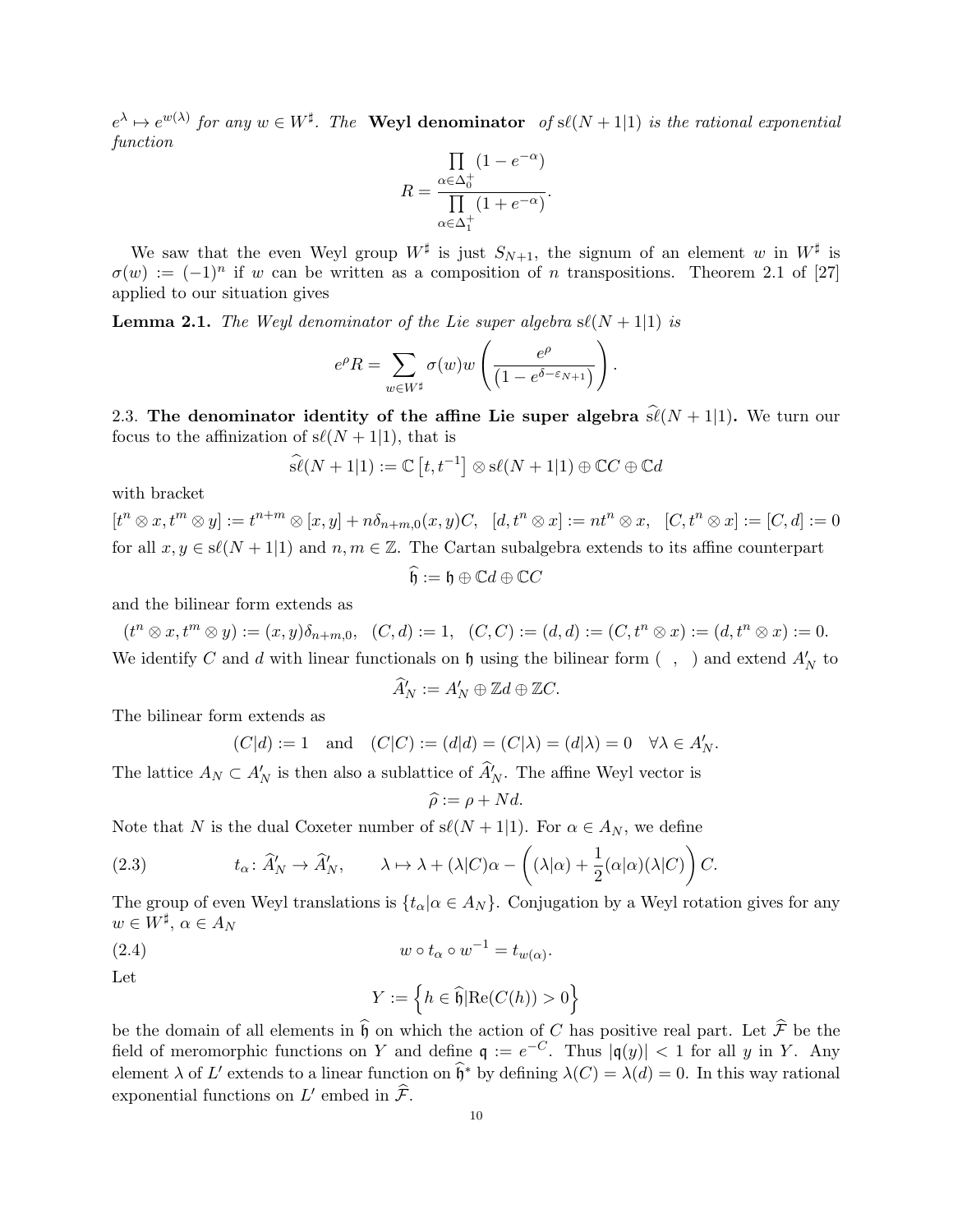**Definition.** The denominator of  $\widehat{\mathfrak{sl}}(N + 1|1)$  is

$$
\widehat{R} = R \prod_{j=1}^{\infty} \left(1 - \mathfrak{q}^j\right)^{n+1} \prod_{\alpha \in \Delta_0} \left(1 - \mathfrak{q}^j e^{\alpha}\right) \prod_{\alpha \in \Delta_1} \left(1 + \mathfrak{q}^j e^{\alpha}\right)^{-1}.
$$

We need Theorem 4.1 of [27], which states

**Lemma 2.2.** The denominator of  $\widehat{\mathfrak{sl}}(N + 1|1)$  satisfies

$$
e^{\widehat{\rho}}\widehat{R} = \sum_{\alpha \in A_N} t_{\alpha} \left( e^{\widehat{\rho}}R \right).
$$

2.4. The Weyl character formula of  $s\ell(N + 1)$ . We also require a well-known variant of the dimension formula, which itself is a corollary of the famous character formula of Weyl [41]. Let  $\lambda = m_1 \lambda_1 + \cdots + m_N \lambda_N$  be a dominant weight of  $s\ell(N + 1)$ ; that is, all  $m_j$  are natural numbers. Letting  $V_{\lambda}$  be the corresponding irreducible highest-weight module, then the character formula is in our notation

(2.5) 
$$
\operatorname{ch}[V_{\lambda}] = \frac{\sum_{w \in W^{\sharp}} \sigma(w) e^{w(\lambda + \rho_0)}}{e^{\rho_0} \prod_{\alpha \in \Delta_0^+} (1 - e^{-\alpha})}.
$$

Since  $\rho_1$  is  $W^{\sharp}$  invariant we can replace  $\rho_0$  by  $\rho$  in this formula. Let  $m \in \mathbb{N}$  and let v be the linear map from the regular exponential functions on  $\frac{1}{m}A'_{N}$  to the complex numbers defined by  $v(e^{\lambda}) = 1$  for every  $\lambda \in \frac{1}{m} A'_{N}$ . Let  $V_{\lambda}$  be the irreducible finite dimensional highest-weight module of highest-weight  $\lambda$ . Hence  $v(\text{ch}[V_{\lambda}])$  is just the dimension of this module. The application of v to both nominator and denominator of the character formula (2.5) vanishes, but the quotient is finite. Using  $(1.6)$ , we find  $[23]$ 

$$
v(\text{ch}[V_{\lambda}]) = \frac{v\left(\partial \sum_{w \in W^{\sharp}} \sigma(w)e^{w(\lambda+\rho_0)}\right)}{v\left(\partial e^{\rho_0} \prod_{\alpha \in \Delta_0^+} (1-e^{-\alpha})\right)} = \frac{\prod_{\alpha \in \Delta_0^+} (\lambda + \rho_0|\alpha)}{\prod_{\alpha \in \Delta_0^+} (\rho_0|\alpha)}.
$$

Note that this is Weyl's character formula for irreducible finite-dimensional highest-weight modules. The second equality also holds if we replace  $\lambda + \rho_0$  by  $zw(\lambda + \rho_0)$  for any complex number z and any w in  $W^{\sharp}$ .

**Definition.** If  $m \in \mathbb{N}$  and  $\mu$  in  $\frac{1}{m}A'_{N}$ , then  $\mathbf{v}_{\mu}$  is the rational exponential function

(2.6) 
$$
v_{\mu} = \frac{\sum_{w \in W^{\sharp}} \sigma(w) e^{w(\mu)}}{e^{\rho_0} \prod_{\alpha \in \Delta_0^+} (1 - e^{-\alpha})}.
$$

Note that if  $\mu - \rho_0$  is dominant, then this is just the character of the irreducible highest-weight module of highest-weight  $\mu - \rho_0$ . We now closely follow the argument of the proof of the dimension formula of [23].

**Lemma 2.3.** If  $m \in \mathbb{N}$  and  $\mu$  in  $\frac{1}{m}A'_{N}$ , then

$$
v(v_{\mu}) = \frac{1}{d_N} \prod_{\alpha \in \Delta_0^+} (\mu|\alpha) = \frac{v(\partial e^{\mu})}{d_N}.
$$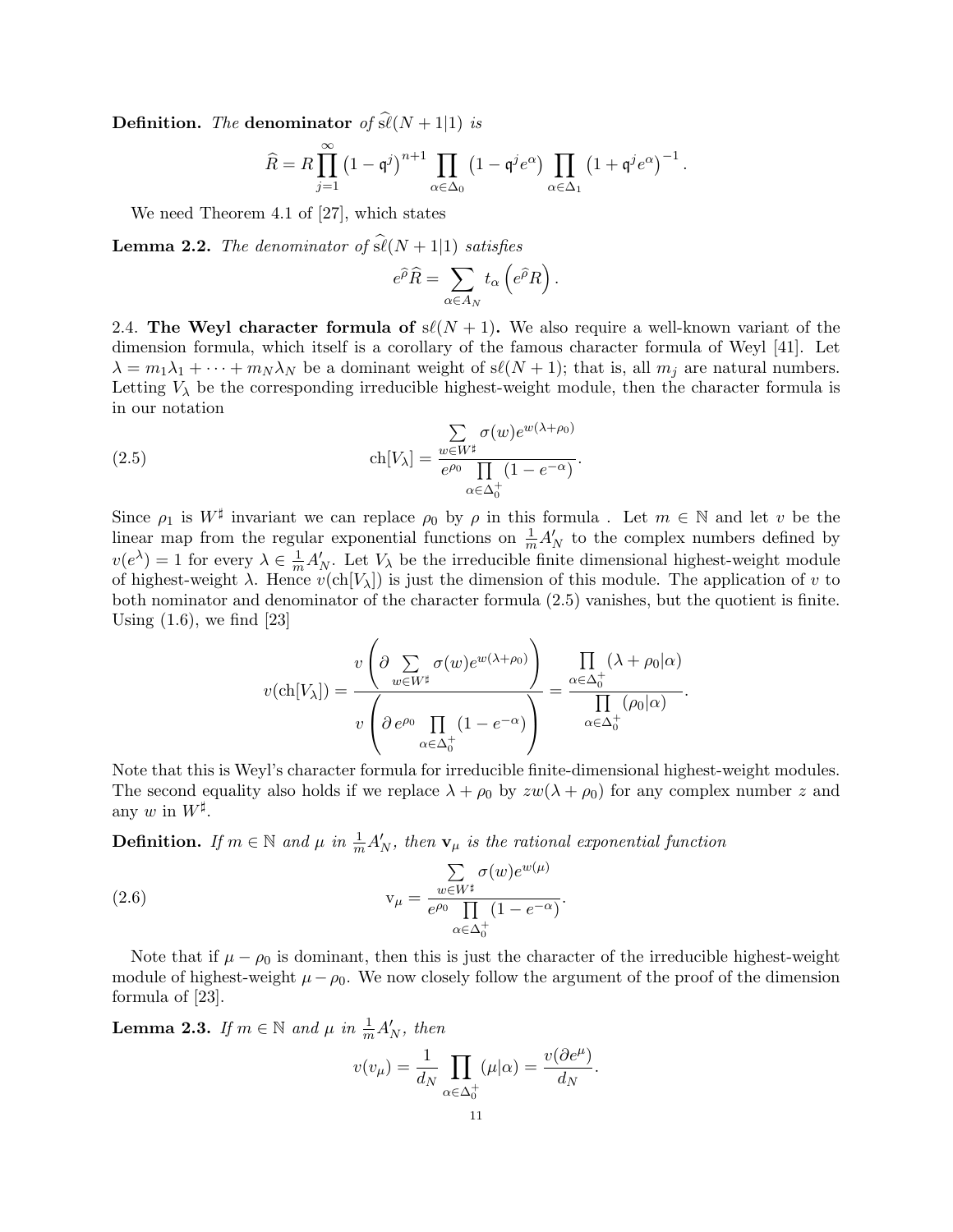**Proof:** Using the explicit description of the positive even roots in  $(2.1)$ , it is easy to compute

$$
\prod_{\alpha \in \Delta_0^+} (\rho_0|\alpha) = \prod_{n=1}^N n! = d_N.
$$

For an arbitrary weight  $\mu \in A'_N$ , there exists a unique  $w \in W^{\sharp}$  such that  $w(\mu + \rho_0) - \rho_0$  is dominant. Letting  $\ell(w)$  be the number of positive roots that are mapped to negative ones by w, then  $(-1)^{\ell(w)} = \sigma(w)$  (see [23]). Then using that the even Weyl group respects the bilinear form.

$$
v(v_{\frac{\mu}{M}}) = v\left(\frac{\sum_{w \in W^{\sharp}} \sigma(w)e^{w(\frac{\mu}{M})}}{e^{\rho_0} \prod_{\alpha \in \Delta_0^+} (1 - e^{-\alpha})}\right) = (-1)^{\ell(w)} \frac{\prod_{\alpha \in \Delta_0^+} \left( w(\frac{\mu}{M}) \right) \alpha}{\prod_{\alpha \in \Delta_0^+} (\rho_0|\alpha)} = \frac{(-1)^{\ell(w)}}{d_N} \prod_{\alpha \in \Delta_0^+} \left( \frac{\mu}{M} \right) w^{-1}(\alpha) \right)
$$

$$
= \frac{(-1)^{\ell(w) + \ell(w^{-1})}}{d_N} \prod_{\alpha \in \Delta_0^+} \left( \frac{\mu}{M} \right) \alpha = \frac{1}{d_N} \prod_{\alpha \in \Delta_0^+} \left( \frac{\mu}{M} \right) \alpha = \frac{v(\partial e^{\frac{\mu}{M}})}{d_N}.
$$

## 3. Basic facts on Jacobi forms and quantum modular forms

3.1. Jacobi Forms. Here we recall some special Jacobi forms and previous work on Fourier coefficients of Jacobi forms. Jacobi forms are functions from  $\mathbb{C} \times \mathbb{H} \to \mathbb{C}$  which satisfy both an elliptic and a modular transformation law. For the precise definition and basic facts on Jacobi forms we refer the reader to [20]. In this paper, we are particularly interested in the classical Jacobi theta function, defined in (1.1). The following transformation laws are well-known (for example, see [35]  $(80.31)$  and  $(80.8)$ .

**Lemma 3.1.** For  $\lambda, \mu \in \mathbb{Z}$  and  $\gamma = \begin{pmatrix} a & b \\ c & d \end{pmatrix} \in SL_2(\mathbb{Z})$ , we have that

$$
\vartheta\left(\frac{z}{c\tau+d};\frac{a\tau+b}{c\tau+d}\right) = \psi^3(\gamma)(c\tau+d)^{\frac{1}{2}}e^{\frac{\pi icz^2}{c\tau+d}}\vartheta(z;\tau),
$$

$$
\vartheta(z+\lambda\tau+\mu;\tau) = (-1)^{\lambda+\mu}q^{-\frac{\lambda^2}{2}}e^{-2\pi i\lambda z}\vartheta(z;\tau),
$$

where  $\psi(\gamma)$  is the multiplier arising in the transformation law of Dedekind's eta function.

We also require the following theta functions of weight  $\frac{1}{2} + \nu$  defined for  $r \in \mathbb{Z}$ ,  $\nu \in \{0, 1\}$ 

$$
\vartheta_{\frac{1}{2}+\nu}(N,r;\tau):=\sum_{n\in\mathbb{Z}}(-1)^{nN}\left(n+\frac{r}{N}-\frac{1}{2}\right)^{\nu}q^{\frac{N}{2}\left(n+\frac{r}{N}-\frac{1}{2}\right)^{2}}.
$$

We define for convenience the following shifted versions when  $N \in 2\mathbb{N}$ 

(3.1) 
$$
\widetilde{\vartheta}_{\frac{1}{2}+\nu}(N,r;\tau) := \vartheta_{\frac{1}{2}+\nu}\left(N,r+\frac{N}{2};\tau\right).
$$

It is trivial to show the following identities:

(3.2) 
$$
\widetilde{\vartheta}_{\frac{1}{2}+\nu}(N,r+N;\tau) = \widetilde{\vartheta}_{\frac{1}{2}+\nu}(N,r;\tau),
$$

(3.3) 
$$
\widetilde{\vartheta}_{\frac{1}{2}+\nu}(N,-r;\tau) = (-1)^{\nu} \widetilde{\vartheta}_{\frac{1}{2}+\nu}(N,r;\tau),
$$

(3.4) 
$$
\vartheta_{\frac{1}{2}}(1,0;\tau) = \widetilde{\vartheta}_{\frac{3}{2}}(2,r;\tau) = 0.
$$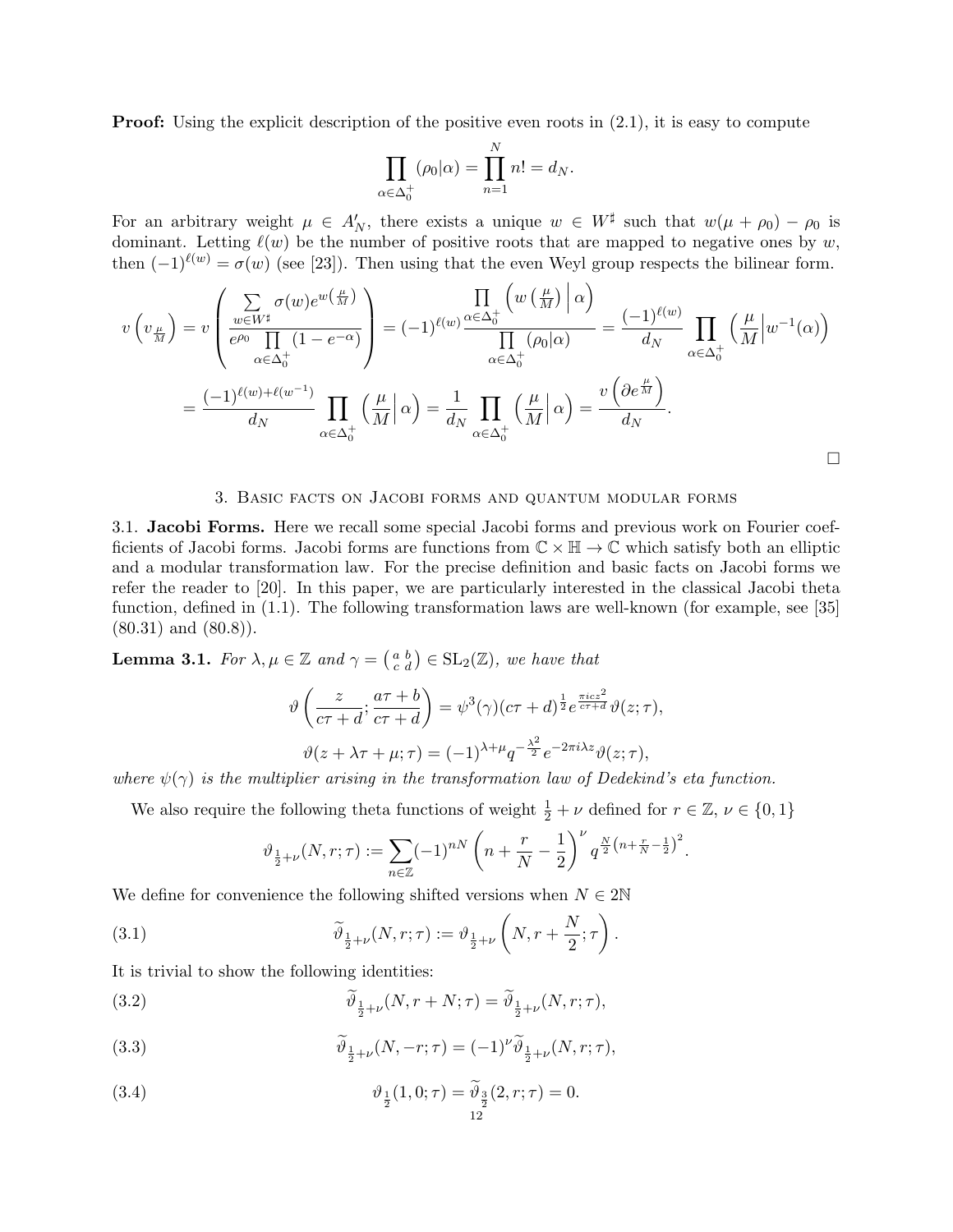In Sections 5 and 6, we need the following modular transformations, which can be derived as special cases of the transformation formulas for the theta functions of Shimura [37].

**Proposition 3.2.** If  $N \in 2\mathbb{N}$  and  $r \in \mathbb{Z}$ , then we have:

$$
\widetilde{\vartheta}_{\frac{3}{2}}(N,r;\tau+1) = e\left(\frac{r^2}{2N}\right)\widetilde{\vartheta}_{\frac{3}{2}}(N,r;\tau),
$$

$$
\widetilde{\vartheta}_{\frac{3}{2}}\left(N,r;-\frac{1}{\tau}\right) = \frac{2}{\sqrt{N}}(-i\tau)^{\frac{3}{2}}\sum_{k=1}^{\frac{N}{2}-1}\sin\left(\frac{2\pi kr}{N}\right)\widetilde{\vartheta}_{\frac{3}{2}}(N,k;\tau).
$$

Moreover, for  $\nu \in \{0,1\}$ ,  $\widetilde{\vartheta}_\frac{1}{2}+\nu(N,r;\tau)$  is a modular form of weight  $\frac{1}{2}+\nu$  on  $\Gamma_1(2N)$  with multiplier

(3.5) 
$$
\chi_r \begin{pmatrix} a & b \\ c & d \end{pmatrix} := \begin{cases} e \left( \frac{br^2}{2N} \right) & \text{if } c = 0, \\ e \left( \frac{br^2}{2N} \right) \left( \frac{2Nc}{d} \right) & \text{if } c \neq 0. \end{cases}
$$

We remark that in Proposition 3.2,  $\vartheta_{\frac{1}{2}+\nu}(N,r;\tau)$  are actually modular forms on a slightly larger congruence subgroup, but we have chosen to use  $\Gamma_1(2N)$  for ease of exposition.

We next recall the structure of Fourier coefficients of positive index Jacobi forms for comparison. It is well known that holomorphic Jacobi forms have a theta decomposition involving the functions

$$
\vartheta_{m,b}(z;\tau) := \sum_{\substack{\lambda \in \mathbb{Z} \\ \lambda \equiv b \pmod{2m}}} e^{\frac{\pi i \lambda^2 \tau}{2m} + 2\pi i \lambda z}.
$$

The components of this decomposition are classical (vector-valued) modular forms [20]. The Fourier coefficients of meromorphic Jacobi forms of positive index are also understood. Specifically, in [8], Folsom and the first author, building on illuminating work of Dabholkar, Murthy, and Zagier [17] and Zwegers [46], considered the Kac-Wakimoto character of level  $(M, N)$  with  $M > N, M, N \in 2\mathbb{N}$ , which essentially corresponds to the meromorphic Jacobi form  $\phi_{M,N}$  (the general case with  $M > N$ is considered in [34]). These Kac-Wakimoto characters have a decomposition into a finite and a polar part, where the finite part has a theta decomposition similar to that of holomorphic Jacobi forms (but involving mock modular forms), and where the polar part is

(3.6)

$$
\varphi^P(z;\tau):=-\sum_{j=1}^{\frac{N}{2}}\frac{D_{2j}(\tau)}{(2\pi i)^{2j-1}(2j-1)!}\frac{\partial^{2j-1}}{\partial u^{2j-1}}\left(e^{\pi i(M-N)u}\zeta^{-\frac{M-N}{2}}F_{M-N}\left(\frac{\tau}{2}-u,z-\frac{\tau}{2};\tau\right)\right)\bigg|_{u=0}.
$$

Here  $D_j$  is the j-th Laurent coefficient of the level  $(M, N)$  Kac-Wakimoto character. Thus we see that our functions  $\phi_{M,N}$  have decompositions which are strikingly similar to the decompositions of positive index Jacobi forms, although in our case there are no associated "finite parts". As mentioned in Remark 1 following Theorem 1.3, this has an interesting interpretation in physics.

3.2. Quantum modular forms. In this section, we recall some definitions and examples of quantum modular forms and describe the quantum sets in Theorem 1.5. We begin with a few definitions (see [28] for additional background on quasimodular forms).

Definition. A function  $f: \mathbb{H} \to \mathbb{C}$  is an almost holomorphic modular form of weight k on a congruence subgroup  $\Gamma$  if it transforms as a modular form of weight k for  $\Gamma$  and is a polynomial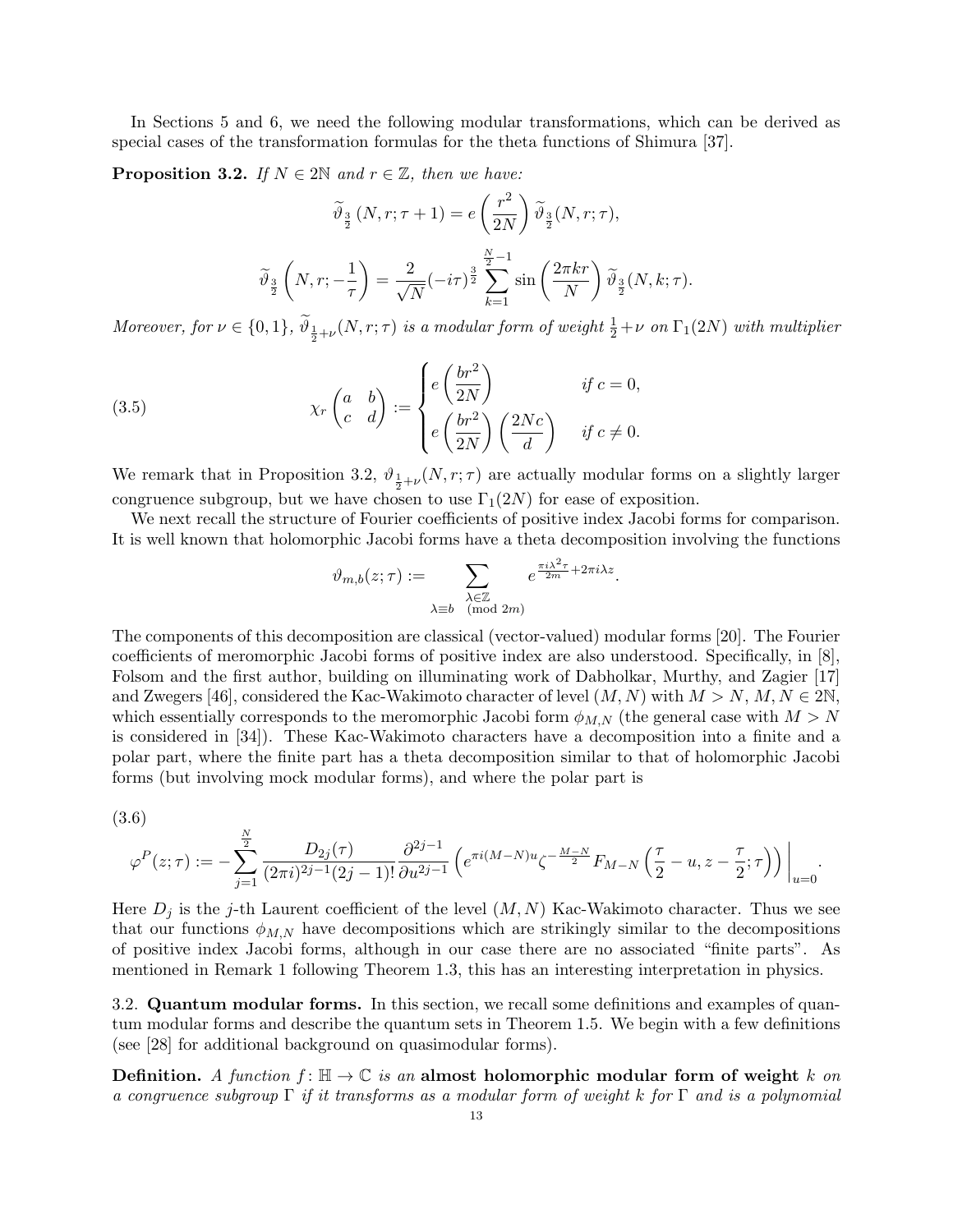in  $\frac{1}{\text{Im}(\tau)}$  with coefficients which are holomorphic on  $\mathbb{H} \cup \mathbb{P}_1(\mathbb{Q})$ . Moreover, f is a **quasimodular** form of weight  $k$  if it is the constant term of an almost holomorphic modular form of weight  $k$ .

Quantum modular are then defined as follows (see [44] for background on quantum modular forms).

**Definition.** For any infinite "quantum set"  $\mathcal{Q} \subseteq \mathbb{Q}$ , we say a function  $f: \mathcal{Q} \to \mathbb{C}$  is a **quantum modular form** of weight k on a congruence subgroup  $\Gamma$  if for all  $\gamma \in \Gamma$ , the coycle

$$
r_{\gamma}(\tau) := f|_{k}(1-\gamma)(\tau)
$$

extends to an open subset of  $\mathbb R$  and is analytically "nice". Here "nice" could mean continuous, smooth, real-analytic etc. We say that f is a **strong quantum modular form** if there is a formal power series over  $\mathbb C$  attached to each point in  $\mathcal Q$  with a stronger modularity requirement (see [44]).

Remark. All of the quantum modular forms occurring in this paper have cocycles defined on R which are real-analytic except at one point. Moreover, they have full asymptotic expansions towards rational points in their quantum sets which agree with the asymptotic expansions of mock modular forms defined on the lower half-plane.

Especially relevant for us are certain partial theta functions which were shown to be quantum modular forms in recent work of Folsom, Ono, and Rhoades [22]; namely

$$
G(a, b; \tau) := \sum_{n \ge 0} (-1)^n q^{(n + \frac{a}{b})^2}.
$$

For any  $a, b \in \mathbb{Z}$  with  $(a, b) = 1, a > 0$ , define the following quantum set, where all fractions are assumed to have coprime denominator and numerator throughout

$$
\mathcal{Q}_{a,b} := \left\{ \frac{h}{k} \in \mathbb{Q} \colon h > 0, \ b|2h, \ b \nmid h, \ k \equiv a \pmod{b}, \ k \geq a \right\}.
$$

Since for  $r=\frac{j}{2}$  $\frac{j}{2} \in \frac{1}{2} + \mathbb{Z}$ 

$$
\Theta_{\frac{1}{2}}(N,r;\tau) = G\left(j, 2N; \frac{N\tau}{2}\right),\,
$$

it suffices to study the quantum modular properties of  $G(a, b; \tau)$ . Although  $a = 0$  is excluded, it is easy to handle this case directly. Note that  $G(0,1;\frac{\tau}{2})$  is essentially a modular form as  $G(0,1;\tau)$  =  $\frac{\eta(\tau)^2}{2\eta(2\tau)} + \frac{1}{2}$  $\frac{1}{2}$  and also that  $G(0, 2N; \tau) = G(0, 1; 2N\tau)$ . It is clear that  $G(0, 1; \frac{\tau}{2})$  is quantum modular at any cusps where the eta quotient vanishes, namely for  $\tau \in \{\frac{h}{k} \in \mathbb{Q} : k \equiv 1 \pmod{2}\}$ . For  $a > 0$ , the situation is more subtle. Folsom, Ono and Rhoades proved that  $G(a, b; \tau)$  have the following quantum properties:

**Theorem 3.3** ([22]). For b even,  $G(a, b; \tau)$  is a strong quantum modular form of weight  $1/2$  with quantum set  $Q_{a,b}$ .

**Remark.** Although [22] only states the theorem for  $0 < a < b$ , an inspection of the proof shows that it is true for general integers  $(a, b) = 1$  with  $a > 0$  and b even

When N is even, we also have the analogous weight  $\frac{3}{2}$  partial theta functions  $\Theta_{\frac{3}{2}}(N,r;\tau)$  (see Theorem 1.5).

4. THE FOURIER COEFFICIENTS AND PARTIAL THETA FUNCTIONS OF  $A_N$ 

In this section, we prove Theorem 1.2.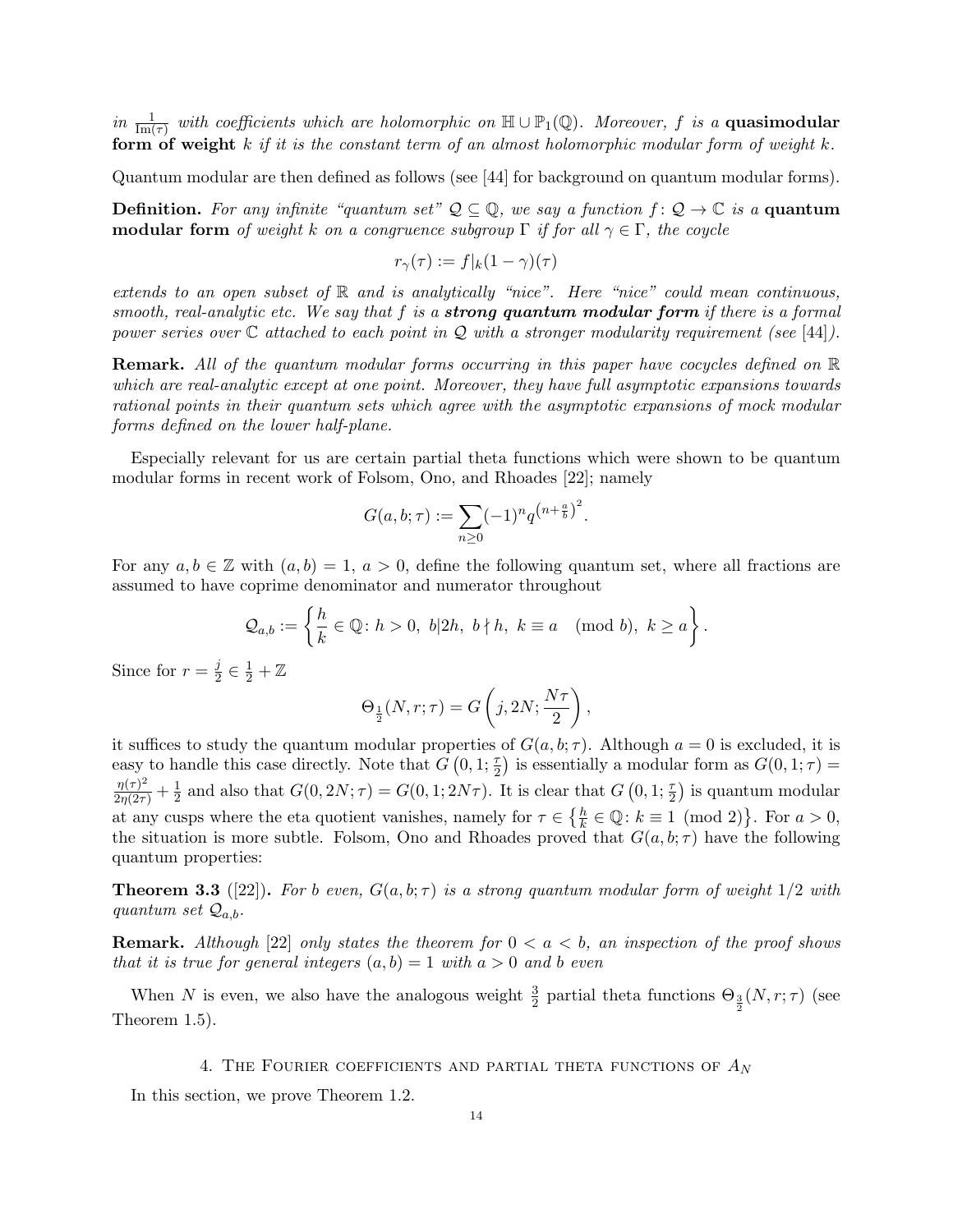Proof of Theorem 1.2: Define a subdomain of Y

$$
X := \left\{ h \in Y | \text{Re}(C(h)) > \text{Re}(\alpha(h)) > 0 \,\,\forall \,\alpha \in \Delta^+ \right\}
$$

so that in particular  $|q(x)| < |e^{(\delta - \varepsilon_{N+1})(x)}| < 1$  for all x in X. We begin with the following crucial lemma.

**Lemma 4.1.** As a function in  $X$ , we have

$$
e^{\widehat{\rho}}\widehat{R} = e^{Nd - \rho_1} q^{-\frac{(N+1)(N+2)}{24}} \sum_{r \in \mathbb{Z}} sign(-r)(-1)^r \mathfrak{q}^{-\frac{r^2}{2(N+1)}} \mathfrak{q}^{\frac{r}{2}} e^{r\frac{2\rho_1}{N+1}} \sum_{t \in T_r} \sum_{w \in W^{\sharp}} \sigma(w) w\left(e^t \mathfrak{q}^{\frac{t^2}{2N}}\right).
$$

Proof: Inserting the statement of Lemma 2.1 into the one of Lemma 2.2 gives

$$
e^{\widehat{\rho}}\widehat{R} = \sum_{\alpha \in A_N} t_{\alpha} \left(e^{\widehat{\rho}}R\right) = \sum_{\alpha \in A_N} t_{\alpha} \left(\sum_{w \in W^{\sharp}} \sigma(w)w\left(\frac{e^{\widehat{\rho}}}{(1 + e^{\delta - \varepsilon_{N+1}})}\right)\right).
$$

Using (2.4) and the bijectivity of the map  $w: A_N \to A_N$  for every  $w \in W^{\sharp}$ , we get

$$
e^{\widehat{\rho}}\widehat{R} = \sum_{\alpha \in A_N} \sum_{w \in W^{\sharp}} \sigma(w) w\left(t_{w^{-1}(\alpha)}\left(\frac{e^{\widehat{\rho}}}{(1 + e^{\delta - \varepsilon_{N+1}})}\right)\right) = \sum_{\alpha \in A_N} \sum_{w \in W^{\sharp}} \sigma(w) w\left(t_{\alpha}\left(\frac{e^{\widehat{\rho}}}{(1 + e^{\delta - \varepsilon_{N+1}})}\right)\right).
$$

Let  $\alpha = m_1 \alpha_1 + \cdots + m_N \alpha_N$  be an element of  $A_N$ , and set  $m_0 := m_{N+1} := 0$ . By (2.3), we have

$$
t_{\alpha}(\hat{\rho}) = \hat{\rho} + N\alpha - \left(\sum_{n=1}^{N+1} \left( m_n + \frac{N}{2} (m_n - m_{n-1})^2 \right) \right) C
$$
 and  $t_{\alpha} (\delta - \varepsilon_{N+1}) = \delta - \varepsilon_{N+1} - m_N C$ .

Hence

$$
e^{\widehat{\rho}}\widehat{R} = \sum_{m \in \mathbb{Z}^N} \sum_{w \in W^{\sharp}} \sigma(w)w \left(e^{\widehat{\rho}} \prod_{n=1}^{N+1} e^{Nm_n \alpha_n} \mathfrak{q}^{m_n + \frac{N}{2}(m_n - m_{n-1})^2} \left(1 + e^{\delta - \varepsilon_{N+1}} \mathfrak{q}^{m_N}\right)^{-1}\right),
$$

where we used the short-hand notation  $m = (m_1, \ldots, m_N)$  and kept as before  $m_0 = m_{N+1} = 0$ . Recall that  $\alpha_n = \varepsilon_n - \varepsilon_{n+1}$ . We split the exponential of the affine Weyl vector as

$$
e^{\widehat{\rho}} = e^{Nd - \rho_1} \prod_{n=1}^{N+1} e^{\frac{(N+2-2n)}{2}\varepsilon_n}.
$$

Note that  $Nd - \rho_1$  is invariant under  $W^{\sharp}$ . Letting  $q_n := m_n - m_{n-1}$ , we then find the identity

$$
\sum_{n=1}^{N+1} \left( \frac{N}{2} q_n^2 + m_n \right) = \frac{1}{2N} \sum_{n=1}^{N+1} \left( N \left( q_n + \frac{1}{2} \right) + (1 - n) \right)^2 - \frac{(N+1)(N+2)}{24}.
$$

Defining the set

$$
S := \left\{ (s_1, ..., s_{N+1}) \in \frac{1}{2} \mathbb{Z}^{N+1} \mid s_n = N \left( q_n + \frac{1}{2} \right) + (1 - n), q_n \in \mathbb{Z}, \sum_{n=1}^{N+1} q_n = 0 \right\},\
$$

we obtain

$$
e^{\widehat{\rho}}\widehat{R}=e^{Nd-\rho_1}\mathfrak{q}^{-\frac{(N+1)(N+2)}{24}}\sum_{s\in S}\sum_{w\in W^\sharp}\sigma(w)w\left(\prod_{n=1}^{N+1}e^{s_n\varepsilon_n}\mathfrak{q}^{\frac{s_n^2}{2N}}\left(1+e^{\delta-\varepsilon_{N+1}}\mathfrak{q}^{-\frac{s_{N+1}}{N}-\frac{1}{2}}\right)^{-1}\right).
$$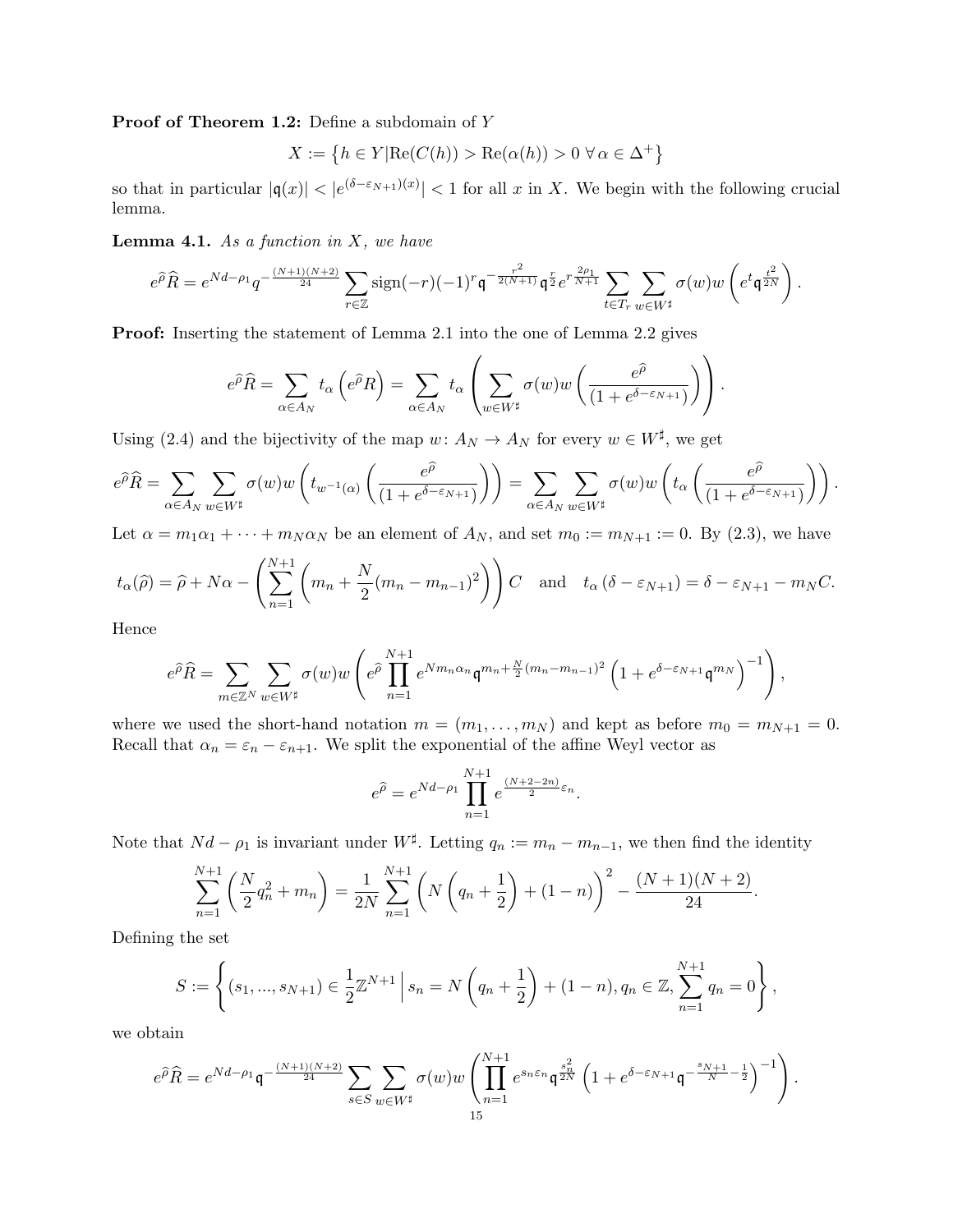In the domain X we can expand in a geometric series to find that  $e^{\hat{\rho}}\hat{R}$  equals

$$
\begin{split} e^{Nd-\rho_1}\mathfrak{q}^{-\frac{(N+1)(N+2)}{24}}\left(\sum_{\substack{s\in S\\s_{N+1}\leq -\frac12}}\sum_{r=0}^{\infty}(-1)^r\sum_{w\in W^\sharp}\sigma(w)w\left(e^{r(\delta-\varepsilon_{N+1})}\mathfrak{q}^{-r\left(\frac{s_N+1}{N}+\frac12\right)}\prod_{n=1}^{N+1}e^{s_n\varepsilon_n}\mathfrak{q}^{\frac{s_n^2}{2N}}\right)\\ &-\sum_{\substack{s\in S\\s_{N+1}>-\frac12}}\sum_{r=1}^{\infty}(-1)^r\sum_{w\in W^\sharp}\sigma(w)w\left(e^{-r(\delta-\varepsilon_{N+1})}\mathfrak{q}^{r\left(\frac{s_N+1}{N}+\frac12\right)}\prod_{n=1}^{N+1}e^{s_n\varepsilon_n}\mathfrak{q}^{\frac{s_n^2}{2N}}\right)\right). \end{split}
$$

Since the double sum converges absolutely in the domain  $X$ , we can interchange summations. Define

$$
g_r := \begin{cases} \sum_{s \in S} \sum_{w \in W^{\sharp}} \sigma(w) w \left( e^{-r(\delta - \varepsilon_{N+1})} \mathfrak{q}^{r\left(\frac{s_{N+1}}{N} + \frac{1}{2}\right)} \prod_{n=1}^{N+1} e^{s_n \varepsilon_n} \mathfrak{q}^{\frac{s_n^2}{2N}} \right) & \text{if } r \le 0, \\ \sum_{s \in S} \sum_{w \in W^{\sharp}} \sigma(w) w \left( e^{-r(\delta - \varepsilon_{N+1})} \mathfrak{q}^{r\left(\frac{s_{N+1}}{N} + \frac{1}{2}\right)} \prod_{n=1}^{N+1} e^{s_n \varepsilon_n} \mathfrak{q}^{\frac{s_n^2}{2N}} \right) & \text{if } r > 0. \end{cases}
$$

Then

$$
e^{\widehat{\rho}}\widehat{R} = e^{Nd - \rho_1} \mathfrak{q}^{-\frac{(N+1)(N+2)}{24}} \sum_{r \in \mathbb{Z}} (-1)^r \text{sign}(-r) g_r.
$$

We can express  $\varepsilon_{N+1} - \delta$  in terms of the odd Weyl vector and positive even simple roots:

$$
(4.1) \ \ \varepsilon_{N+1} - \delta = -\delta + \frac{1}{N+1} \left( \sum_{n=1}^{N+1} \varepsilon_n + \sum_{n=1}^{N} n(\varepsilon_{n+1} - \varepsilon_n) \right) = \frac{2}{N+1} \rho_1 + \varepsilon_{N+1} - \frac{1}{N+1} \sum_{n=1}^{N+1} \varepsilon_n.
$$

We see that  $\varepsilon_{N+1} - \delta - \frac{2}{N+1}\rho_1$  is in  $\frac{1}{N+1}A_N$ . For  $(s_1, ..., s_{N+1}) \in S$ , we find that

(4.2) 
$$
\left(s_{N+1} - \frac{r}{N+1} + r\right)^2 + \sum_{n=1}^{N} \left(s_n - \frac{r}{N+1}\right)^2 = \frac{Nr^2}{N+1} + 2rs_{N+1} + \sum_{n=1}^{N+1} s_n^2.
$$

Combining (4.1) and (4.2), we can rewrite

$$
e^{-r(\delta-\varepsilon_{N+1})}\mathfrak{q}^{r\left(\frac{s_{N+1}}{N}+\frac{1}{2}\right)}\prod_{n=1}^{N+1}e^{s_{n}\varepsilon_{n}}\mathfrak{q}^{\frac{s_{n}^{2}}{2N}}=e^{r\frac{2\rho_{1}}{N+1}}\mathfrak{q}^{-\frac{r^{2}}{2(N+1)}}\mathfrak{q}^{\frac{r}{2}}\prod_{n=1}^{N+1}e^{t_{n}\varepsilon_{n}}\mathfrak{q}^{\frac{t_{n}^{2}}{2N}}
$$

with  $t_n := s_n - \frac{r}{N+1} + r\delta_{n,N+1}$ . Then

$$
\sum_{n=1}^{N+1} t_n \varepsilon_n = \sum_{n=1}^{N+1} \sum_{j=1}^n t_j (\varepsilon_j - \varepsilon_{j+1}) = \sum_{n=1}^{N} \sum_{j=1}^n t_j \alpha_n.
$$

Here we used that  $t_1 + \cdots + t_{N+1} = 0$ , which follows from the same property for the  $s_n$ . Let  $q_j$  be as in the definition of the set S; in particular we can write  $q_j = m_j - m_{j-1}$  with integers  $m_j$  for  $1 \leq j \leq N$ , and  $m_{N+1} = 0$ . Then

$$
\sum_{j=1}^{n} t_j = -\frac{rn}{N+1} + \sum_{j=1}^{n} s_j = \frac{n(N-n+1)}{2} - \frac{rn}{N+1} + \sum_{j=1}^{n} Nq_j = \frac{(N-n+1)n}{2} - \frac{rn}{N+1} + Nm_n.
$$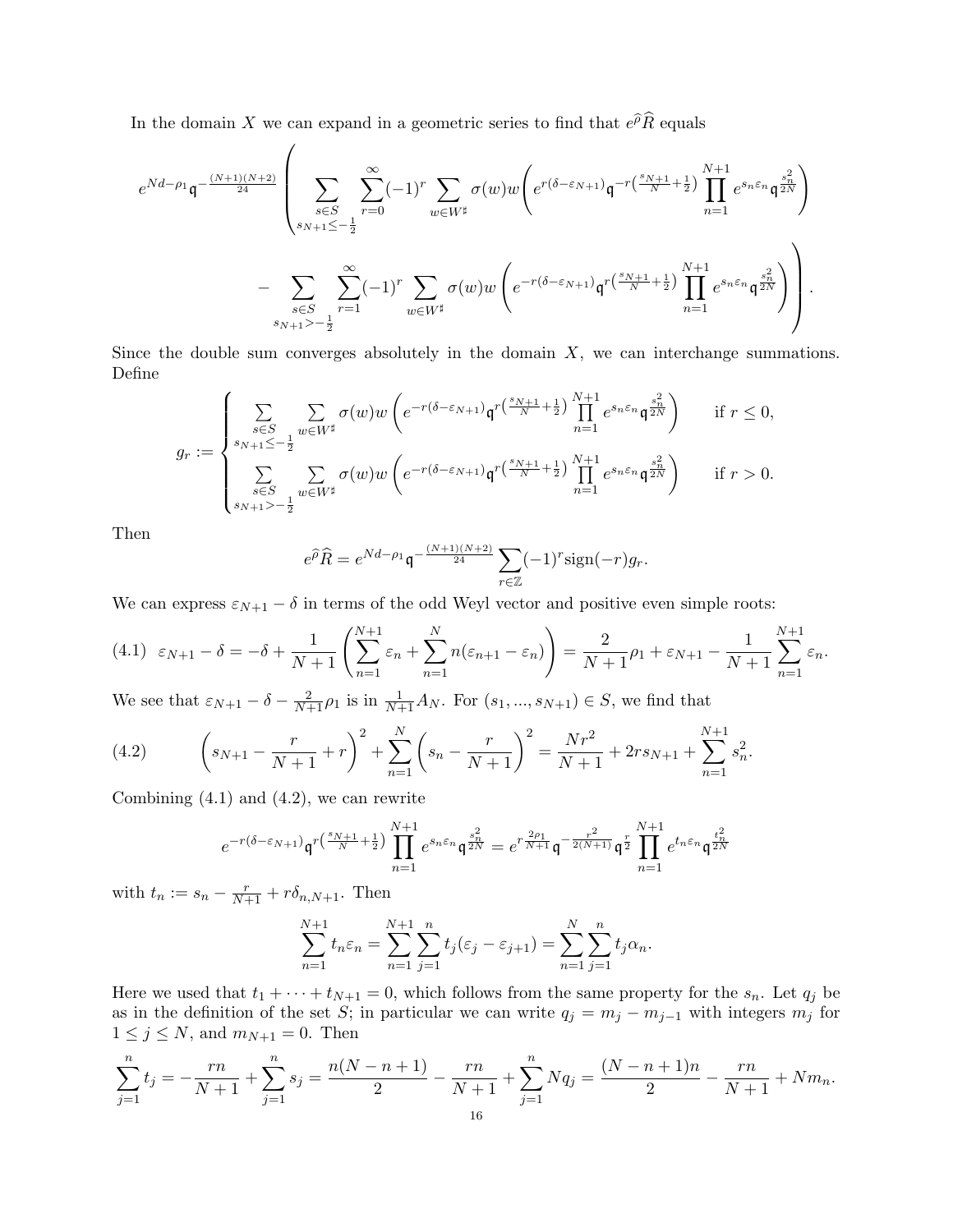Using the sets  $T_r$  (1.5), we finally get

$$
g_r = e^{r \frac{2\rho_1}{N+1}} \mathfrak{q}^{-\frac{r^2}{2(N+1)}} \mathfrak{q}^{\frac{r}{2}} \sum_{t \in T_r} \sum_{w \in W^{\sharp}} \sigma(w) w\left(e^t \mathfrak{q}^{\frac{t^2}{2N}}\right).
$$

Letting  $\mathfrak{z} = -e^{\frac{2\rho_1}{N+1}}$ , we deduce the following.

**Corollary 4.2.** The identity  $A = BC$  holds as functions on X, where

$$
A := \prod_{j=1}^{N+1} \frac{\mathfrak{q}^{\frac{1}{24}}}{(-e^{\delta-\varepsilon_j}; \mathfrak{q})_{\infty}(-e^{\varepsilon_j-\delta}\mathfrak{q}; \mathfrak{q})_{\infty}}, \qquad B := \frac{\mathfrak{q}^{-\frac{(N+1)^2}{24}}}{(\mathfrak{q}; \mathfrak{q})_{\infty}^{N+1} \prod_{\alpha \in \Delta_0} (e^{\alpha} \mathfrak{q}; \mathfrak{q})_{\infty} (e^{-\alpha} \mathfrak{q}; \mathfrak{q})_{\infty}},
$$
  

$$
C := \sum_{r \in \mathbb{Z}} \text{sign}(-r) \mathfrak{z}^r \mathfrak{q}^{-\frac{r^2}{2(N+1)}} \mathfrak{q}^{\frac{r}{2}} \sum_{t \in T_r} v_t \mathfrak{q}^{\frac{t^2}{2N}}.
$$

**Proof:** The corollary follows immediately from Lemma 4.1 by inserting  $v_t$  in the definition of C in  $(2.6)$ .

Evaluating the expressions in this equality provides a nice expansion of  $\phi_{N+1}(z;\tau)$ .

**Corollary 4.3.** Inside the range  $|q| < |\zeta| < 1$ , we have

$$
\phi_N(z;\tau) = \frac{i^N}{d_{N-1}\eta(\tau)^{N^2+N}} \sum_{r \in \mathbb{Z}} \zeta^{r+\frac{N}{2}} \text{sign}(r) q^{-\frac{\left(r+\frac{N}{2}\right)^2}{2N}} \sum_{t \in T_r} \prod_{\alpha \in \Delta_0^+} (t|\alpha) q^{\frac{t^2}{2(N-1)}}.
$$

**Proof:** The evaluation v maps every regular exponential  $e^{\lambda}$  for  $\lambda \in \frac{1}{N}A_{N-1}$  to 1. The application of v to A and B is finite for  $|q(x)| < |3^{-1}(x)| < 1$  and  $x \in X$ , and the same is true for C by Lemma 2.3. The identity (4.1) implies that  $v(e^{\delta-\epsilon_j}) = e^{-\frac{2\rho_1}{N}} = -\zeta$  for all  $j = 1, \ldots, N$ , so that

$$
v(A) = \mathfrak{q}^{\frac{N}{24}} (\mathfrak{z}^{-1}; \mathfrak{q})_{\infty}^{-N} (\mathfrak{z}\mathfrak{q}; \mathfrak{q})_{\infty}^{-N} \text{ and } v(B) = \mathfrak{q}^{-\frac{N^2}{24}} (\mathfrak{q}; \mathfrak{q})_{\infty}^{-N^2}.
$$

By Lemma 2.3,

$$
v(v_t) = \frac{1}{d_{N-1}} \prod_{\alpha \in \Delta_0^+} (t|\alpha)
$$

and the evaluation  $v(C)$  follows. All three evaluations  $v(A), v(B), v(C)$  are meromorphic functions on  $\left\{x = -2\pi i \tau d + \frac{4\pi i z h_{\rho_1}}{N-1} : \text{Im}(\tau) > \text{Im}(z) > 0\right\}$ , so that the result follows with  $\zeta = \mathfrak{z}^{-1}(x)$  and  $q = \mathfrak{q}(x).$ 

This completes the proof as Corollary 4.3 and Lemma 2.3 imply Theorem 1.2.  $\Box$ 

The case  $N = 1$  can be proven in a very similar manner using  $(1.9)$ , which is the denominator identity of  $g\ell(1|1)$  (see Example 4.1 of [27]).

**Example 4.4.** The Fourier coefficients of  $\phi_1(z;\tau)$  are given by

$$
\chi(1,r;\tau) = \frac{iq^{-\frac{r^2}{2}}}{\eta(\tau)^3} \sum_{m=0}^{\infty} (-1)^m q^{\frac{\left(m+\left|r-\frac{1}{2}\right|+\frac{1}{2}\right)^2}{2}}.
$$

**Proof:** Suppose  $|q| < |\zeta| < 1$ . Expanding (1.9) in a geometric series and rewriting easily gives the statement.  $\square$ 

 $\Box$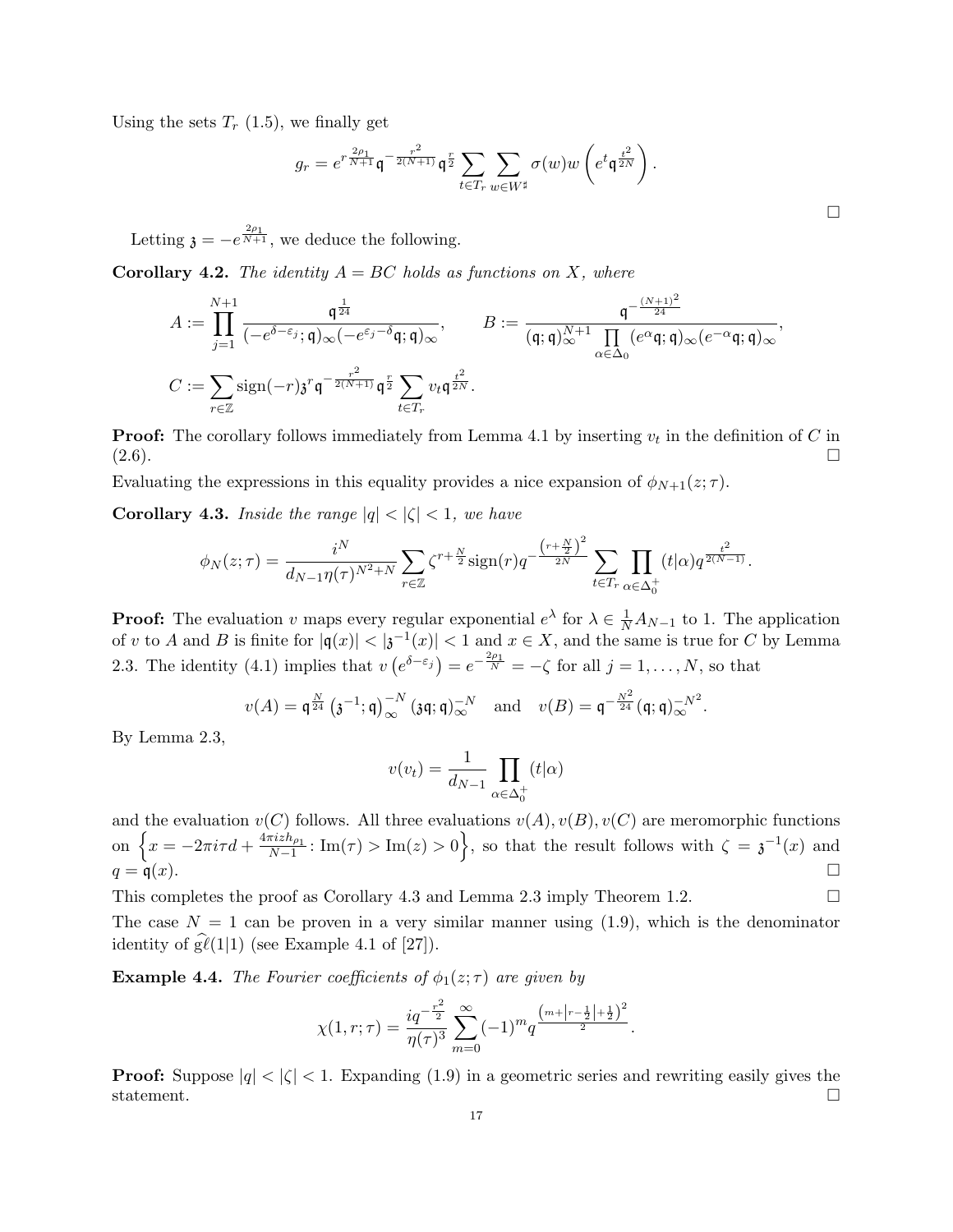#### 5. Second viewpoint on the decomposition into partial theta functions

In this section, we prove Theorem 1.3 and use it to extract the Fourier coefficients of  $\phi_{M,N}$  in Theorem 1.4. A key ingredient for the proof of Theorem 1.3 is the following result whose proof is deferred to Section 5.2.

**Lemma 5.1.** For  $N \in \mathbb{N}$ , there exist meromorphic functions  $f_j^*(\tau)$  for  $0 \leq j \leq \frac{N-1-\delta_e}{2}$  with  $f_{\frac{N-1-\delta_e}{2}}^*(\tau) \neq 0$  such that for all  $r \in \mathbb{Z}$ 

$$
\sum_{j=0}^{\frac{N-1-\delta_e}{2}} f_j^*(\tau) \mathcal{D}_q^j \left( \vartheta_{\frac{1}{2} + \delta_e}(N, r; \tau) \right) = 0.
$$

5.1. Proof of Theorem 1.3 for  $M = 0$ . The first step in the proof of Theorem 1.3 is to show the following decomposition for the case when  $M = 0$ :

**Proposition 5.2.** For  $N \in \mathbb{N}$  there exist meromorphic functions  $g_j(\tau)$  such that

$$
\phi_N(z;\tau) = \sum_{j=0}^{\frac{N-1-\delta_e}{2}} g_j(\tau) \mathcal{D}_w^{2j+\delta_e} \left( F_N(z,u;\tau) \right) \big|_{w=1}.
$$

**Proof:** We first determine the elliptic transformations of  $F_N(z;\tau)$  and prove that, although this function does not in general transform as a negative index Jacobi form, we can "correct" the elliptic transformations to match those of  $\phi_N(z;\tau)$ . The following periodicity property is evident:

$$
F_N(z + 1, u; \tau) = (-1)^N F_N(z, u; \tau).
$$

For the elliptic transformation  $z \mapsto z + \tau$ , a direct calculation gives

$$
(-1)^N \zeta^{-N} q^{-\frac{N}{2}} F_N(z + \tau, u; \tau) - F_N(z, u; \tau)
$$
  
= 
$$
\sum_{r=0}^{N-1} \zeta^{r-\frac{N}{2}} q^{-\frac{1}{2N} (r-\frac{N}{2})^2} \sum_{n \in \mathbb{Z}} (-1)^{Nn} w^{Nn+r-\frac{N}{2}} q^{\frac{N}{2} (n-\frac{1}{2}+\frac{r}{N})^2}.
$$

Thus, we have the following elliptic transformation formula for the iterated derivative of  $F_N(z;\tau)$ :

$$
\begin{split} (-1)^N \zeta^{-N} q^{-\frac{N}{2}} \mathcal{D}_w^{2j+\delta_e} (F_N(z+\tau, u; \tau)) \Big|_{w=1} &- \mathcal{D}_w^{2j+\delta_e} (F_N(z, u; \tau)) \Big|_{w=1} \\ &= 2^j N^{j+\delta_e} \sum_{r=0}^{N-1} \zeta^{r-\frac{N}{2}} q^{-\frac{1}{2N} \left(r-\frac{N}{2}\right)^2} \mathcal{D}_q^j \left(\vartheta_{\frac{1}{2}+\delta_e}(N, r; \tau)\right). \end{split}
$$

We now use the functions  $f_j^*$  from Lemma 5.1 to "correct" the elliptic transformation by defining

$$
P_N(z;\tau):=\sum_{j=0}^{\frac{N-1-\delta_e}{2}}\frac{f_j^*(\tau)}{2^jN^{j+\delta_e}}{\mathcal{D}_w^{2j+\delta_e}}(F_N(z,u;\tau))\big|_{w=1},
$$

so that

$$
P_N(z + 1; \tau) = \zeta^{-N} q^{-\frac{N}{2}} P_N(z + \tau; \tau) = (-1)^N P_N(z; \tau).
$$

Thus,  $P_N(z;\tau)$  satisfies the same elliptic transformations as  $\phi_N(z;\tau)$ . It also has poles in the same locations and of the same order; namely poles in  $\mathbb{Z} \tau + \mathbb{Z}$  of order N. Hence the product

$$
p_N(z;\tau) := \vartheta(z;\tau)^N P_N(z;\tau)
$$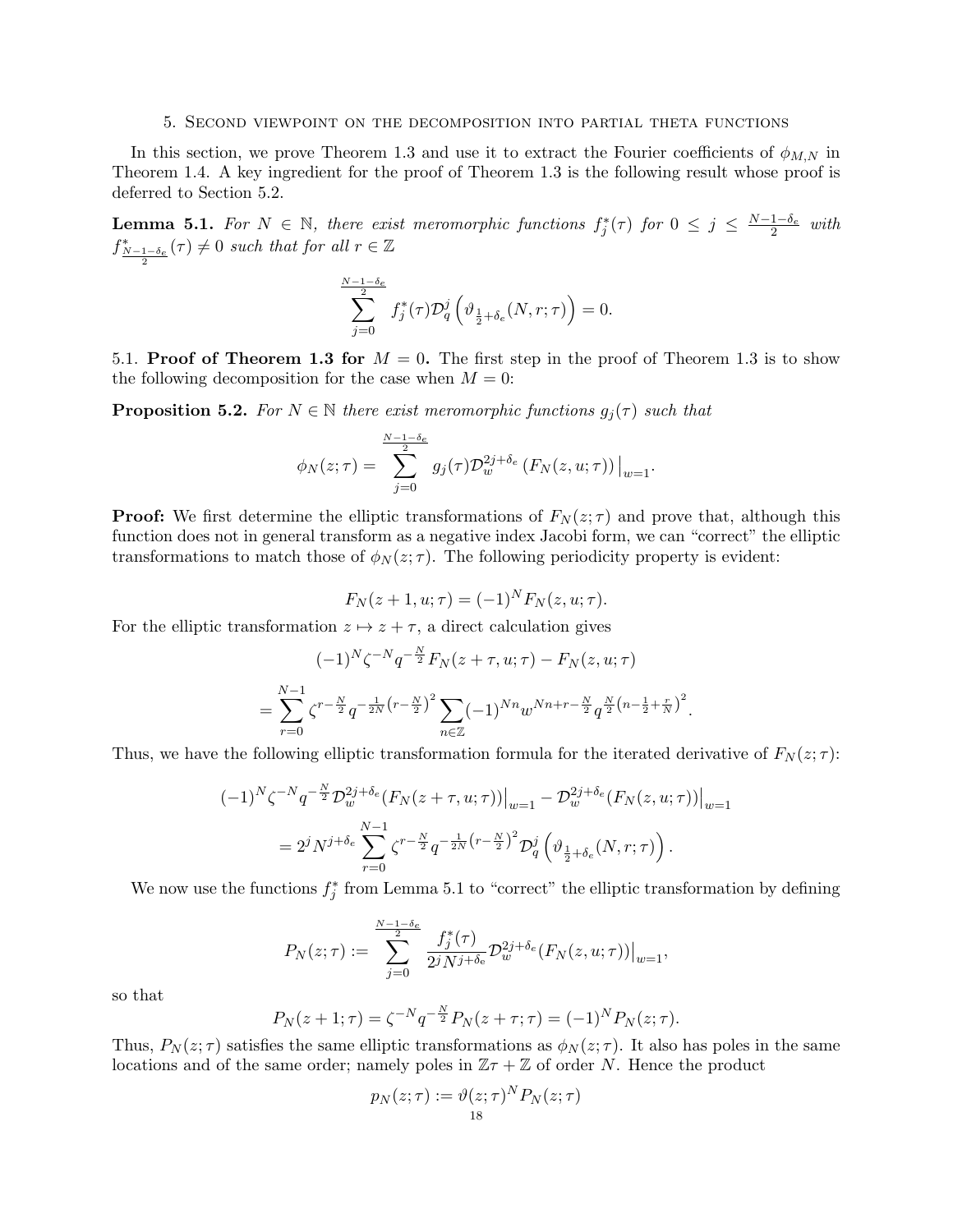is an entire elliptic function and therefore constant in z. It remains to show that  $P_N(z;\tau) \neq 0$ , which we prove by looking at the behavior as  $z \to 0$ . The principal part as  $z \to 0$  of  $\mathcal{D}^j_w(F_N(z, u; \tau))$ only comes from the  $n = 0$  term in (1.11), which contributes

$$
\frac{(\zeta w)^{\frac{N}{2}}}{1-\zeta w} = -\sum_{m\geq 0} \frac{B_m\left(\frac{N}{2}\right)(2\pi i(u+z))^{m-1}}{m!} = -\frac{1}{2\pi i(u+z)} + O(1),
$$

where  $B_m(x)$  is the usual m-th Bernoulli polynomial. Thus, as  $z \to 0$ ,

(5.1) 
$$
\mathcal{D}_{w}^{j}(F_{N}(z, u; \tau))\big|_{w=1} = \frac{(-1)^{j+1}j!}{(2\pi i z)^{j+1}} + O(1)
$$

and so

$$
P_N(z;\tau) = \frac{(-1)^N (N-1)! f_{\frac{N-1-\delta_e}{2}}^*(\tau)}{N^{\delta_e}(2N)^{\frac{N-1-\delta_e}{2}} (2\pi i z)^N} + O\left(z^{-N+1}\right).
$$

We can then use the well-known formula

$$
\vartheta'(0;\tau) = -2\pi\eta(\tau)^3,
$$

and compare the coefficients of  $z^{-N}$  to give

$$
p_N(z;\tau) = \frac{(N-1)!(-i)^N f_{\frac{N-1-\delta_e}{2}}^*(\tau)}{N^{\delta_e}(2N)^{\frac{N-1-\delta_e}{2}}} \neq 0,
$$

as by assumption  $f_{\frac{N-1-\delta_e}{2}}^* \neq 0$ . By absorbing the constants into the  $f_j^*$ , Proposition 5.2 follows.  $\Box$ **Proof of Theorem 1.3 for**  $M = 0$ : To finish the proof for  $M = 0$ , we connect the functions  $g_j$ in Proposition 5.2 to the Laurent coefficients of  $\phi_N$  given in (1.12) by comparing principal parts. Namely, using (5.1), we easily read off:

$$
g_j(\tau) = \frac{(-1)^{\delta_e + 1} D_{2j + \delta_e + 1}(\tau)}{(2j + \delta_e)!}.
$$

5.2. **Proof of Lemma 5.1.** For N odd, Lemma 2.1 of [47] easily gives Lemma 5.1 by rearranging terms. The condition  $f_0 \neq 0$  (in the notation of [47]) is not stated explicitly in the statement; however the proof shows that one can choose  $f_0 = 1$  in Lemma 2.1 of [47]. Now suppose that N is even. For  $k \in \mathbb{N}$ , consider the Ramanujan-Serre derivative, which raises the weight of a modular form by 2:

$$
\mathcal{E}_k := \mathcal{D}_q - \frac{k}{12} E_2(\tau),
$$

and its iterated version starting at weight  $\frac{3}{2}$  given by  $\mathcal{E}^n := \mathcal{E}_{2n-\frac{1}{2}} \circ \mathcal{E}_{2n-\frac{5}{2}} \circ \ldots \circ \mathcal{E}_{\frac{7}{2}} \circ \mathcal{E}_{\frac{3}{2}}$ . By rearranging, it is enough to show that there are holomorphic functions  $f_j$  such that for all  $r \in \mathbb{Z}$ 

$$
\sum_{j=0}^{\frac{N}{2}-1} f_j(\tau) \mathcal{E}^j \left( \vartheta_{\frac{3}{2}}(N,\tau;\tau) \right) = 0.
$$

This is clearly equivalent to the following, where  $\vartheta_{\frac{1}{2}+\nu}(N,r;\tau)$  is defined in (3.1).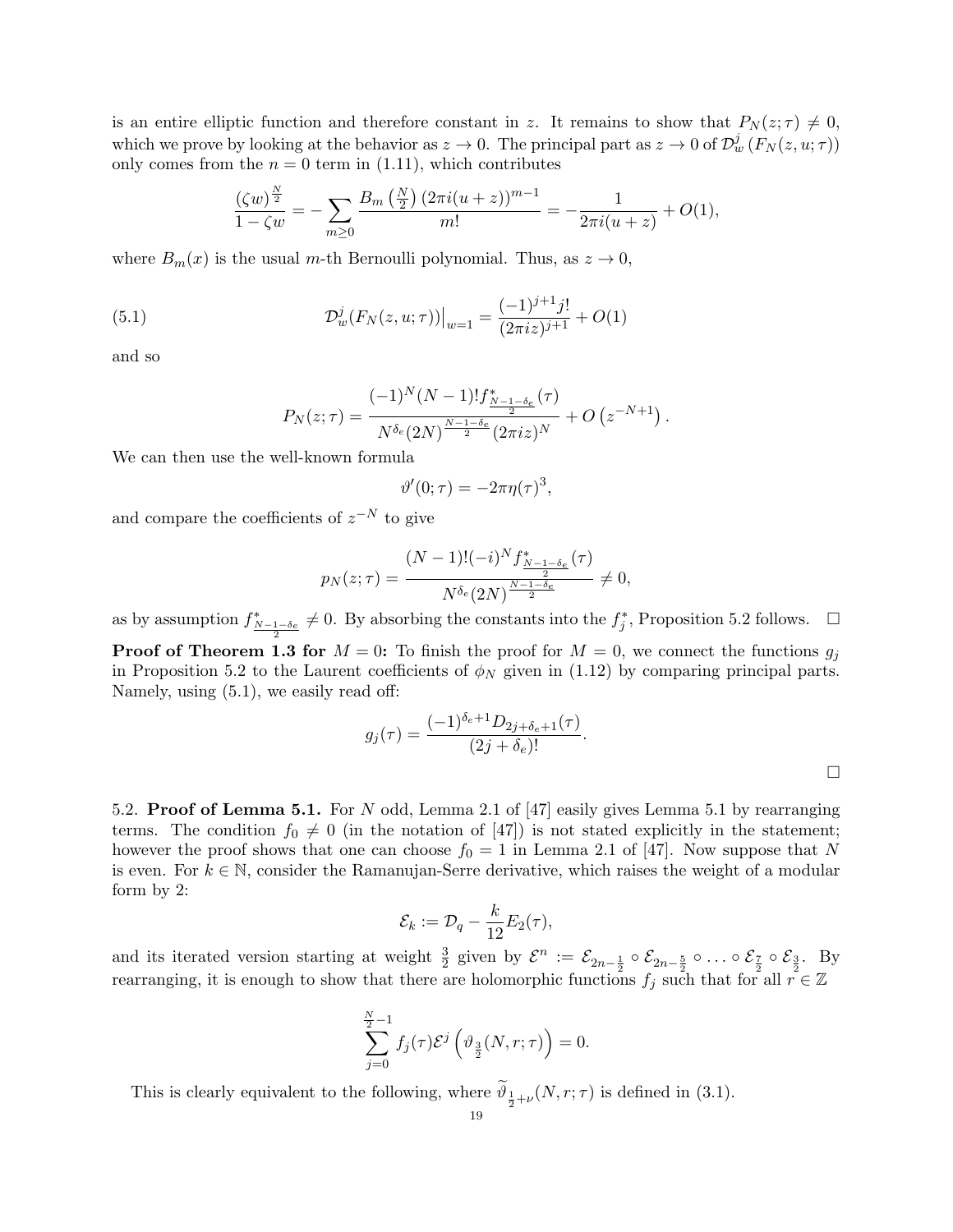**Lemma 5.3.** If  $N \in 2\mathbb{N}$ , then there exist meromorphic functions  $f_j(\tau)$  with  $f_{\frac{N}{2}-1}(\tau) \neq 0$  such that for all  $r \in \mathbb{Z}$ 

(5.2) 
$$
\sum_{j=0}^{\frac{N}{2}-1} f_j(\tau) \mathcal{E}^j \left( \widetilde{\vartheta}_{\frac{3}{2}}(N,\tau;\tau) \right) = 0.
$$

**Proof:** The approach taken here is similar to Zwegers' proof of Lemma 2.1 in [47], although we give details for the reader's convenience. Using (3.2) and (3.3), it suffices to prove the lemma for  $1 \leq r \leq \frac{N}{2} - 1$ . By (3.4), we may simply choose  $f_0 = 1$  for  $N = 2$ . Thus, we assume for the remainder of the proof that  $N \geq 4$ .

Consider the vector-valued form

$$
\vec{\vartheta}_N(\tau) := \left(\widetilde{\vartheta}_{\frac{3}{2}}(N, 1; \tau), \dots, \widetilde{\vartheta}_{\frac{3}{2}}\left(N, \frac{N}{2} - 1; \tau\right)\right)^T
$$

and the matrix-valued form

$$
T_N := \left( \overrightarrow{\vartheta}_N, \mathcal{E} \left( \overrightarrow{\vartheta}_N \right), \ldots, \mathcal{E}^{\frac{N}{2}-2} \left( \overrightarrow{\vartheta}_N \right) \right).
$$

Using Proposition 3.2, we see that

$$
T_N(\tau+1) = \text{diag}\left(e\left(\frac{j^2}{2N}\right)\right)_{1 \le j \le \frac{N}{2}-1} T_N(\tau),
$$

$$
T_N\left(-\frac{1}{\tau}\right) = \frac{2}{\sqrt{N}}(-i\tau)^{\frac{3}{2}} \left(\sin\left(\frac{2\pi k\ell}{N}\right)\right)_{1 \le k,\ell \le \frac{N}{2}-1} T_N(\tau) \text{ diag}\left(\tau^{2j-2}\right)_{1 \le j \le \frac{N}{2}-1}
$$

.

Hence

$$
\det(T_N)(\tau+1) = e\left(\frac{(N-1)(N-2)}{48}\right) \det(T_N)(\tau),
$$

$$
\det(T_N)\left(-\frac{1}{\tau}\right) = (-i\tau)^{\frac{(N-1)(N-2)}{4}} \det(T_N)(\tau).
$$

Here we used the following elementary determinant formula:

$$
\det\left(\frac{2(-i)^{\frac{3}{2}}}{\sqrt{N}}\sin\left(\frac{2\pi\ell k}{N}\right)\right)_{1\leq k,\ell\leq \frac{N}{2}-1} = (-i)^{\frac{(N-1)(N-2)}{4}}.
$$

From these transformations we see that  $\det(T_N)$  is a modular form on  $SL_2(\mathbb{Z})$  with the same multiplier system as  $\eta^{\frac{(N-1)(N-2)}{2}}$ . It is then easy to see that the ratio

$$
\frac{\det(T_N)(\tau)}{\eta(\tau)^{\frac{(N-1)(N-2)}{2}}} =: \alpha
$$

is a constant. Assuming that  $\alpha$  is non-zero, it follows that  $T_N(\tau)$  is invertible for all  $\tau \in \mathbb{H}$ .

To see that  $\alpha$  is non-zero, observe that by elementary row operations we can write

$$
\det(T_N) = \det\left(\overrightarrow{\vartheta}_N, \mathcal{D}_q\left(\overrightarrow{\vartheta}_N\right), \ldots, \mathcal{D}_q^{\frac{N}{2}-2}\left(\overrightarrow{\vartheta}_N\right)\right).
$$

For  $1 \leq r \leq \frac{N}{2} - 1$ , note that  $\widetilde{\vartheta}_{\frac{3}{2}}(N, j; \tau) = \frac{j}{N} q^{\frac{j^2}{2N}} (1 + O(q))$ . But then we have

(5.3) 
$$
\det(T_N)(\tau) = \det \left( \text{diag}\left( \frac{j}{N} q^{\frac{j^2}{2N}} \right)_{1 \le j \le \frac{N}{2} - 1} \left( \left( \frac{m^2}{2N} \right)^{k-1} + O(q) \right)_{1 \le m, k \le \frac{N}{2} - 1} \right).
$$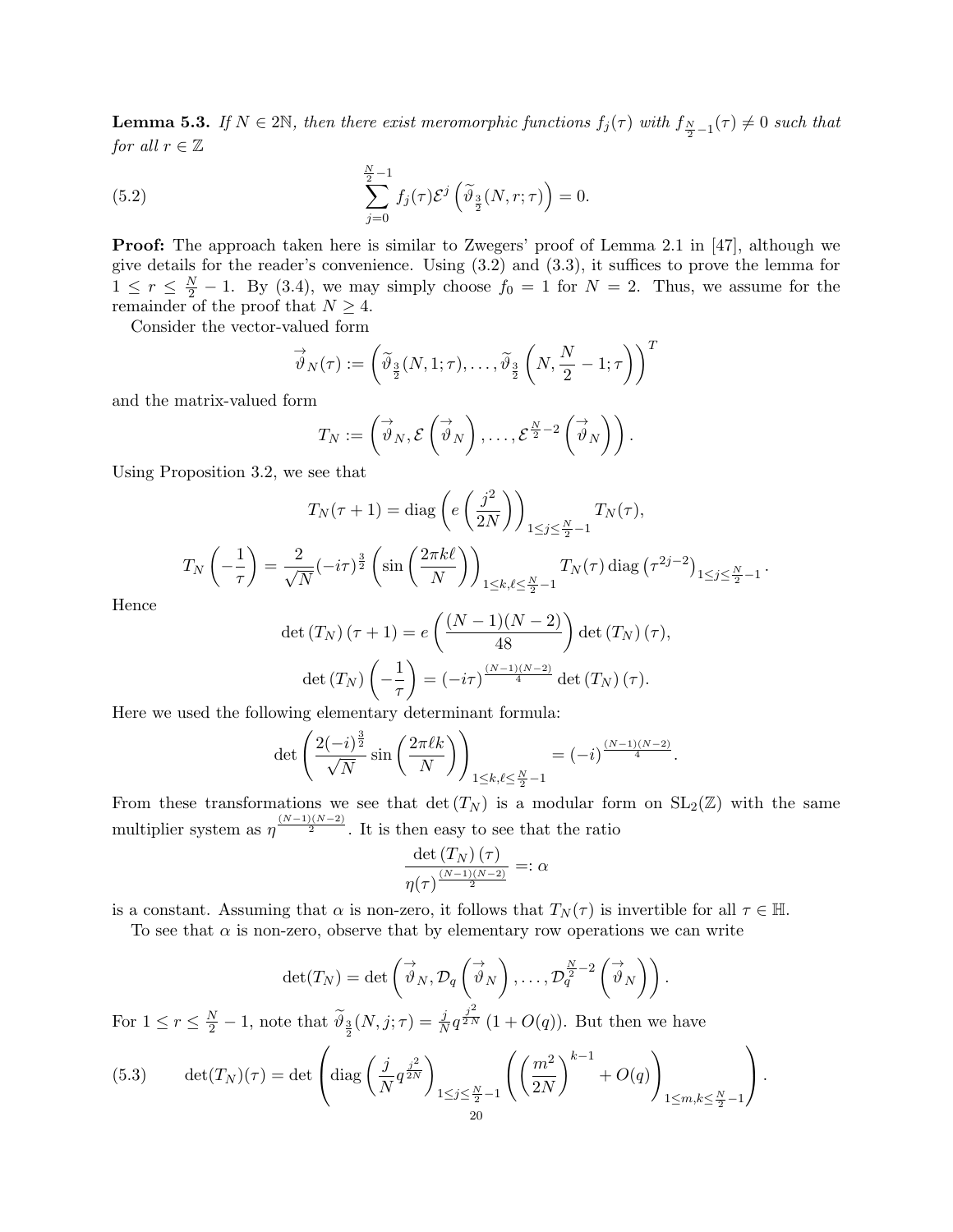The right hand side is clearly non-zero as the first matrix on the right hand side of (5.3) is diagonal with non-zero entries and the second is a Vandermonde matrix with distinct generators. We can now solve (5.2) by writing it as

$$
T_N\left(f_0,\ldots,f_{\frac{N}{2}-2}\right)^T+f_{\frac{N}{2}-1}\mathcal{E}^{\frac{N}{2}-1}\left(\overrightarrow{\vartheta}_N\right)=0.
$$

Choosing  $f_{\frac{N}{2}-1} = 1$ , it is easy to see that we obtain holomorphic functions  $f_j$  satisfying (5.2) as follows:

$$
\left(f_0,\ldots,f_{\frac{N}{2}-2}\right)^T=-T_N^{-1}f_{\frac{N}{2}-1}\mathcal{E}^{\frac{N}{2}-1}\left(\overrightarrow{\vartheta}_N\right).
$$

5.3. **Proof of Theorem 1.3.** We now use the above decomposition of  $\phi_N(z;\tau)$  to deduce Theorem 1.3 for any M satisfying the conditions of the theorem. We may define a heat operator,  $\mathcal{H}$  :=  $\mathcal{H}_{-\frac{N}{2}} := 2N\mathcal{D}_q + \mathcal{D}_\zeta^2$  which has the property that it preserves the elliptic transformations of a function satisfying the elliptic transformation properties of an index  $-\frac{N}{2}$  $\frac{N}{2}$  Jacobi form (note that this differs by a constant from the heat operator defined in [20]). The main idea is to show the following:

**Proposition 5.4.** For any  $N \in \mathbb{N}$  and  $M \in \mathbb{N}_0$ , there exist meromorphic functions  $f_i(\tau)$  for  $j = 0, 1, \ldots, M$  with  $f_M(\tau) \neq 0$  such that

(5.4) 
$$
\phi_{2M,N+2M}(z;\tau) = \sum_{j=0}^{M} f_j(\tau) \mathcal{H}^j (\phi_N(z;\tau)).
$$

For the proof we need a few preliminaries on special determinants and orthogonal polynomials. We recall that a matrix  $H$  is called a *Hankel matrix* if it is constant on each skew diagonal. It is well known that the determinants of Hankel matrices are connected to orthogonal polynomials and continued fractions. Such functions have a long history which is explained in many places; we refer the reader to Chapter 11 of [40] for more details. Given a sequence of numbers  $c_0, c_1, c_2, \ldots$  which are the moments of a sequence of orthogonal polynomials  $p_n(x)$ , we say that  $p_n(x)$  is a sequence of orthogonal polynomials *relative to*  $c_n$ . For any sequence  $(c_n)_{n \in \mathbb{N}_0}$ , we define the following sequence of Hankel determinants:

$$
\Delta_n := \begin{vmatrix} c_0 & c_1 & \cdots & c_n \\ c_1 & c_2 & \cdots & c_{n+1} \\ \vdots & \vdots & \vdots & \vdots \\ c_n & c_{n+1} & \cdots & c_{2n} \end{vmatrix}.
$$

Then we have the following:

**Theorem 5.5** ([40] Theorem 50.1). Let  $c_n$  be a sequence of numbers. Then  $\Delta_n \neq 0$  for all n if and only if there exists a sequence of orthogonal polynomials relative to  $c_n$ .

We now proceed to the proof of Proposition 5.4.

**Proof of Proposition 5.4:** First note that  $\phi_N$  and  $\phi_{2M,N+2M}$  have the same elliptic transformation properties. Moreover, the right hand side of  $(5.4)$  has poles of order exactly  $N + 2M$  for  $z \in \mathbb{Z} + \mathbb{Z}\tau$ , as does  $\phi_{2M,N+2M}$ . It suffices to choose  $f_j$  such that the right hand side has zeros of order at least 2M for  $z \in \frac{1}{2} + \mathbb{Z} + \mathbb{Z}\tau$ , as dividing the right hand side of (5.4) by the left hand side gives a holomorphic elliptic function, and hence a constant.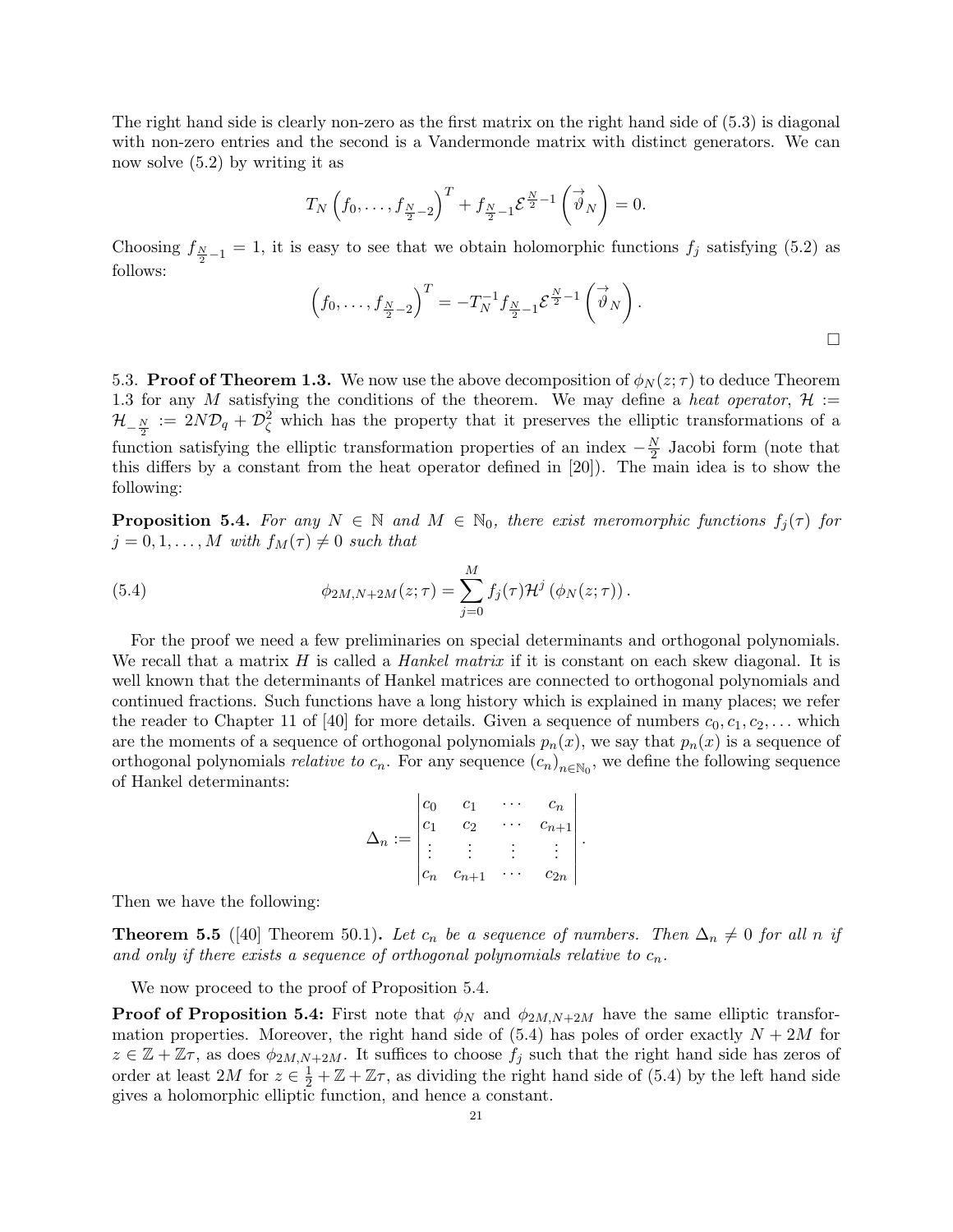Thus, it suffices to choose  $f_j$  to cancel out the first 2M Taylor coefficients of (5.4) at  $z = -\frac{1}{2}$  $\frac{1}{2}$ . Note, that as  $\vartheta(z+\frac{1}{2})$  $\frac{1}{2}$ ) is even, we only have even order Taylor coefficients to cancel out. We expand

$$
\mathcal{H}^{j}(\phi_{N}(z;\tau)) =: \sum_{k\geq 0} T_{2k,j}(\tau) \left(z+\frac{1}{2}\right)^{2k}.
$$

Thus we need to find a solution of the equation

$$
T\begin{pmatrix}f_0\\ \vdots\\ f_{M-1}\end{pmatrix} + f_M\begin{pmatrix}T_{0,M}\\ \vdots\\ T_{2M,M}\end{pmatrix} = 0,
$$

where

$$
T := \begin{pmatrix} T_{0,0} & \cdots & T_{0,M-1} \\ \vdots & \vdots & \vdots \\ T_{2M-2,0} & \cdots & T_{2M-2,M-1} \end{pmatrix}.
$$

Choosing  $f_M(\tau) = 1$  it suffices to prove that  $\det(T)(\tau) \neq 0$ . To show this, it is enough to show that the q-series for  $det(T)$  has at least one non-vanishing coefficient; we look at the lowest order term. By the definition of  $\vartheta(z;\tau)$ , we have that

$$
\vartheta(z;\tau) = q^{\frac{1}{8}} \left( e^{\pi i \left(z + \frac{1}{2}\right)} + e^{-\pi i \left(z + \frac{1}{2}\right)} \right) + O\left(q^{\frac{9}{8}}\right).
$$

By rescaling, it suffices to study the matrix of Taylor coefficients of  $\Psi(v; \tau) := q^{-\frac{N}{8}} \sec^N(v)$  and its iterated heat operators. By row reduction, we can replace the action of the operator  $\mathcal{H}^{j}$  with  $\frac{\partial^{2j}}{\partial v^{2j}}$  and study the resulting determinant. By rescaling the k-th row of the resulting matrix by multiplying by  $(2k)!$ , we need to show nonvanishing of

$$
S := \left| \left( \frac{\partial^{2(j+k)}}{\partial v^{2(j+k)}} \left( \sec^N(v) \right) \Big|_{v=0} \right)_{0 \le j,k \le M-1} \right|.
$$

These numbers are known as the (signless) higher order Euler numbers, and we define

$$
E_{2j}^{(N)} := \frac{\partial^{2j}}{\partial v^{2j}} \left( \sec^N(v) \right) \Big|_{v=0}.
$$

By Theorem 5.5, it suffices to show that the higher order Euler numbers are for each  $N$  a moment sequence for a sequence of orthogonal polynomials. But Lemma 1.3 of [33] gives the desired sequence of orthogonal polynomials for any N.

 $\Box$ 

Finally, we compare Laurent expansions to determine a more convenient decomposition. Using the following geometric series expansion:

(5.5) 
$$
F_N(z, u; \tau) = \sum_{\substack{n \geq 0 \\ r \geq \frac{N}{2}}} (-1)^{Nn} q^{\frac{N}{2}n^2 + nr} \zeta^r w^{r + Nn} - \sum_{\substack{n \geq 1 \\ r < \frac{N}{2}}} (-1)^{Nn} q^{\frac{N}{2}n^2 - nr} \zeta^r w^{r - Nn},
$$

where r runs through  $\frac{N}{2} + \mathbb{Z}$ , we directly find that

$$
\mathcal{H}^{j}_{-\frac{N}{2}}\left(F_{N}(z,u;\tau)\right)=\mathcal{D}^{2j}_{w}\left(F_{N}(z,u;\tau)\right).
$$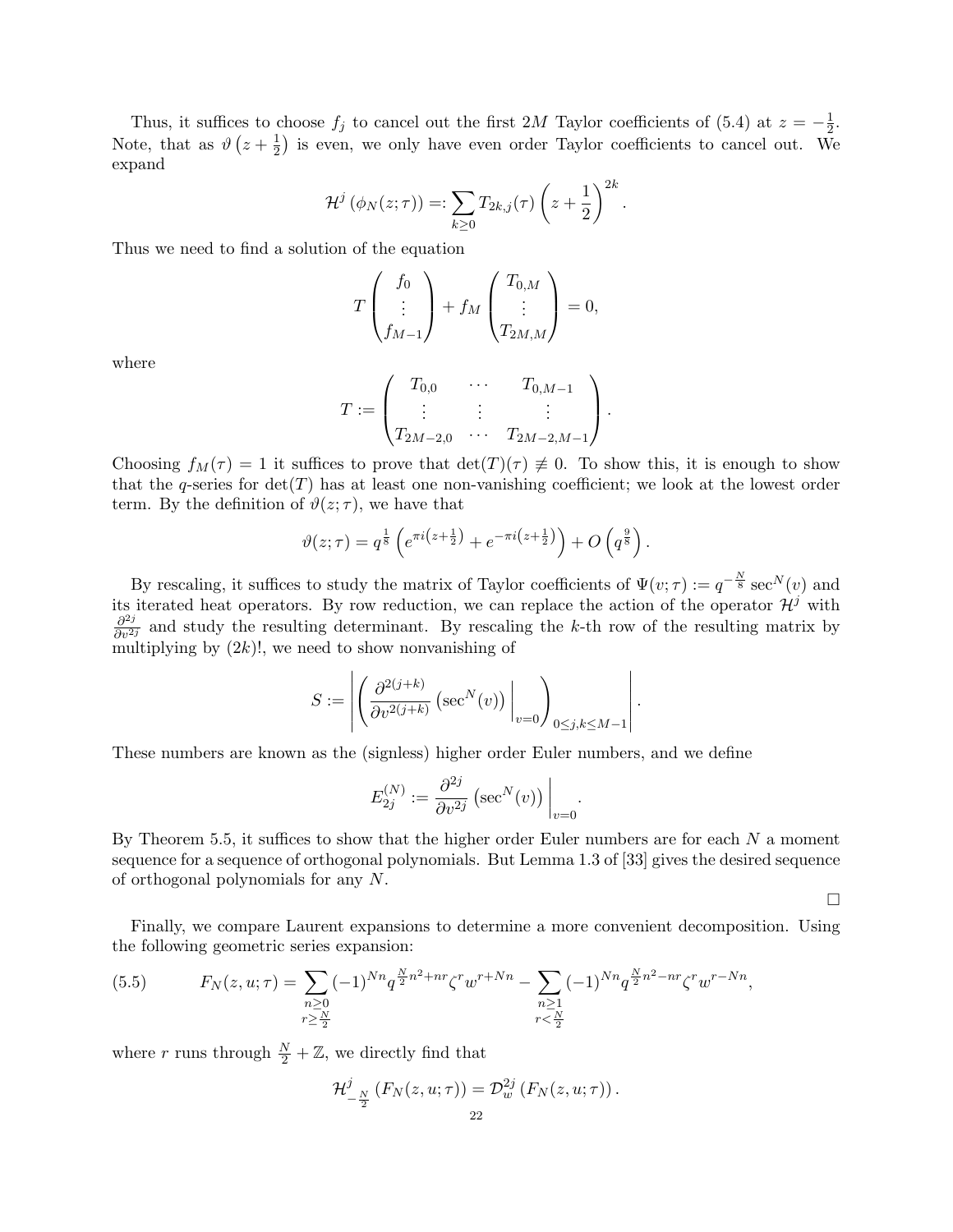Since we have already shown Theorem 1.3 for  $M = 0$  in Section 5.1, we see that for any  $N \in \mathbb{N}$ ,  $M \in \mathbb{N}_0$  that there exist meromorphic functions  $g_j(\tau)$  such that

$$
\phi_{2M,N+2M}(z;\tau) = \sum_{j=0}^{\frac{N-1-\delta_e}{2}+M} g_j(\tau) \mathcal{D}_w^{2j+\delta_e} (F_N(z,u;\tau)) \Big|_{w=1}.
$$

Using (5.1) gives Theorem 1.3.

5.4. Extracting the Fourier coefficients of  $\phi_{2M,N+2M}$ . In this section, we use Theorem 1.3 to deduce Theorem 1.4 by expanding the Appell-Lerch series. Recall that throughout, we fix the range  $0 \leq \text{Im}(z) < \text{Im}(\tau)$ . We also assume that  $0 < \text{Im}(u) < \text{Im}(\tau) - \text{Im}(z)$ .

**Proof:** We use the geometric series expansion given in (5.5) to pick off the  $\zeta^r$  coefficient of  $F_N(z, u; \tau)$  as

$$
\left[\zeta^r\right](F_N(z, u; \tau)) = \begin{cases} q^{-\frac{r^2}{2N}} \sum_{n \ge 0} (-1)^{Nn} q^{\frac{N}{2}\left(n + \frac{r}{N}\right)^2} w^{N\left(n + \frac{r}{N}\right)} & \text{if } r \ge \frac{N}{2},\\ -q^{-\frac{r^2}{2N}} \sum_{n \ge 1} (-1)^{Nn} w^{-N\left(n - \frac{r}{N}\right)} q^{\frac{N}{2}\left(n - \frac{r}{N}\right)^2} & \text{if } r < \frac{N}{2}. \end{cases}
$$

Differentiating and applying Theorem 1.3 completes the proof.

 $\Box$ 

# 6. Proof of Theorem 1.5

In this section, we complete the proof of Theorem 1.5 by showing strong quantum modularity of  $\Theta_{\frac{3}{2}}(N,r;\tau)$  for any  $N \in 2\mathbb{N}$ ,  $r \in \mathbb{Z}$ . We find it convenient to take sums and differences of two Fourier coefficients (which makes describing the asymptotic expansions in Proposition 6.4 much cleaner). Specifically, we define

$$
\Theta_{\frac{3}{2}}^{\pm}(N,r;\tau) := \Theta_{\frac{3}{2}}(N,r;\tau) \pm \Theta_{\frac{3}{2}}(N,-r;\tau).
$$

One easily sees that

(6.1) 
$$
\Theta_{\frac{3}{2}}^{-}(N,r;\tau) = \tilde{\vartheta}_{\frac{3}{2}}(N,r;\tau) + \frac{r}{N}q^{\frac{r^{2}}{2N}},
$$

and for  $0 \le r \le N - 1$  we compute:

(6.2) 
$$
\Theta_{\frac{3}{2}}^{+}(N,r;\tau) = \frac{1}{N} \sum_{\substack{n \geq -r \\ n \equiv \pm r \pmod{N}}} n q^{\frac{n^2}{2N}},
$$

where for  $r = 0$ , we consider each summand with multiplicity 2.

6.1. **Quantum sets.** In this section, we show that the following is a quantum set for  $\Theta_{\frac{3}{2}}(N,r;\tau)$ :

(6.3) 
$$
\widehat{Q}_{N,r} := \begin{cases} \left\{ \frac{h}{k} \in \mathbb{Q} \colon \frac{N}{2} | k, \text{ ord}_2(k) = \text{ord}_2(N) - 1 \right\} & \text{if } \frac{N}{2} \nmid r, \\ \left\{ \frac{h}{k} \in \mathbb{Q} \colon \text{ord}_2(k) > \text{ord}_2(N) \right\} & \text{if } r \equiv \frac{N}{2} \pmod{N}, \\ \left\{ \frac{h}{k} \in \mathbb{Q} \colon \text{ord}_2(k) = \text{ord}_2(N) \right\} & \text{if } r \equiv 0 \pmod{N}. \end{cases}
$$

Here  $\text{ord}_2(n)$  is the 2-adic valuation of an integer n. We will later see that the congruence subgroup for  $\Theta_{\frac{3}{2}}(N,r;\tau)$  is  $\Gamma_1(2N)$ , which acts on  $\mathcal{Q}_{N,r}$ . Note that it is enough to determine a quantum set for each  $0 \le r \le N-1$ , as if we shift  $r \mapsto r \pm N$  in  $\Theta_{\frac{3}{2}}(N,r;\tau)$ , we only change the function by a finite polynomial in rational powers of  $q$ .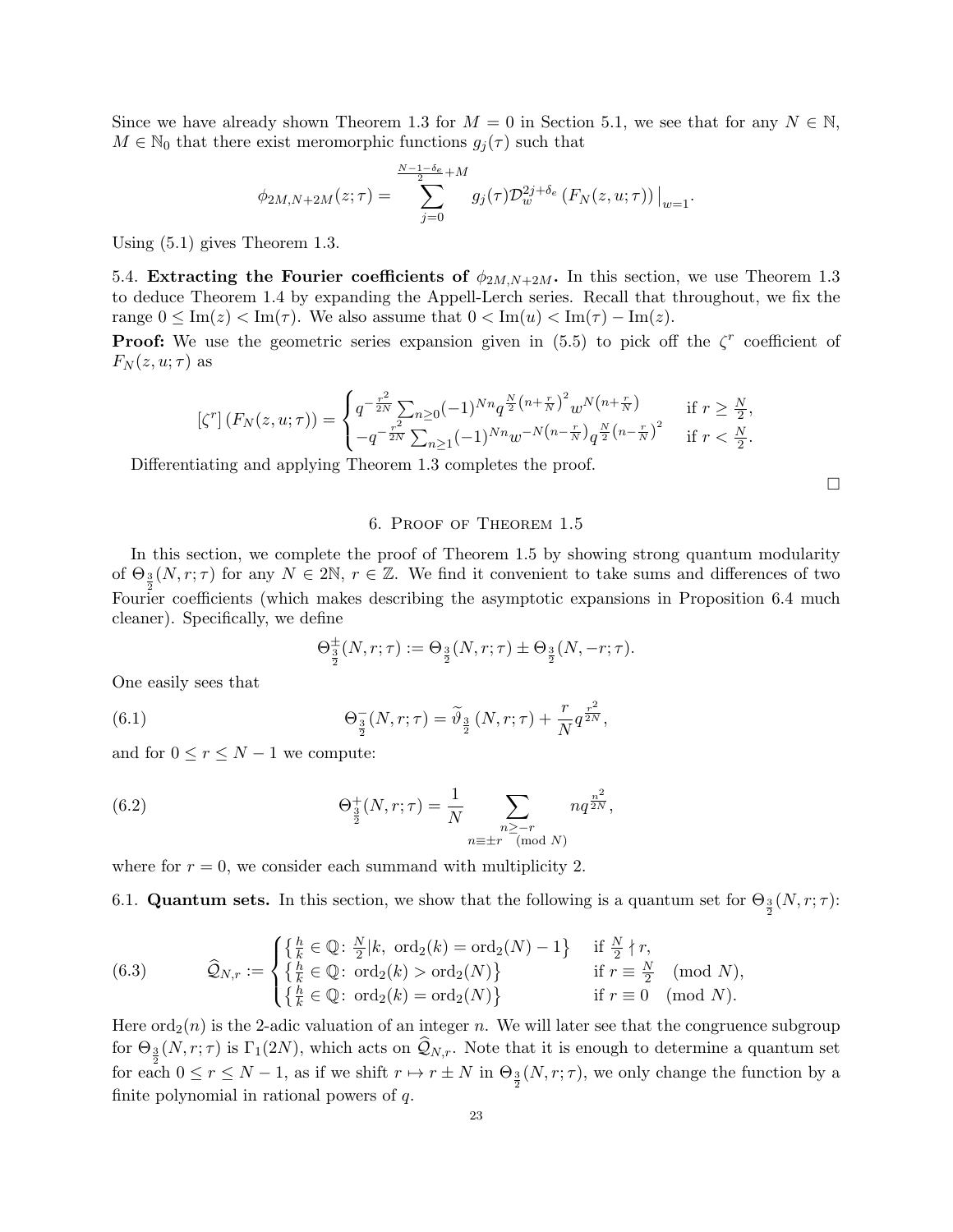**Lemma 6.1.** For any  $N \in 2\mathbb{N}$ ,  $0 \le r \le N-1$ ,  $\Theta_{\frac{3}{2}}(N,r;\tau)$  is well-defined on  $\widehat{\mathcal{Q}}_{N,r}$ .

**Proof:** Throughout, we abuse terminology to say that a partial theta function is *convergent* at a root of unity if it has a *q*-hypergeometric representation which is.

.

We start with  $\frac{N}{2} \nmid r$ . Recall the following beautiful identity of Warnaar (p. 17 of [39])

(6.4) 
$$
\sum_{n\geq 0} \frac{(q;q^2)_n (Aq;q^2)_n (Aq)^n}{(-Aq)_{2n+1}} = \sum_{n\geq 0} (-A)^n q^{n(n+1)}
$$

Multiplying both sides of (6.4) by  $A^{\frac{r}{N}}$ , applying  $\mathcal{D}_A$ , and then setting  $A = -q^{\frac{2r}{N}-1}$ , we see that

$$
\sum_{n\geq 0} \left(n+\frac{r}{N}\right) q^{\left(n+\frac{r}{N}\right)^2}
$$

is convergent at any root of unity q such that  $(q; q^2)_{\infty}(-q^{\frac{2r}{N}}; q^2)_{\infty} = 0$  and  $(q^{\frac{2r}{N}})_{\infty} \neq 0$ . Making the change of variables  $q \to q^{\frac{N}{2}}$ , shows that  $\widehat{\mathcal{Q}}_{N,r}$  is a quantum set for  $\Theta_{\frac{3}{2}}(N,r;\tau)$ . We note that other hypergeometric representations in the literature could also be used to derive the same quantum set; see for example (1.2) discussed by Alladi in [2].

If  $r = \frac{N}{2}$  $\frac{N}{2}$ , note that  $\Theta_{\frac{3}{2}}(N, \frac{N}{2}; \tau) = \Theta_{\frac{3}{2}}(1, \frac{1}{2})$  $(\frac{1}{2}; N\tau)$ , so we first study  $\Theta_{\frac{3}{2}}(2,1;\tau)$ . This function can be split into two pieces, where the first is

$$
\sum_{n\geq 0} q^{\frac{\left(n+\frac{1}{2}\right)^2}{2}} = \frac{\eta(2\tau)^2}{\eta(\tau)}.
$$

The eta-quotient on the right hand side is easily seen to vanish at any cusp  $\frac{h}{k}$  with  $2|k$ . The second piece is related to a "sum of tails" by (3.11) of [5], which states that

(6.5) 
$$
\sum_{n\geq 1} n q^{\frac{n^2+n}{2}} = \frac{(q^2;q^2)_{\infty}}{(q;q^2)_{\infty}} \sum_{n\geq 1} \frac{(-1)^n q^n}{1-q^n} + \sum_{n\geq 0} \left( \frac{(q^2;q^2)_{\infty}}{(q;q^2)_{\infty}} - \frac{(q^2;q^2)_n}{(q;q^2)_{n+1}} \right)
$$

The right hand side of (6.5) terminates for even order roots of unity. By combining, the series  $\Theta_{\frac{3}{2}}(2,1;\tau)$  converges at even order roots of unity, and rescaling  $q \mapsto q^N$  gives the quantum set in the definition of  $\mathcal{Q}_{N,r}$ 

If  $r = 0$ , we use  $(3.8)$  in [5], which states that

(6.6) 
$$
4\sum_{n\geq 1} (-1)^n n q^{n^2} = -2 \frac{(q;q)_{\infty}}{(-q;q)_{\infty}} \sum_{n\geq 1} \frac{q^n}{1-q^{2n}} + \sum_{n\geq 0} \left( \frac{(q;q)_{\infty}}{(-q;q)_{\infty}} - \frac{(q;q)_n}{(-q;q)_n} \right)
$$

The right hand side of (6.6) terminates for q an odd order root of unity. Letting  $\tau \mapsto \tau + \frac{1}{2}$  $\frac{1}{2}$  shows that  $\sum_{n\geq 0} nq^{n^2}$  converges for  $\tau \in \left\{\frac{h}{k} \in \mathbb{Q} : k \equiv 2 \pmod{4}\right\}$ . Finally, letting  $\tau \mapsto \frac{N}{2}\tau$  shows that  $\Theta_{\frac{3}{2}}(N,0;\tau)$  converges at the claimed rational points.

 $\Box$ 

.

.

6.2. Quantum modularity of  $\Theta_{\frac{3}{2}}(N,r;\tau)$ . In this subsection we use asymptotic expansions to study the quantum modularity of  $\Theta_{\frac{3}{2}}^{+}(N,r;\tau)$ . For  $\tau \in \mathbb{H}_{-} := \{\tau \in \mathbb{C} : \text{Im}(\tau) < 0\}$ , consider the nonholomorphic Eichler integral

(6.7) 
$$
\Theta_{\frac{1}{2}}^{*}(N,r;\tau) := -\frac{1}{2\pi\sqrt{iN}} \int_{\overline{\tau}}^{i\infty} \frac{\vartheta_{\frac{1}{2}}(N,r;z)}{(z-\tau)^{\frac{3}{2}}} dz.
$$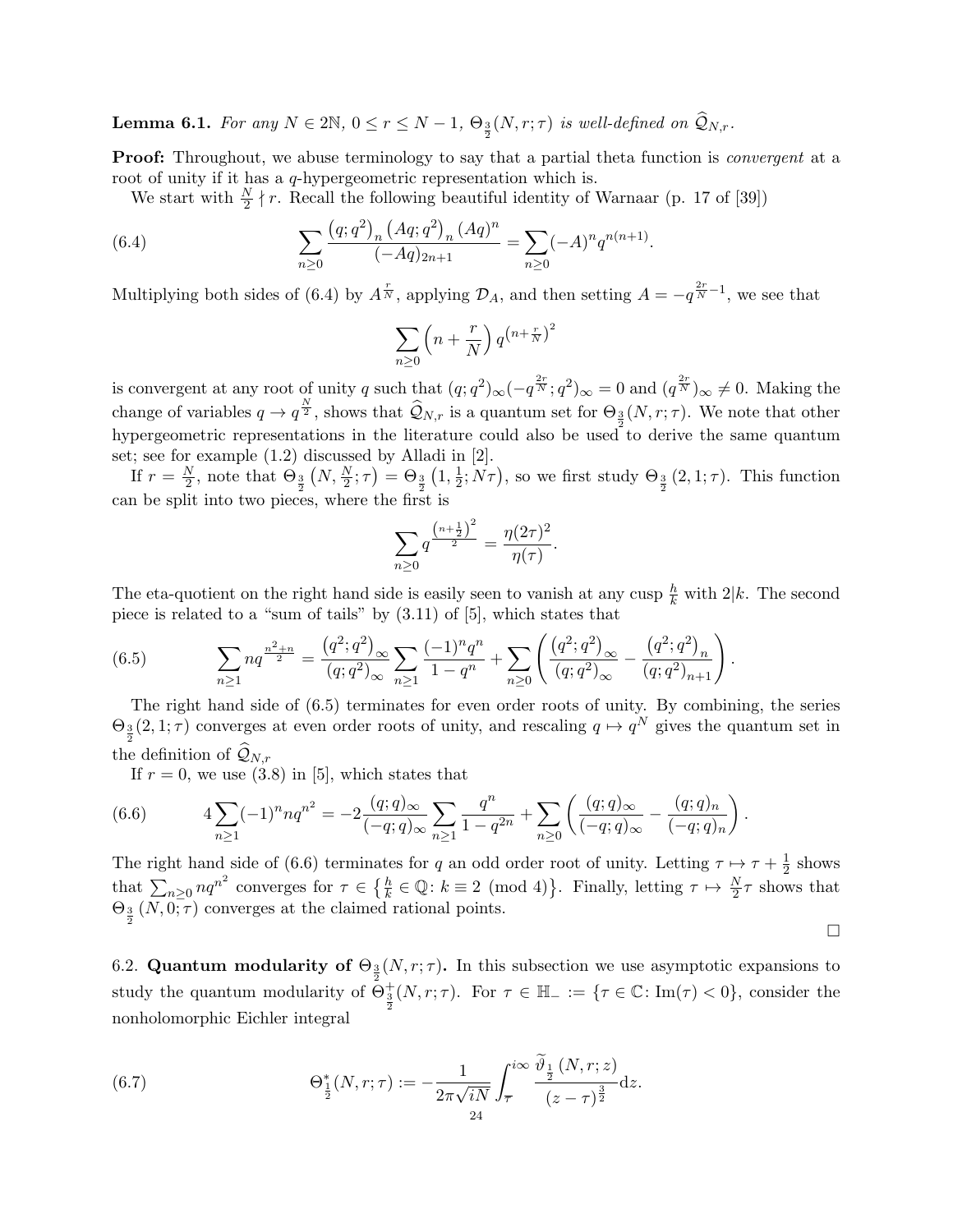We prove that  $\Theta_{\frac{1}{2}}^*(N,r;\tau)$  agrees (up to one elementary term) with  $\Theta_{\frac{3}{2}}^+(N,r;\tau)$  for  $\tau = \frac{h}{k}$  $\frac{h}{k}$   $\in$  $\widehat{Q}_{N,r}$  to infinite order and that  $\Theta_{\frac{1}{2}}^*(N,r;\tau)$  satisfies a nice transformation law for  $\tau \in \mathbb{H}_-$ , which demonstrates that  $\Theta_3(N,r;\tau)$  is a strong quantum modular form. Moreover, the proof clearly shows that the asymptotic expansions attached to rational numbers in the quantum set also arise from a mock modular form on the lower half-plane.

In order to give the asymptotic expansions of these functions, we require the following periodic sequence defined for any fixed  $\frac{h}{k} \in \mathbb{Q}$ :

$$
\gamma_{N,r}(n) := \begin{cases} e\left(\frac{hn^2}{2kN}\right) & \text{if } n \equiv \pm r \pmod{N} \text{ and } r \neq 0, \\ 2e\left(\frac{hn^2}{2kN}\right) & \text{if } n \equiv 0 \pmod{N} \text{ and } r = 0, \\ 0 & \text{otherwise.} \end{cases}
$$

We also need the following property of  $\gamma_{N,r}(n)$ :

**Lemma 6.2.** If  $N \in 2\mathbb{N}$ ,  $0 \le r \le N-1$ , and  $\frac{h}{k} \in \widehat{\mathcal{Q}}_{N,r}$ , then  $\gamma_{N,r}(n)$  is periodic of mean value zero.

The periodicity property is clear. To prove the mean value zero property, it suffices to show that the quadratic Gauss sum  $G(\frac{N}{2}h, hr, k)$  is zero, where for  $a, b \in \mathbb{Z}, c \in \mathbb{N}$  we define

$$
\mathcal{G}(a,b,c) := \sum_{n=0}^{c-1} e\left(\frac{an^2 + bn}{c}\right).
$$

We can evaluate these sums using the following easily-verified facts about Gauss sums.

**Lemma 6.3.** Let a, b, c be integers. Then  $\mathcal{G}(a, b, c) = 0$  if any of the following are satisfied.

- (1) We have that  $(a, c) > 1$  and  $(a, c) \nmid b$ .
- (2) We have that  $c \equiv 0 \pmod{4}$  and b is odd.
- (3) We have that  $b = 0$  and  $c \equiv 2 \pmod{4}$ .

We are now in position to prove Lemma 6.2.

**Proof of Lemma 6.2:** For  $r \neq 0 \pmod{\frac{N}{2}$ , by definition of the quantum set we have  $\frac{N}{2} | k$ , but hr is not divisible by  $\frac{N}{2}$ . Thus, the Gauss sum  $\mathcal{G}\left(\frac{N}{2}h, hr, k\right)$  is zero by (1) of Lemma 6.3.

For  $r = \frac{N}{2}$  $\frac{N}{2}$ , note that  $\mathcal{G}\left(\frac{N}{2}h, \frac{N}{2}h, k\right) = \mathcal{G}(m, m, n)$ , where  $m := \frac{\frac{N}{2}h}{\left(\frac{N}{2}\right)k}$  $\frac{\frac{N}{2}h}{(\frac{N}{2},k)}, n := \frac{k}{(\frac{N}{2},k)}$ . By assumption on the quantum set, we see that m is odd and  $n \equiv 0 \pmod{4}$  and so the Gauss sum vanishes by (2) of Lemma 6.3.

Finally, if  $r = 0$ , we reduce the Gauss sum to  $\mathcal{G}(m, 0, n)$  where  $m := \frac{\frac{N}{2}h}{\sqrt{N-h}}$  $\frac{\frac{N}{2}h}{\left(\frac{N}{2},k\right)}$  and  $n := \frac{k}{\left(\frac{N}{2},k\right)}$ . By assumption on the quantum set, we have  $n \equiv 2 \pmod{4}$ . The result follows by (3) of Lemma  $6.3.$ 

We now return to our discussion of asymptotic expansions. First we recall that for any arithmetic function  $\chi: \mathbb{Z} \to \mathbb{C}$  and  $s \in \mathbb{C}$ , we may formally define an associated L-function

$$
L(s,\chi) := \sum_{n\geq 1} \frac{\chi(n)}{n^s}.
$$

We claim that the asymptotic expansions for  $\Theta_{\frac{3}{2}}^+(N,r;\tau)$  and  $\Theta_{\frac{1}{2}}^*(N,r;\tau)$  agree. More specifically, following Lawrence and Zagier in [29] we make the following definition.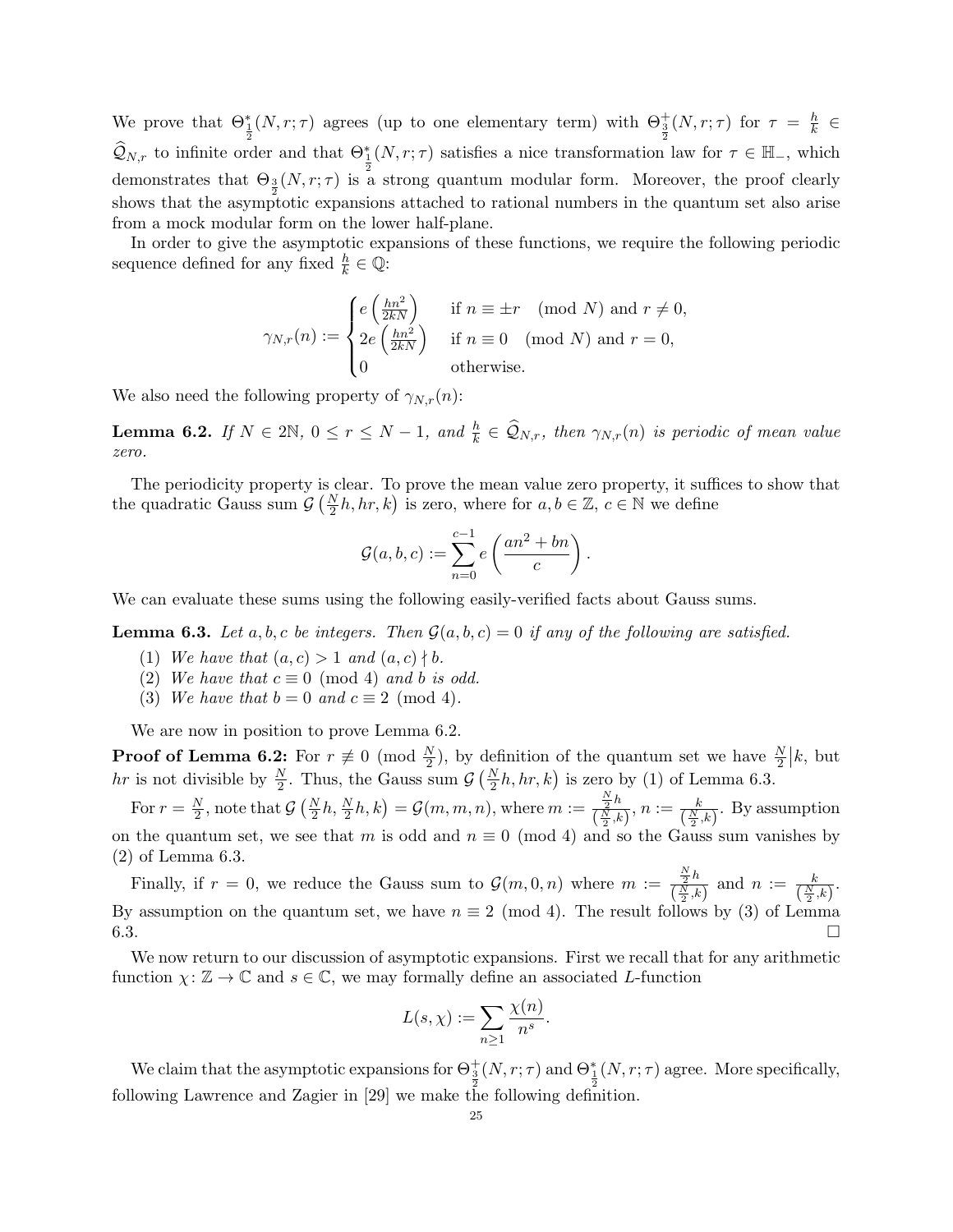**Definition.** Let  $f(\tau)$  and  $g(\tau)$  be defined for  $\tau \in \mathbb{H}$  and  $\tau \in \mathbb{H}^-$ , respectively. We say that the asymptotic expansions of f and g agree at a rational number  $\frac{h}{k}$  if there exist  $a_n$  such that as  $t\rightarrow 0^+,$ 

$$
f\left(\frac{h}{k} + \frac{it}{2\pi}\right) \sim \sum_{n\geq 0} a_n t^n,
$$

$$
g\left(\frac{h}{k} - \frac{it}{2\pi}\right) \sim \sum_{n\geq 0} a_n (-t)^n.
$$

We state the following.

**Proposition 6.4.** For any  $N \in 2\mathbb{N}$ ,  $0 \le r \le N-1$  and  $\frac{h}{k} \in \mathcal{Q}_{N,r}$ , the asymptotic expansions for  $\Theta_{\frac{3}{2}}^{+}(N,r;\tau)$  and  $\Theta_{\frac{1}{2}}^{*}(N,r;\tau)$  agree. More specifically, we have

$$
\Theta_{\frac{3}{2}}^{+}\left(N, r; \frac{h}{k} + \frac{it}{2\pi}\right) + \frac{r}{N}q^{\frac{r^{2}}{2N}} \sim \frac{1}{N} \sum_{n\geq 0} (-1)^{n} \frac{L(-2n-1, \gamma_{N,r})}{n!} \left(\frac{t}{2N}\right)^{n},
$$

$$
\Theta_{\frac{1}{2}}^{*}\left(N, r; \frac{h}{k} - \frac{it}{2\pi}\right) \sim \frac{1}{N} \sum_{n\geq 0} (-1)^{n} \frac{L(-2n-1, \gamma_{N,r})}{n!} \left(-\frac{t}{2N}\right)^{n}.
$$

Here  $L(-2n-1,\gamma_{N,r})$  is defined by the analytic continuation of  $L(s,\chi)$  to  $\mathbb{C}$ .

The key tool for proving these asymptotic expansions is the following.

**Lemma 6.5.** Let  $\chi: \mathbb{Z} \to \mathbb{C}$  be a periodic function with mean value 0. Then  $L(s, \chi)$  extends holomorphically to all of  $\mathbb C$  and we have as  $t \to 0^+$ 

$$
\sum_{n\geq 1} n\chi(n)e^{-n^2t} \sim \sum_{n\geq 0} (-1)^n L(-2n-1,\chi) \frac{t^n}{n!}.
$$

If  $\chi$  is even, then we also have as  $t \to 0^+$ 

(6.8) 
$$
\sum_{n\geq 1} n\chi(n) \Gamma\left(-\frac{1}{2}; 2n^2t\right) e^{n^2t} \sim -2\sqrt{\pi} \sum_{n\geq 0} (-1)^n L(-2n-1, \chi) \frac{(-t)^n}{n!},
$$

where  $\Gamma(\ell; t) := \int_t^{\infty} e^{-u} u^{\ell-1} du$ .

Proof: The first claim can be proven using standard Mellin transform techniques, for example see the proof of the proposition on page 99 of [29]. For the second claim we proceed similarly as in [29]. The idea is to compute the Mellin transform of (6.8) in two different ways. Making a simple change of variables and interchanging summation and integration, we see that for  $\text{Re}(s) > 1$ 

(6.9) 
$$
\int_0^{\infty} \sum_{n\geq 1} \chi(n) n \Gamma\left(-\frac{1}{2}; 2n^2 t\right) e^{n^2 t} t^{s-1} dt = L(2s-1, \chi) \int_0^{\infty} \Gamma\left(-\frac{1}{2}; 2t\right) e^t t^{s-1} dt.
$$

Expanding the left hand side of (6.9), we find for any  $m \in \mathbb{N}_0$ :

(6.10) 
$$
\sum_{n\geq 1} \chi(n)n\Gamma\left(-\frac{1}{2};2n^2t\right)e^{n^2t} = \sum_{r=-1}^m \frac{b_{\frac{r}{2}}}{(\frac{r}{2})!}t^{\frac{r}{2}} + O\left(t^{\frac{m+1}{2}}\right)
$$

for certain coefficients  $b_{\frac{r}{2}}$ . The existence of this expansion can be seen using a shifted version of Proposition 3 of [43] (see Remark 1 following Proposition 3). We omit the details, however we remark that the proof requires the assumption that  $\chi(n)$  has mean value zero together with the following behavior near 0 and  $\infty$ :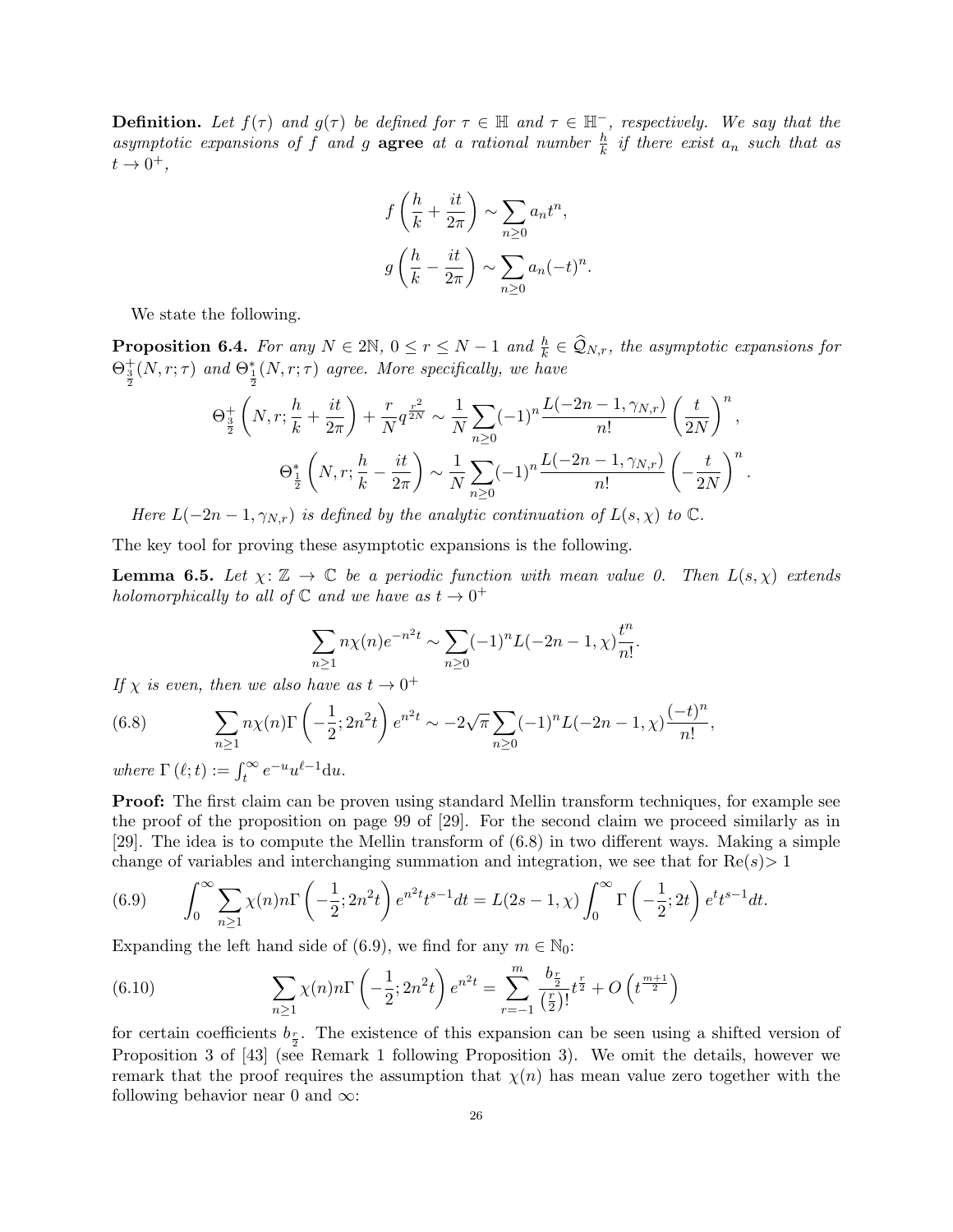(6.11) 
$$
\Gamma\left(-\frac{1}{2};t\right) \sim t^{-\frac{3}{2}}e^{-t} \quad \text{as } t \to \infty,
$$

$$
\Gamma\left(-\frac{1}{2};2t\right) \sim \sqrt{2}t^{-\frac{1}{2}} - 2\sqrt{\pi} + t^{\frac{1}{2}}\sum_{j\geq 0} \alpha_j t^j \quad \text{as } t \to
$$

In fact, we will soon show that only even r occur in  $(6.10)$ . Using  $(6.11)$ , we see that the left hand side of (6.9) equals

 $\overline{0}$ .

$$
\int_0^1 \left( \sum_{r=-1}^m \frac{b_{\frac{r}{2}}}{(\frac{r}{2})!} t^{\frac{r}{2}} + O\left(t^{\frac{m+1}{2}}\right) \right) t^{s-1} dt + \int_1^\infty O\left(e^{-t}\right) t^{s-1} dt = \sum_{r=-1}^m \frac{b_{\frac{r}{2}}}{(\frac{r}{2})! \left(\frac{r}{2} + s\right)} + f_m(s),
$$

where  $f_m$  is analytic for Re $(s) > -\frac{m}{2}$  $\frac{m}{2}$ . This gives that the residue of (6.9) at a half integer  $-\frac{r}{2}$  $rac{r}{2}$  is  $\frac{b_{\frac{r}{2}}}{(\frac{r}{2})!}$ . We can determine the coefficients  $b_{\frac{r}{2}}$  by computing the residues of (6.9) using the right hand side. First note that, as  $t \to 0$ ,

(6.12) 
$$
\left(\Gamma\left(-\frac{1}{2};2t\right) + 2\sqrt{\pi}\right)e^{t} \sim \sqrt{2}t^{-\frac{1}{2}} + t^{\frac{1}{2}}\sum_{n\geq 0} \beta_n t^n
$$

is an odd Laurent series in  $t^{\frac{1}{2}}$ . To see this, we use that

$$
\Gamma\left(-\frac{1}{2};x\right) = \frac{2e^{-x}}{\sqrt{x}} + 2\sqrt{\pi} \left(\text{erf}\left(\sqrt{x}\right) - 1\right),
$$

where  $\text{erf}(z) := \frac{2}{\sqrt{2}}$  $\frac{R}{\pi} \int_0^z e^{-x^2} dx$  is the usual error function and that  $\text{erf}(-z) = -\text{erf}(z)$ . We then compute

$$
\int_0^\infty \Gamma\left(-\frac{1}{2}; 2t\right) e^t t^{s-1} dt = I_0 + I_1 + I_2
$$

where

$$
I_0 := -2\sqrt{\pi} \int_0^1 e^t t^{s-1} dt,
$$
  
\n
$$
I_1 := \int_0^1 \left( \Gamma\left(-\frac{1}{2}; 2t\right) + 2\sqrt{\pi} \right) e^t t^{s-1} dt,
$$
  
\n
$$
I_2 := \int_1^\infty \Gamma\left(-\frac{1}{2}; 2t\right) e^t t^{s-1} dt.
$$

Using the formula

(6.13) 
$$
\int_0^1 e^t t^{s-1} dt = \sum_{j\geq 0} \frac{1}{j!(s+j)},
$$

we find that  $I_0$  has simple poles precisely at  $s = -j$  for  $j \in \mathbb{N}_0$  with residue  $\frac{-2\sqrt{\pi}}{i!}$  $\frac{2\sqrt{\pi}}{j!}$ . By (6.12), another application of  $(6.13)$  shows that  $I_1$  has no poles at negative integers. Finally, it is easy to prove that  $I_2$  is entire. Thus, the residue of (6.9) at any negative integer  $-j$  is  $\frac{-2\sqrt{\pi}L(-2j-1,\chi)}{i!}$  $\frac{-2j-1,\chi_j}{j!}$ . Note that by the remark on page 99 of [29],  $L(-2n, \chi) = 0$  for all  $n \in \mathbb{N}$  as  $\chi(n)$  is even. As  $I_1$  only has simple poles, the zeros from the L-function cancels any pole of  $I_1$ , so that that the residue of  $(6.9)$  is zero at any half integer. Thus,  $b_j$  is only non-zero for integers j, in which case  $b_j = -2\sqrt{\pi}L(-j-1,\chi).$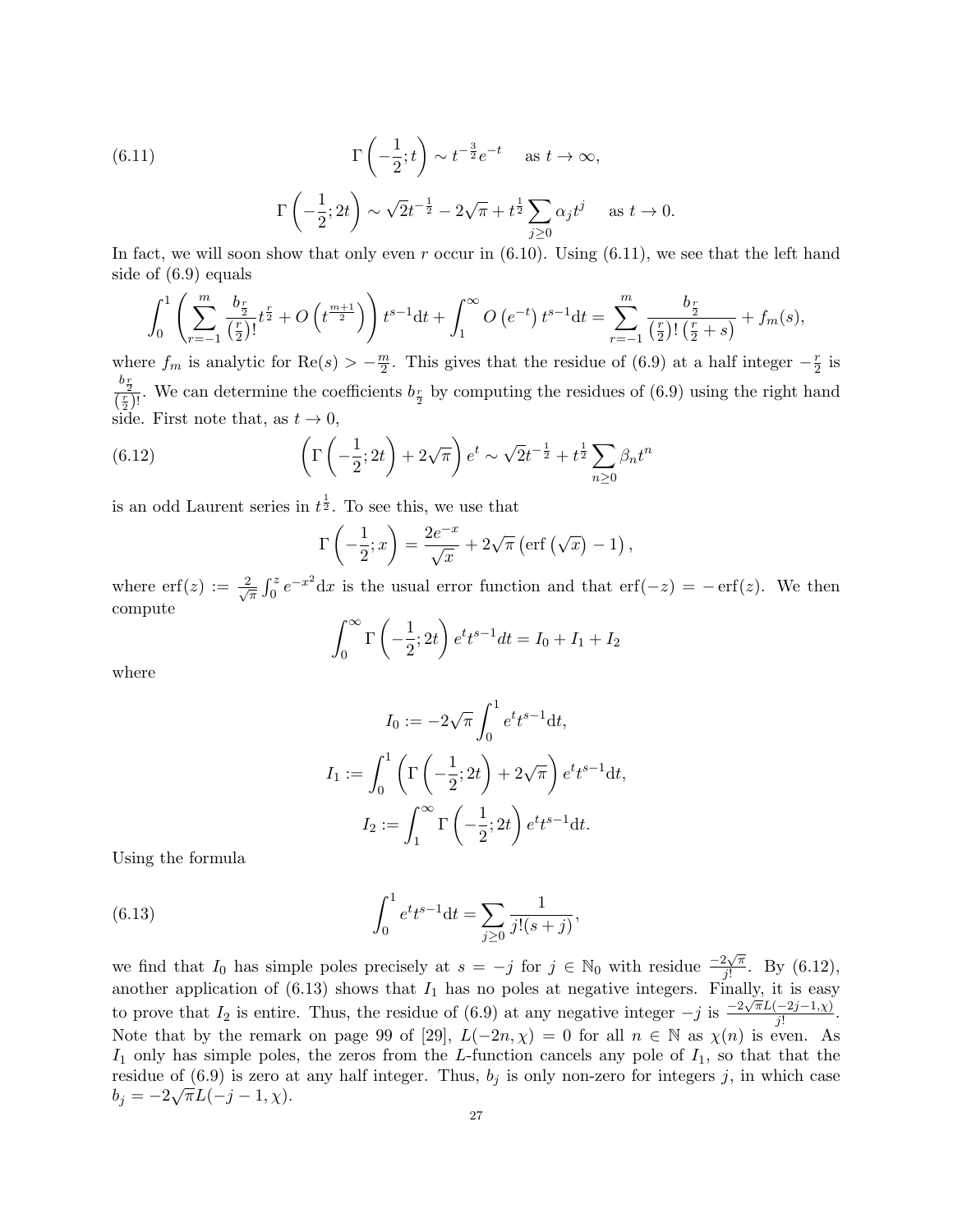We now have the necessary tools to determine the asymptotic expansions of  $\Theta_{\frac{3}{2}}^{+}(N,r;\tau)$  and  $\Theta_{\frac{1}{2}}^{*}(N,r;\tau).$ 

**Proof of Proposition 6.4:** For  $t > 0$ , we use (6.2) to write

$$
\Theta_{\frac{3}{2}}^+\left(N,r;\frac{h}{k}+\frac{it}{2\pi}\right)+\frac{r}{N}q^{\frac{r^2}{2N}}=\frac{1}{N}\sum_{\substack{n>0\\n\equiv\pm r\pmod{N}}}ne\left(\frac{hn^2}{2kN}\right)e^{-\frac{tn^2}{2N}}=\frac{1}{N}\sum_{n>0}n\gamma_{N,r}(n)e^{-\frac{tn^2}{2N}}.
$$

This expansion, combined with Lemma 6.5 and Lemma 6.2, gives the asymptotic expansion for  $\Theta_{\frac{3}{2}}(N,r;\tau)$  as  $\tau \to \frac{h}{k}$ . We next turn to  $\Theta_{\frac{1}{2}}^*$ . By a simple change of variables and term-by-term integration, we find for  $\tau \in \mathbb{H}$ 

$$
\Theta_{\frac{1}{2}}^{*}(N,r;\tau) = -\frac{1}{2N\sqrt{\pi}} \sum_{\substack{n>0 \ n \equiv \pm r \pmod{N}}} n\Gamma\left(-\frac{1}{2}; -4\pi n^2 \frac{\text{Im}(\tau)}{2N}\right) q^{\frac{n^2}{2N}},
$$

so as  $t \to 0^+$ 

$$
\Theta_{\frac{1}{2}}^{*}\left(N,r;\frac{h}{k}-\frac{it}{2\pi}\right)=-\frac{1}{2N\sqrt{\pi}}\sum_{n>0}n\gamma_{N,r}(n)\Gamma\left(-\frac{1}{2};\frac{2n^2t}{2N}\right)e^{\frac{n^2t}{2N}}.
$$

Noting that  $\gamma_{N,r}(n)$  is even, another application of Lemma 6.5 gives the result.

Finally, we describe the cocycles for  $\Theta_{\frac{1}{2}}^{*}(N,r;\tau)$ . Since the proof is standard we have omitted it here; the necessary modular transformations of  $\vartheta_{\frac{1}{2}}(N,r;\tau)$  are given in Proposition 3.2.

**Lemma 6.6.** For any  $\gamma = \begin{pmatrix} a & b \\ c & d \end{pmatrix} \in \Gamma_1(2N)$ , we have

$$
\Theta_{\frac{1}{2}}^*(N,r;\gamma\tau)\chi_r(\gamma)^{-1}(c\tau+d)^{-\frac{3}{2}} - \Theta_{\frac{1}{2}}^*(N,r;\tau) = r_{-\frac{d}{c}}(\tau),
$$

where

$$
r_x(\tau) := \frac{1}{2\pi\sqrt{iN}} \int_x^{i\infty} \frac{\vartheta_{\frac{1}{2}}(N,r;z)}{(z-\tau)^{\frac{3}{2}}} dz.
$$

We are now in a position to prove Theorem 1.5.

**Proof of Theorem 1.5:** By combining Lemma 6.6 and Proposition 6.4, we find that  $\Theta_{3}^{+}(N,r;\tau)$ is a strong quantum modular form. More specifically, for any  $\gamma \in \Gamma_1(2N)$ , we easily see that the cocycle  $r_{-\frac{d}{c}}(\tau)$  extends to a real-analytic function on  $\mathbb{R}\setminus{\{\gamma^{-1}\infty\}}$ . As  $2\Theta_{\frac{3}{2}}(N,r;\tau)=\Theta_{\frac{3}{2}}^+(N,r;\tau)+$  $\Theta_{\frac{3}{2}}(N,r;\tau)$ , it suffices to prove that  $\Theta_{\frac{3}{2}}(N,r;\tau)$  is a strong quantum modular form on the same congruence subgroup and with the same multiplier. First note that any rational power of  $q$  is a strong quantum modular form as its cocycle is real-analytic on R. Thus, by Proposition 3.2 and  $(6.1), \Theta_{\frac{3}{2}}(N,r;\tau)$  is strongly quantum modular with the same multiplier and congruence subgroup as  $\widetilde{\theta}_{\frac{3}{2}}(N,r;\tau)$  is, which is the same as for  $\Theta_{\frac{3}{2}}^+(N,r;\tau)$  by Lemma 6.6.

 $\Box$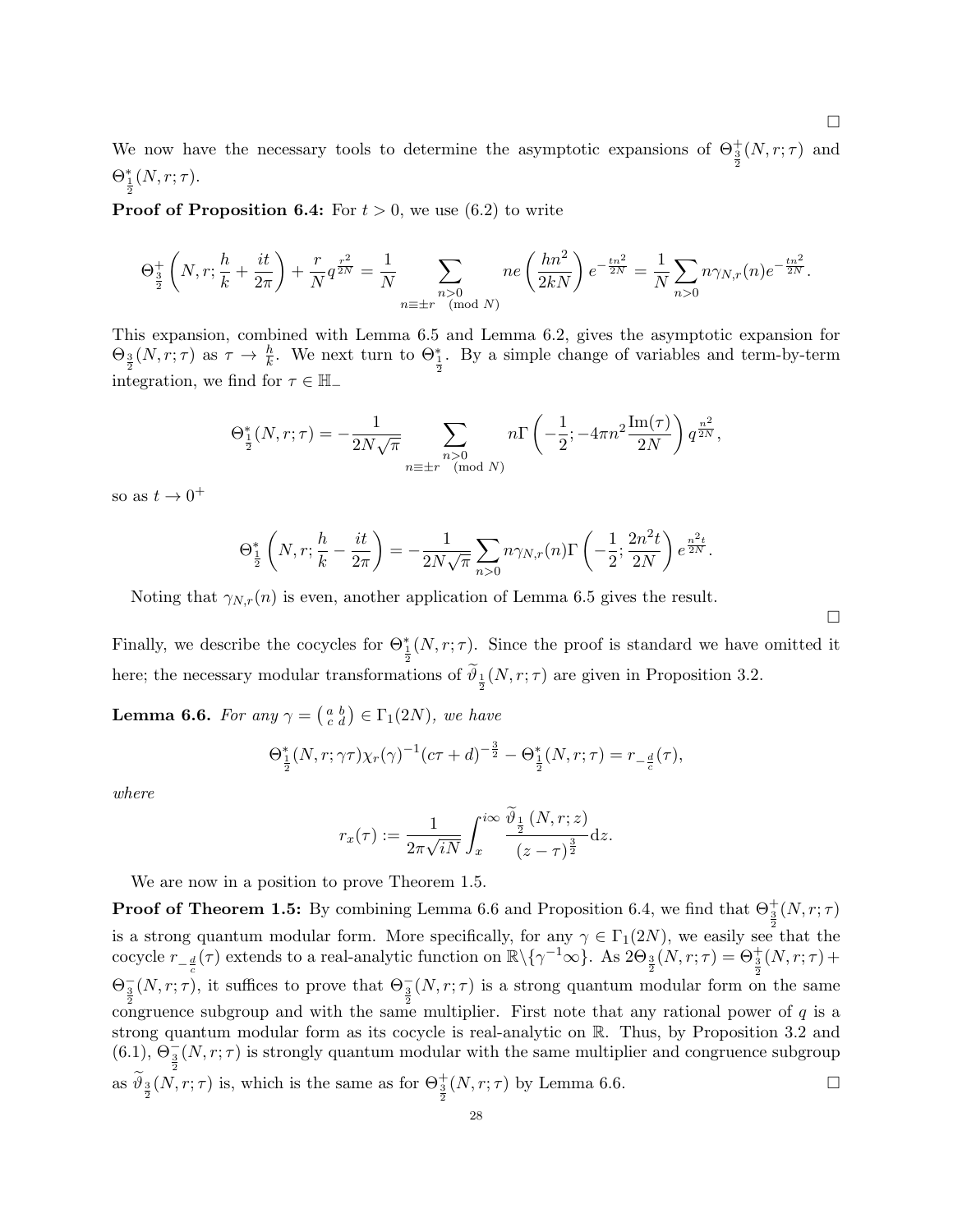#### **REFERENCES**

- [1] D. Adamović and O. Perše, Fusion rules and complete reducibility of certain modules for affine Lie algebras, J. Algebra Appl. 13 (2014), 1, 1350062.
- [2] K. Alladi, Partial theta identities of Ramnaujan, Andrews, and Rogers-Fine involving the squares, Proc. Legacy of Ramanujan, RMS-Lecture Notes Series (2013), no. 20, pp. 55–75.
- [3] G. Andrews, Concave and convex compositions, Ramanujan J. 31 (2013), no. 1-2, pp. 67–82.
- [4] G. Andrews and F. Garvan, Dyson's crank of a partition, Bull. Amer. Math. Soc. (N.S.) 18 (1988), no. 2, pp. 167–171.
- [5] G. Andrews, J. Jimenez-Urroz, and K. Ono, q-series identities and values of certain L-functions, Duke Math. J. 108 (2001), no. 3, pp. 395–419.
- [6] A. Atkin and F. Garvan, Relations between the ranks and cranks of partitions, Ramanujan J. 7 (2003), no. 1-3, pp. 343–366.
- [7] A. Atkin and P. Swinnerton-Dyer, Some properties of partitions, Proc. London Math. Soc. (3) 4 (1954), pp. 84–106.
- [8] K. Bringmann and A. Folsom, Almost harmonic Maass forms and Kac-Wakimoto characters, Journal für die Reine und Angewandte Mathematik (Crelle's Journal), to appear, arXiv:1112.4726 [math.NT].
- [9] K. Bringmann and S. Zwegers, Rank-crank type PDEs and non-holomorphic Jacobi forms, Mathematical Research Letters 17 (2010), pp. 589–600.
- [10] J. Byrson, K. Ono, S. Pitman, R. Rhoades, Unimodal sequences and quantum and mock modular forms, Proceedings of the National Academy of Sciences 109 (2012), no. 40, pp. 16063–16067.
- [11] S. Chan, A. Dixit, and F. Garvan, Rank-crank-type PDEs and generalized Lambert series identities, Ramanujan J. 31 (2013), no. 1-2, pp. 163–189.
- [12] B. Chern and R. Rhoades, The Mordell integral, quantum modular forms, and mock Jacobi forms, preprint.
- [13] T. Creutzig, and A. Milas, False Theta Functions and the Verlinde formula, preprint, arXiv:1309.6037 [math.QA].
- [14] T. Creutzig, and D. Ridout, Modular Data and Verlinde Formulae for Fractional Level WZW Models I, Nucl. Phys. B 865 (2012), no. 1, pp. 83–114.
- [15] T. Creutzig, and D. Ridout, Modular Data and Verlinde Formulae for Fractional Level WZW Models II, Nucl. Phys. B 875 (2013), no. 2, pp. 423–458.
- [16] A. Dabholkar, D. Gaiotto, and S. Nampuri, Comments on the Spectrum of CHL Dyons, J. High Energy Phys. (2008), no. 1, 023.
- [17] A. Dabholkar, S. Murthy, and D. Zagier, Quantum Black Holes, Wall Crossing, and Mock Modular Forms, preprint, arXiv:1208.4074 [hep-th].
- [18] F. Dyson, Some guesses in the theory of partitions, Eureka (Cambridge) 8 (1944), pp. 10–15.
- [19] W. Ebeling, Lattices and Codes, A course partially based on lectures by F. Hirzebruch, Advanced Lectures in Mathematics, Friedr. Vieweg & Sohn, Braunschweig (2002).
- [20] M. Eichler and D. Zagier, *The theory of Jacobi forms*, Progress in Mathematics 55, Birkhäuser Boston, Inc., Boston, MA, 1985.
- [21] A. Folsom, Kac-Wakimoto characters and universal mock theta functions, Transactions of the American Mathematical Society 363 (2011), no. 1, pp. 439–455.
- [22] A. Folsom, K. Ono, and R. Rhoades, Mock theta functions and quantum modular forms, Forum of Mathematics, Pi 1 (2013), e2, pp. 1–27.
- [23] J. Humphreys, Introduction to Lie algebras and representation theory, Graduate Texts in Mathematics 9, Springer-Verlag, New York-Berlin (1978).
- [24] V. Kac and M. Wakimoto, Integrable highest weight modules over affine superalgebras and Appell's function, Comm. Math. Phys. 215 (2001), no. 3, pp. 631–682.
- [25] B. Kim and J. Lovejoy, Ramanujan-type partial theta identities and rank differences for special unimodal sequences, preprint.
- [26] V. Kac and M. Wakimoto, Modular Invariant Representations of Infinite-Dimensional Lie Algebras and Superalgebras, Proc. Nat. Acad. Sci. USA 85 (1988), pp. 4956–4960.
- [27] V. Kac and M. Wakimoto, Integrable highest weight modules over affine superalgebras and number theory, Lie theory and geometry, Progr. Math.  $123$  (1994), pp. 415–456.
- [28] M. Kaneko and D. Zagier, A generalized Jacobi theta function and quasimodular forms, The Moduli Spaces of Curves (R. Dijkgraaf, C. Faber, G. v.d. Geer, eds.), Prog. in Math. 129, Birkhäuser, Boston (1995), pp. 165–172.
- [29] R. Lawrence and D. Zagier, Modular forms and quantum invariants of 3-manifolds, Asian J. Math. 3 (1999), no. 1, pp. 93–107.
- [30] Y. Li, H. Ngo, and R. Rhoades, Renormalization and quantum modular forms, part II: Mock theta functions, preprint, arXiv:1311.3044 [math.NT].